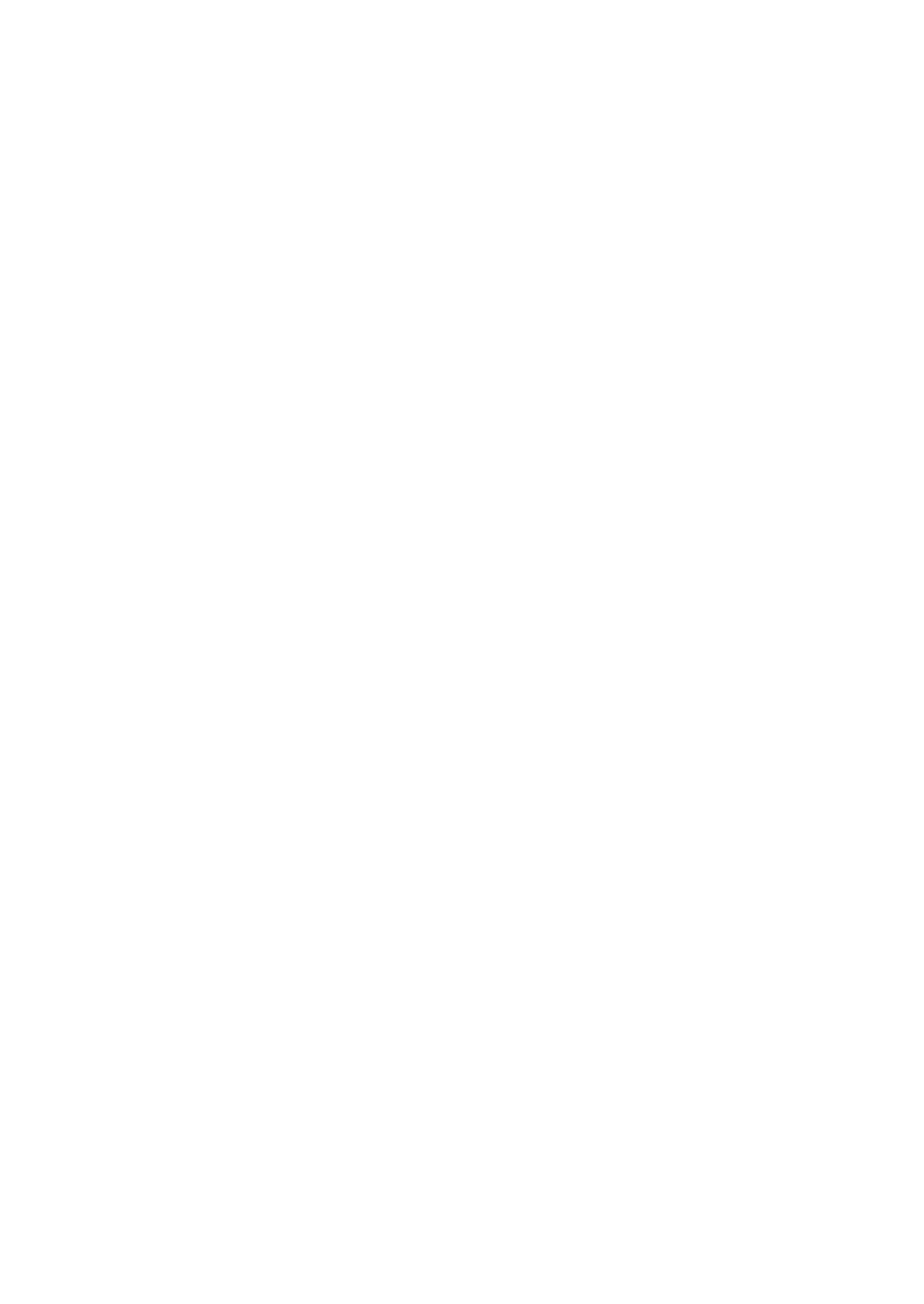IN THE NAME OF GOD, THE MOST MERCIFUL, THE MOST COMPASSIONATE

#### **Preface**

The Secretariat-General of the Association of Arab Universities prepared in the past a set of guides for institutional evaluation of Arab universities. It applied those guides to some of our Arab universities for evaluating the quality of the academic performance of the educational institute as a whole in terms of its inputs, processes and outputs with a view to detecting its points of strength to enhance them and points of weakness to avoid them. Such a process would help develop a vision for developing Arab universities.

It is our pleasure to present to you this second edition of the general guide for evaluating the quality of educational programmes. This guide will help in preparing standards for assuring the quality of the academic programmes of the various specializations at the higher education institutes in the Arab World. This new edition of the guide is an updated version that embodies amendments entered thereto on the basis of feedback received after the guide was first put into actual application. It also made use of observations submitted by colleagues who took part in various workshops held by the Association for introducing the standards and the mechanism of their application.

This guide aims at developing a general framework for evaluating the quality of the academic programmes at the Arab academic institutes. It is characterized by comprehensiveness, i.e., it shows all major elements of programme evaluation; by clarity and objectivity, making it possible to measure the evaluation indicators; and by flexibility, as it may be applied to all academic programmes. As self-evaluation is one of the most important measures of the evaluation and revision process, and, at the same time, it is the first step of the evaluation and revision process of an academic programme, this guide has been designed to help the academic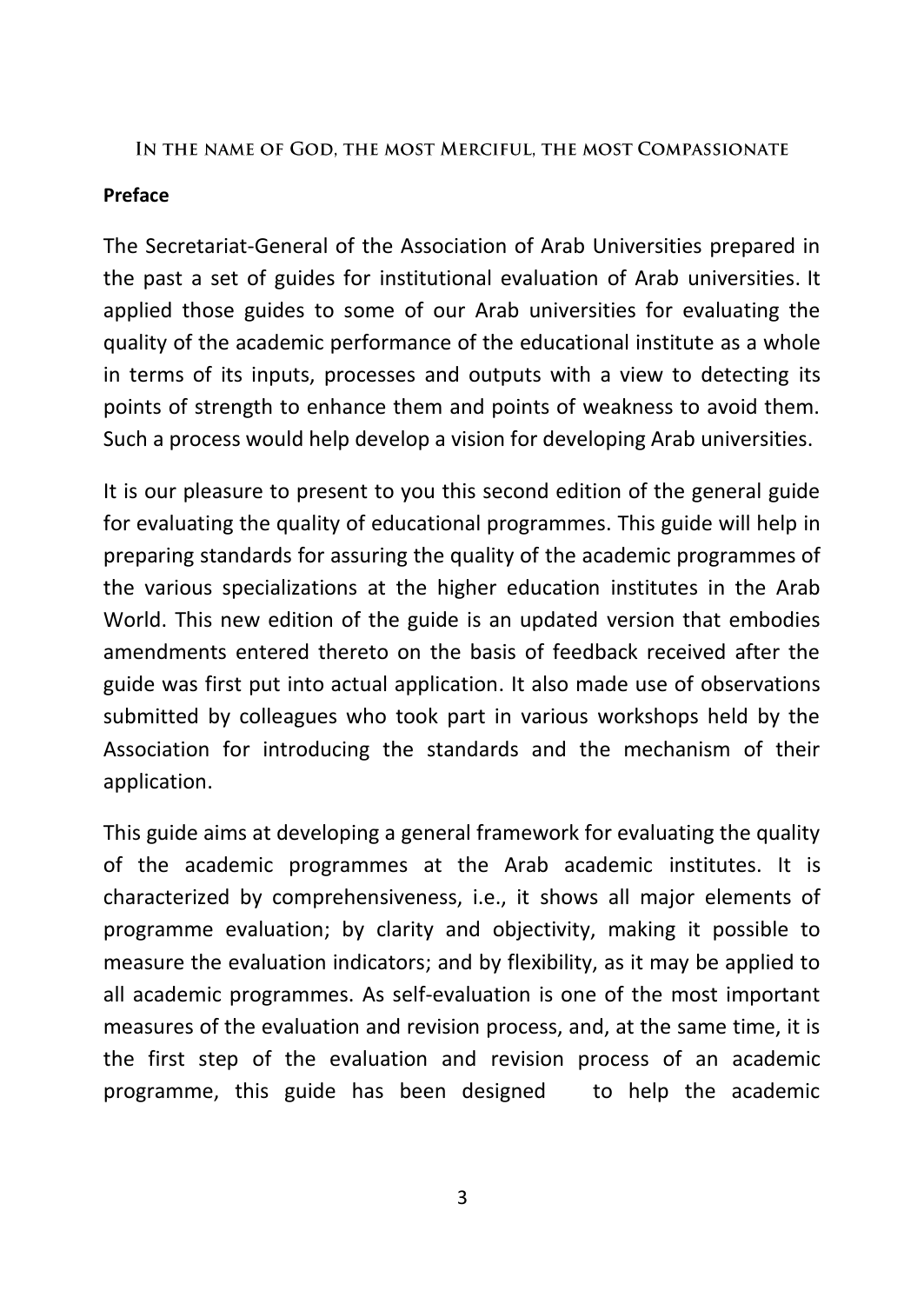departments at all educational institutes carry out self-evaluation of their academic programmes.

The Secretariat General of the Association takes this opportunity to express its sincere thanks and appreciation to all colleagues who have contributed to and supervised the production of the first edition of this guide, namely:

- 1. Prof. Dr. Saleh Hashem, former Secretary-General
- 2. Prof. Dr. Faisal Abdullah Al-Haj, former Assistant Secretary-General
- 3. Prof. Dr. Sawsan Shakir Majeed, former Adviser to the Quality Assurance and Accreditation Board
- 4. Prof. Dr. Emadeddin Sadiq Abu-Elrub, Member of the Quality Assurance and Accreditation Board
- 5. Mr. Mohammad Amin Kharabsheh, former Adviser to the Quality Assurance and Accreditation Board

Thanks and appreciation are also extended to the colleagues who have contributed to the amendments and improvements made to the present edition of the guide and who supervised it, namely:

1. Prof. Dr. Emadeddin Sadiq Abu-Elrub, Member of the Quality Assurance and Accreditation Board

2. Dr. Ali Abdelghani Yaghi, Member of the Quality Assurance and Accreditation Board

3. Prof. Dr. Abdulsalam Yacoub Ghaith, Consultant, Quality Assurance and Accreditation Board

Quality Assurance and Accreditation Board

 Prof. Dr. Sultan Abu Orabi Prof. Dr. Mohammed Rafat Mahmoud Secretary-General Assistant Secretary-General Chairman of the Board, Director, Quality Assurance and Accreditation Board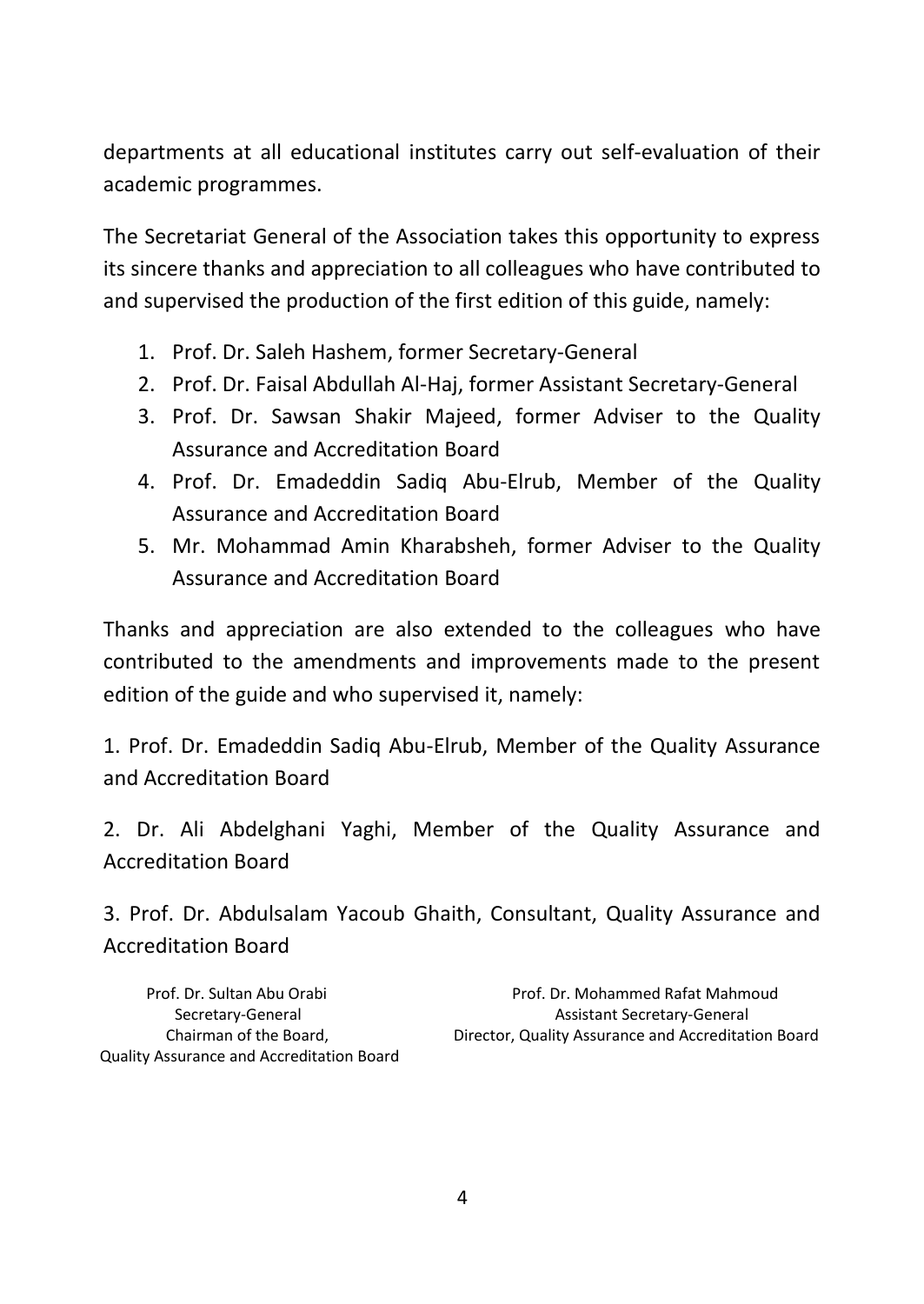# Table of Contents:

| <b>Section One: An Introduction to the Quality of Academic</b>      |
|---------------------------------------------------------------------|
|                                                                     |
| L.                                                                  |
| II.                                                                 |
| The Main Domains of the Quality of Academic Programmes 12<br>III.   |
| Pre-requirements for Applying for Evaluating an Academic<br>IV.     |
| V. Mechanism for Evaluating an Academic Programme and               |
|                                                                     |
| VII. The External Evaluation Report and Conclusions 18              |
| <b>Section Two: The Major Domains of the Academic</b>               |
|                                                                     |
| Domain One: Programme Objectives and Learning Outputs 21            |
|                                                                     |
|                                                                     |
|                                                                     |
|                                                                     |
| Domain Six: Students' Progress and Evaluating their Performance  27 |
|                                                                     |
|                                                                     |
| Domain Nine: Scientific Research and External Communication  31     |
| Domain Ten: Quality Management and Improvement  32                  |
| Section Three: Evaluation of Academic Programmes35                  |
| L.                                                                  |
|                                                                     |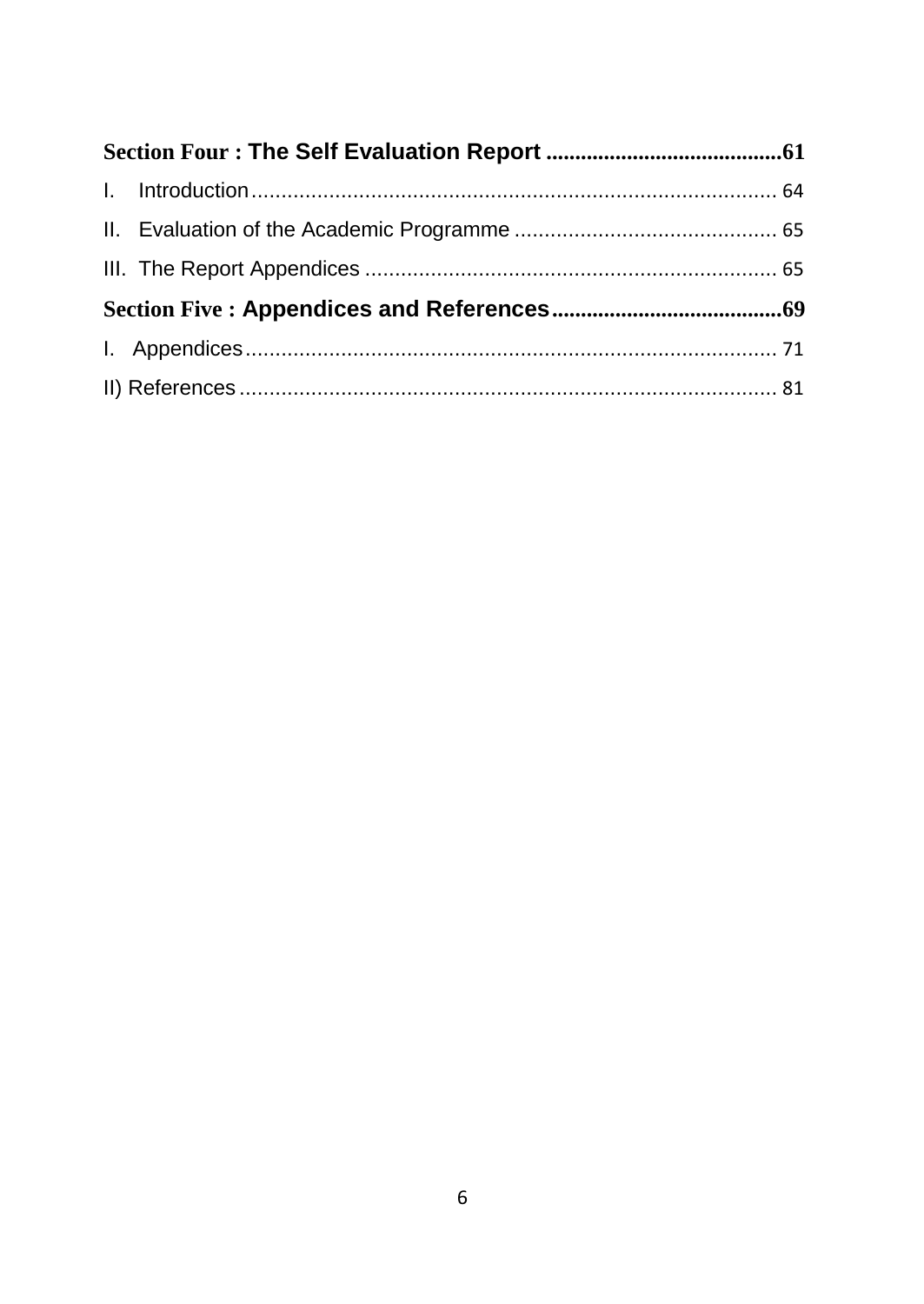# **Section One**

# <span id="page-6-0"></span>An Introduction to the Quality of Academic Programmes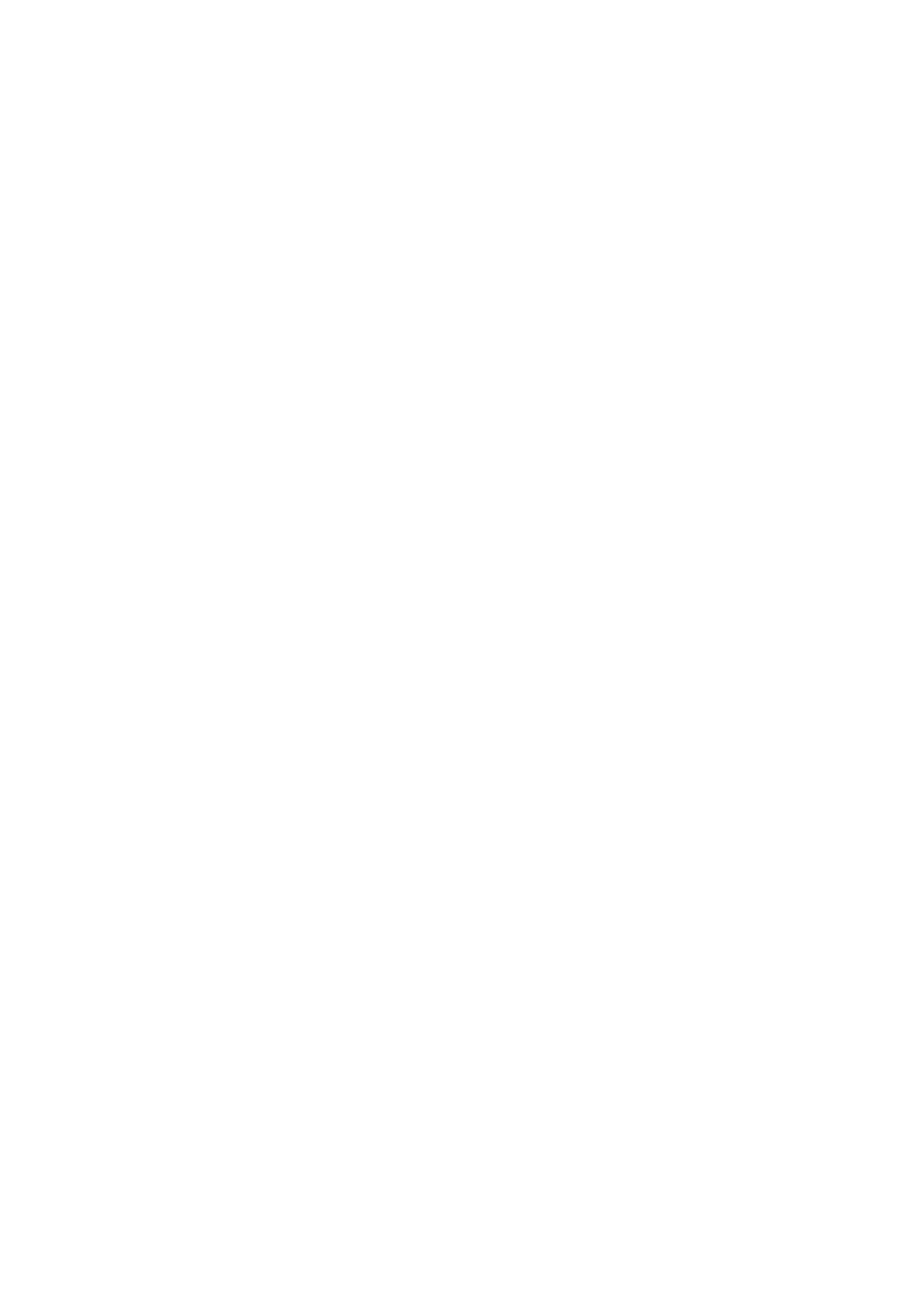#### <span id="page-8-0"></span>**I. Introduction**

The issue of quality assurance and accreditation of Arab universities is one of the important and critical issues at the present time in light of the new trends for internationalization of the higher education in all fields. Thus, it has become imperative upon the ministries of higher education in the Arab World to upgrade their educational institutes, to give due attention to the application of total quality concepts and to adopt solid scientific criteria for the evaluation of the performance and quality of these institutes and the academic programmers offered by them.

The Quality Assurance and Accreditation Board of the Association of Arab Universities is one of the core Boards of the Association that has taken upon itself the task of developing and upgrading the Arab higher education institutes and programmes. This may be achieved through the dissemination of the culture of quality at the educational institutes and among the community and through developing Arab Standards that keep pace with the international standards. This task aims at improving the quality of the processes, outputs and academic programmes of the educational institutes in a way that leads to gaining the community's trust and upgrading their competitiveness on the local, regional and international levels as well as training the teaching and administrative staff on the concepts of quality.

In view of this, the AArU Quality Assurance and Accreditation Board felt the necessity of drafting a special guide for assuring the quality of the academic programmes of the various specializations. The academic programme is the core of the educational process, as it is the body that is in charge of offering the specialized knowledge and the related professional and intellectual skills to achieve the intended learning outcomes in accordance with approved international academic standards. Moreover, external challenges have made it inevitable for the academic programmes to work seriously and in a wellplanned manner to improve the quality of their effectiveness in a manner that leads to upgrading their ability to predict the needs of the local,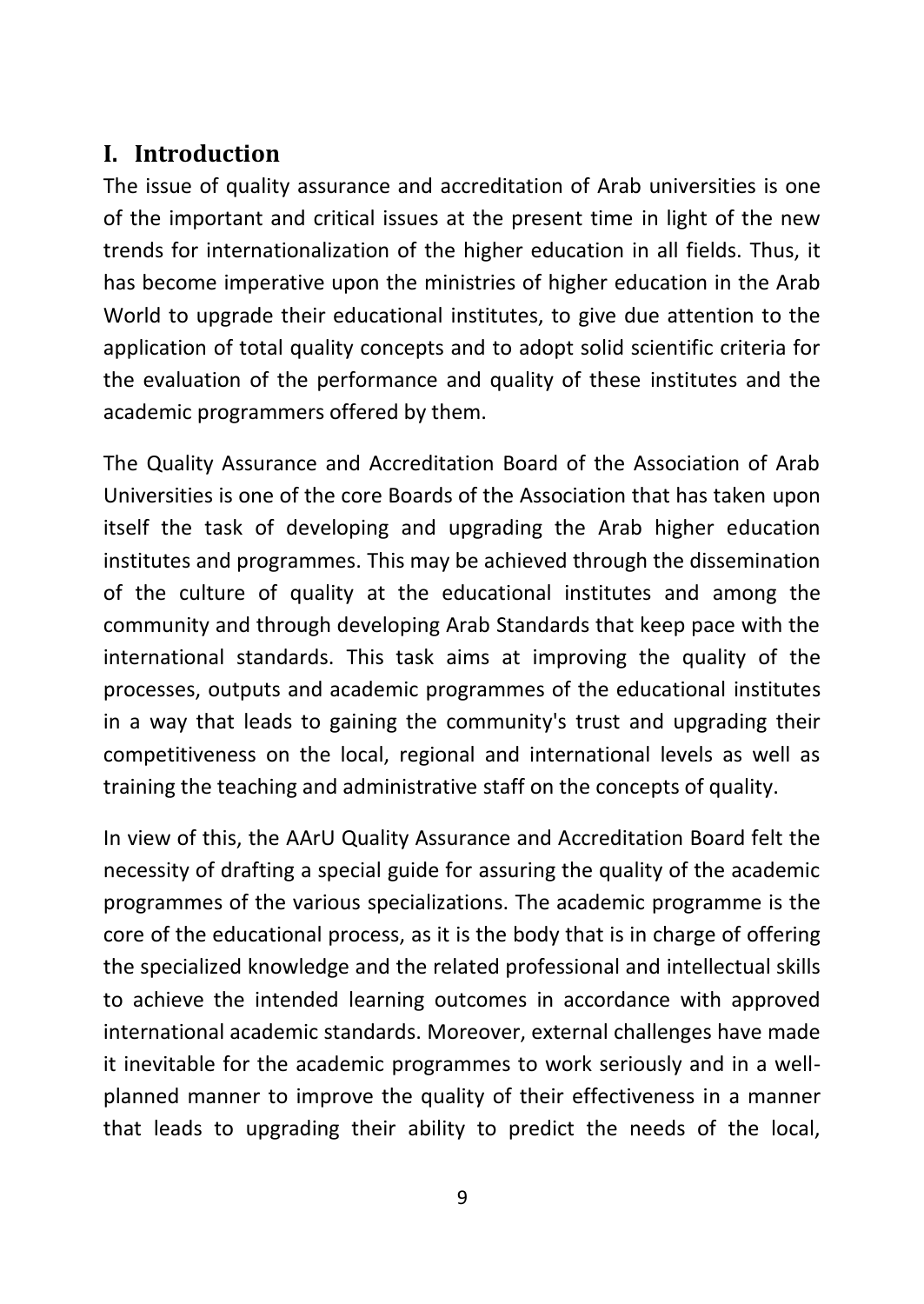regional and international labour markets of human resources and to plan for offering the various specializations of distinguished and skilled human resources as targeted.

This present guide, as amended and developed in accordance with the developments that have taken place in the field of academic programme accreditation and the views and observations of the experts and the persons who participated in the workshops organized by the Association of Arab Universities, is considered as the essential guide for evaluating and accrediting the academic programmes at the Arab academic institutes. Its contents reflect the role of the Quality Assurance and Accreditation Board in helping these institutes assure the quality of their academic programmes.

This guide contains the information related to the assurance of the quality of the academic programmes as determined by the Quality Assurance and Accreditation Board. The information included in it sets out the minimum standards expected graduates that are in line with the international standards in a form befitting with the Arab environment and its special circumstances. You may refer to Appendix (1) for the concepts and terms used in this guide.

The Association's Quality Assurance and Accreditation Board have issued other guides that are utilized by the educational institutes in evaluating the quality of their programmes, namely:

- 1. Quality Assurance and Accreditation for the Arab universities, members of the Association, 2008
- 2. Self and External Evaluation Guide and Accreditation of the Arab Universities, members of the Association, 2008
- 3. Qualitative Standards and Quantitative Indicators Guide for Quality Assurance and Accreditation of the Arab Universities, members of the Association, 2009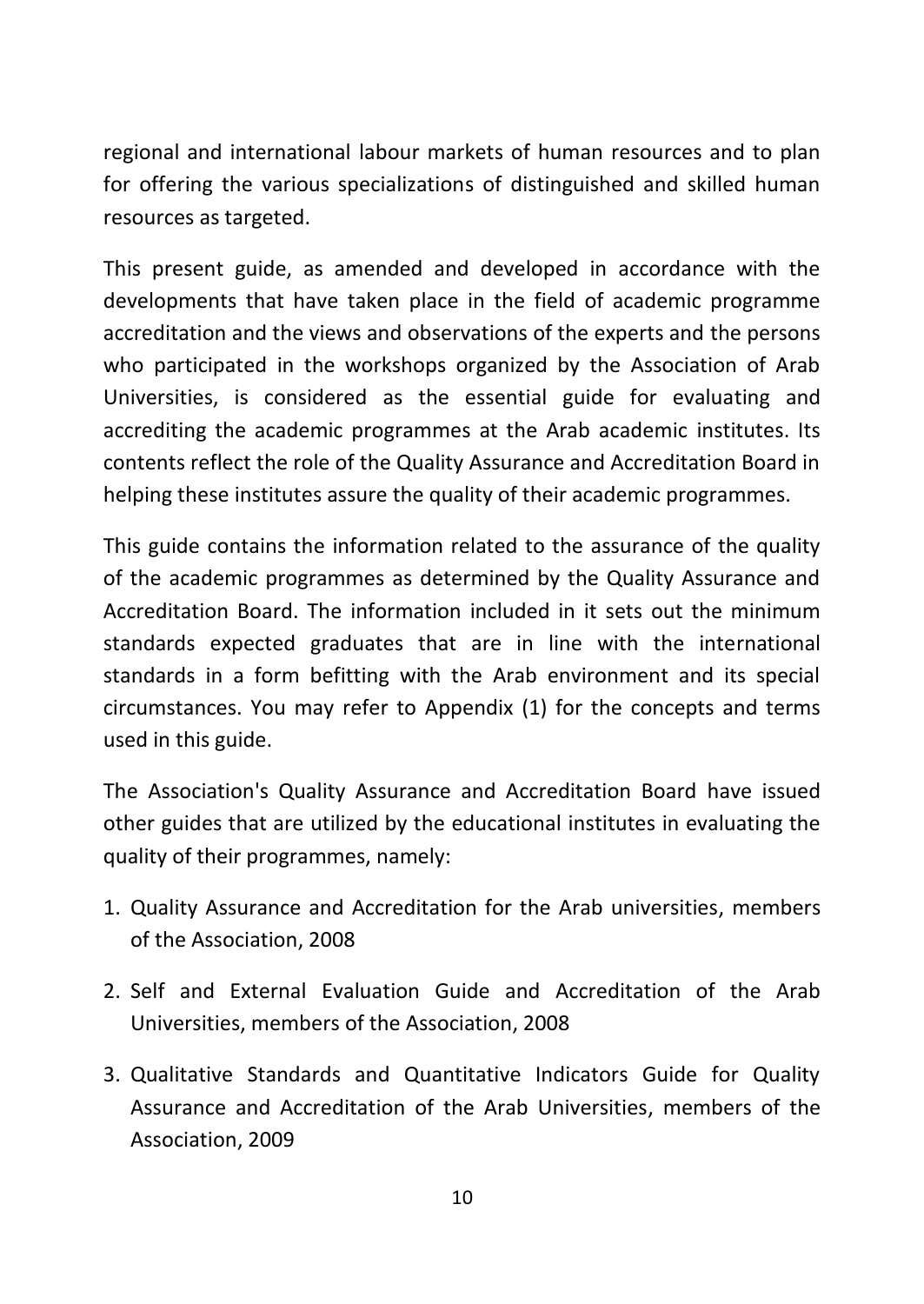4. Standards and Indicators Guide for the Quantitative and Qualitative Indicators for Quality Assurance and Accreditation of Arab Universities, 2011

#### <span id="page-10-0"></span>**II. Objectives of the Guide**

This guide seeks to achieve the following objectives:

- 1. Informing the Arab educational institutes, members of the Association, and upgrading their awareness of the role carried out by the Quality Assurance and Accreditation Board in assuring the quality of the academic programmes they offer and the accreditation thereof, as well as achieving continued development of these programmes of all specializations.
- 2. Providing adequate and accurate information related to the stages of the process of quality assurance and accreditation of academic programmes and its mechanisms, rules and conditions, for the Arab educational institutes, members of the Association, and for the ministries of higher education in the Arab World.
- 3. Identifying the general framework of the process of assuring the quality and accreditation of academic programmes. This may be achieved through the key domains on which this process is based and the indicators, elements and features included in each element that must be fulfilled as basic requirements for submitting an application for getting the quality and accreditation certificate.
- 4. Assisting the societies of corresponding scientific faculties that are emanating from the Association in developing quality assurance standards for their academic programmes depending on the general framework as set out in this guide, as well as on the special requirements for each of the specializations of these societies.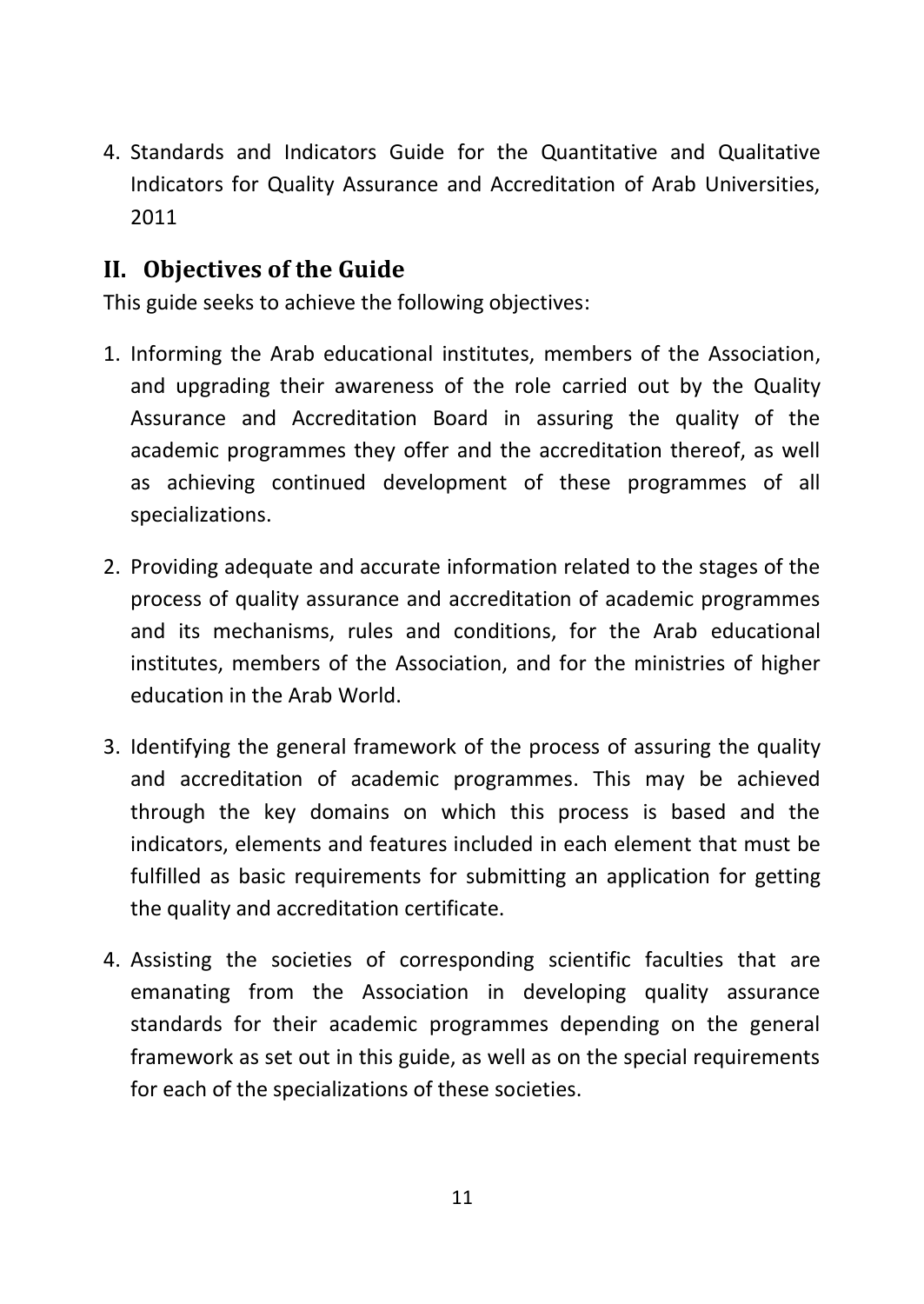- 5. Assisting the various Arab educational institutes, members of the Association, and the leaderships of the academic programmes in carrying out self-evaluation studies related to the academic programmes. The purpose is to assist these institutes so that they upgrade the level of their performance quality in accordance with the Arab and international standards by using a form specifically prepared for this purpose by the Quality Assurance and Accreditation Board.
- 6. Encouraging competition between the various academic programmes offered by corresponding Arab educational institutes as well as the internal competition between the various academic programmes at the same institute. Member educational institutes may apply to AArU QAAB for obtaining quality and accreditation certificate for one or more academic program.
- 7. Assisting the ministries of higher education in the Arab World in consolidating their efforts aimed at improving and upgrading the academic programmes they offer through the information provided by the Quality Assurance and Accreditation Board in this respect.

# <span id="page-11-0"></span>**III. The Main Domains of the Quality of Academic Programmes**

The general framework of the standards adopted by the Quality Assurance and Accreditation Board of the Association of Arab Universities for assuring the quality of the academic programmes consists of ten major domains, as given in Table (1).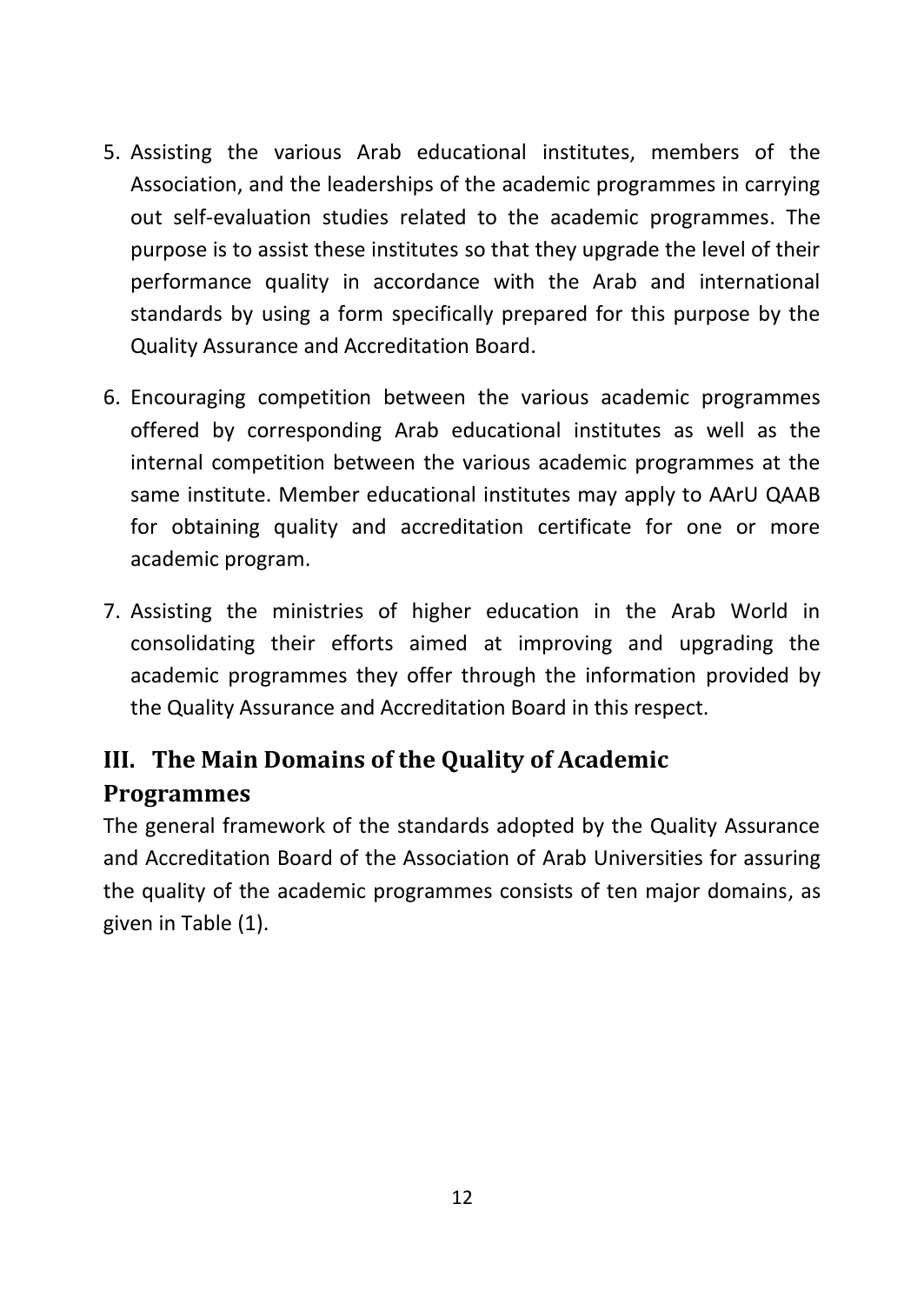| Domain One   | Programme Objectives and Learning Outputs           |
|--------------|-----------------------------------------------------|
| Domain Two   | The Curriculum                                      |
| Domain Three | <b>Teaching and Learning</b>                        |
| Domain Four  | <b>Faculty Members</b>                              |
| Domain Five  | Library and Learning Resources                      |
| Domain Six   | Students' Progress and Evaluating their Performance |
| Domain Seven | <b>Facilities and Support Services</b>              |
| Domain Eight | Academic Programme Management                       |
| Domain Nine  | Scientific Research and External Communication      |
| Domain Ten   | <b>Quality Management and Improvement</b>           |

**Table (1): Domains of the Academic Programme Quality**

## <span id="page-12-0"></span>**IV. Pre-requirements for Applying for Evaluating an Academic Programme**

Arab educational institutes may submit an application to the Quality Assurance and Accreditation Board of the Association for evaluating any of their academic programmes to obtain a quality assurance and accreditation certificate. This application is subject to the following conditions:

- 1. The educational institute must be a member of the Association of Arab Universities.
- 2. The educational institute shall have passed out/graduated no less than three batches from the academic programme to be evaluated.
- 3. The self-evaluation report of the academic programme to be evaluated must be prepared in accordance with the details shown in Section Four of this guide, and shall be attached to the application.
- 4. The academic programme evaluation fees, as determined by the Quality Assurance and Accreditation Board, shall be paid.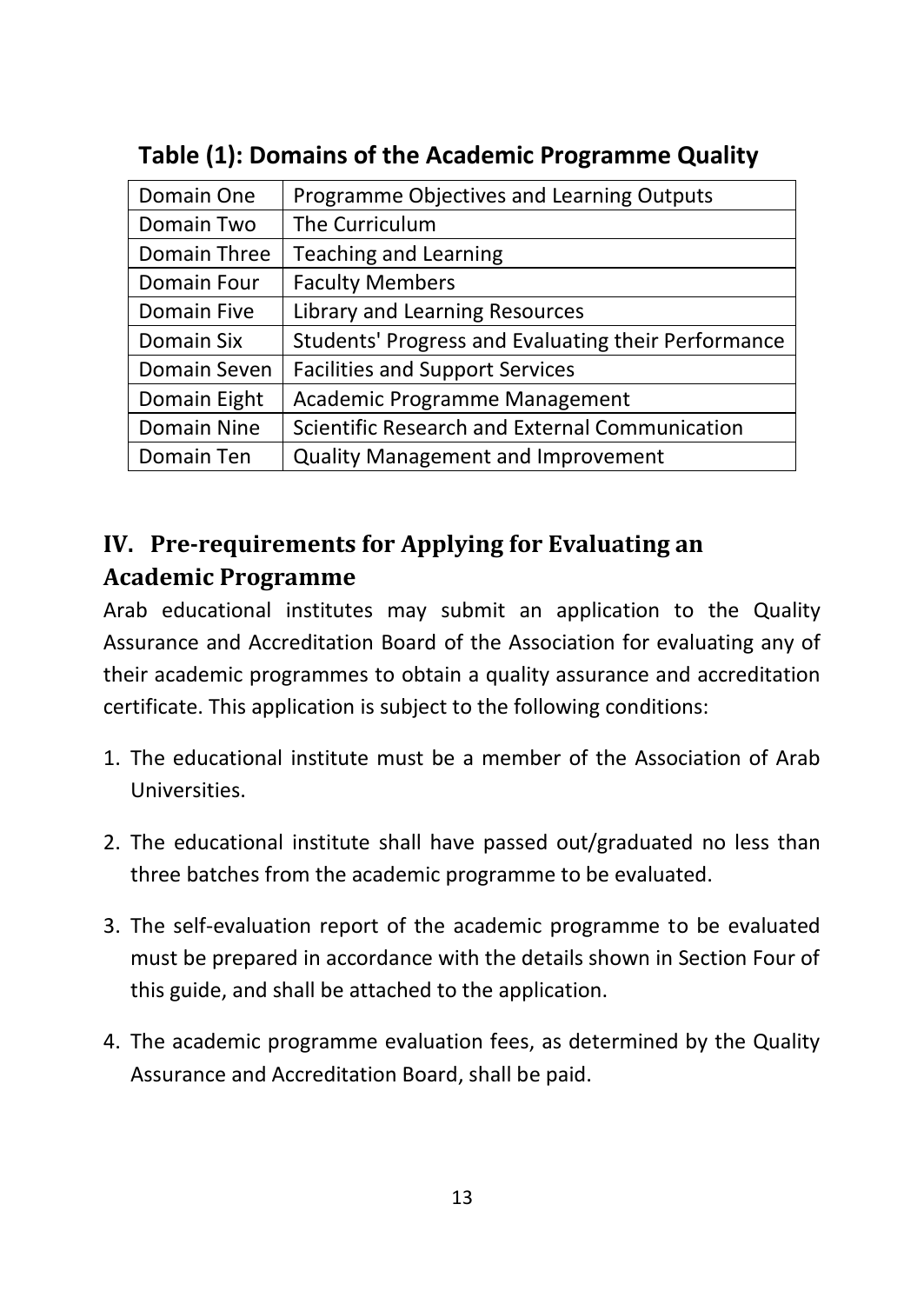## <span id="page-13-0"></span>**V. Mechanism for Evaluating an Academic Programme and Getting a Quality and Accreditation Certificate**

Granting a quality and accreditation certificate by the Quality and Accreditation Board of the Association depends upon a set of controls that should be very carefully studied and taken into consideration when applying for the certificate. These controls are:

- 1. The educational institute submits an application for obtaining a quality and accreditation certificate for the academic programme. This application shall be endorsed by the council of that institute and attached with the self-evaluation report.
- 2. If the Quality Assurance and Accreditation Board found that the academic programme does not meet the full pre-requirements for applying for the said certificate, the application for the quality and accreditation certificate for the academic programme shall be turned down. In this case, the institute may not submit a fresh application before the lapse of a minimum of six months after the date of the rejection of the original application.
- 3. If the academic programme is found to be meeting prerequirements for applying for the Quality Assurance and Accreditation Certificate, the Board will inform the institute in writing of the acceptance of the application. This should be done within a period not exceeding one month from the date of submitting the application.
- 4. The Quality Assurance and Accreditation Board appoints a team of expert reviewers to make the external field evaluation visit related to the academic programme and the applicant educational institute.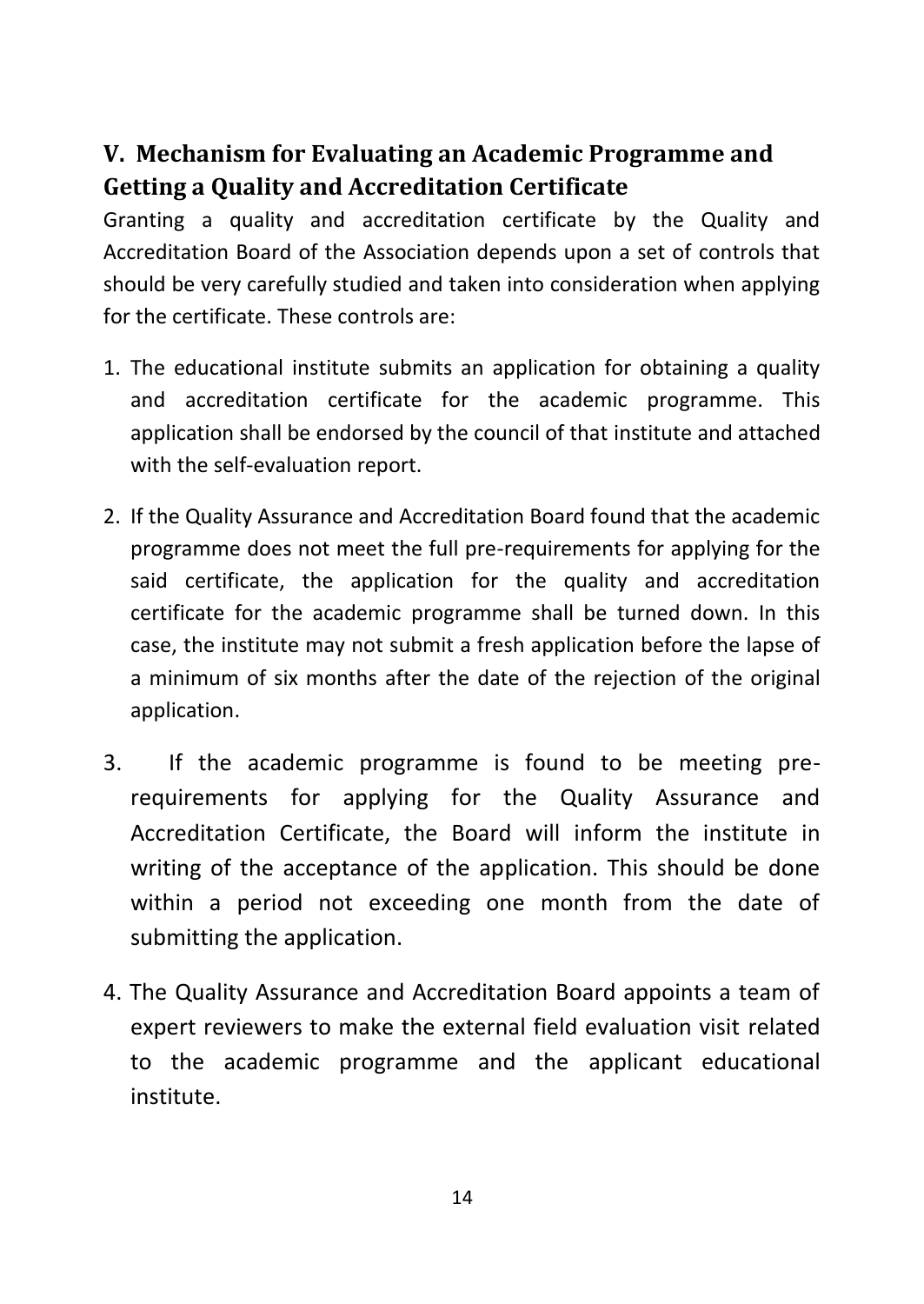- 5. The Board specifies, in coordination with the educational institute a date for the field visit and the external review of the academic programme. The Board also requests the institute to provide them with the names of the officials who are in charge of the programme to communicate and coordinate with on the external review activities.
- 6. The external evaluation team submits its report to the Quality Assurance and Accreditation Board within one month from the date of ending the field visit. The review team report becomes final only after it is endorsed by the Board.
- 7. The Quality Assurance and Accreditation Board notifies the educational institute offering the academic programme under evaluation of the outcome of the evaluation within two months from the conclusion of the evaluation process by a letter giving a recommendation for one of the following options:
- a. Granting the Quality Assurance and Accreditation Certificate by the Quality Assurance and Accreditation Board after making sure of the ability of the academic programme at the educational institute to achieve the requirements quality of the domains of the academic programme on the basis of the report and recommendation of the external evaluation team. The Board declares this granting by adding the names of the academic programme and the educational institute to the list of Accredited Academic Programmes within the Board records and on its website.
- b. Conditional granting of the Quality and Accreditation Certificate by the Quality Assurance and Accreditation Board subject to the educational institute completing the points mentioned in the report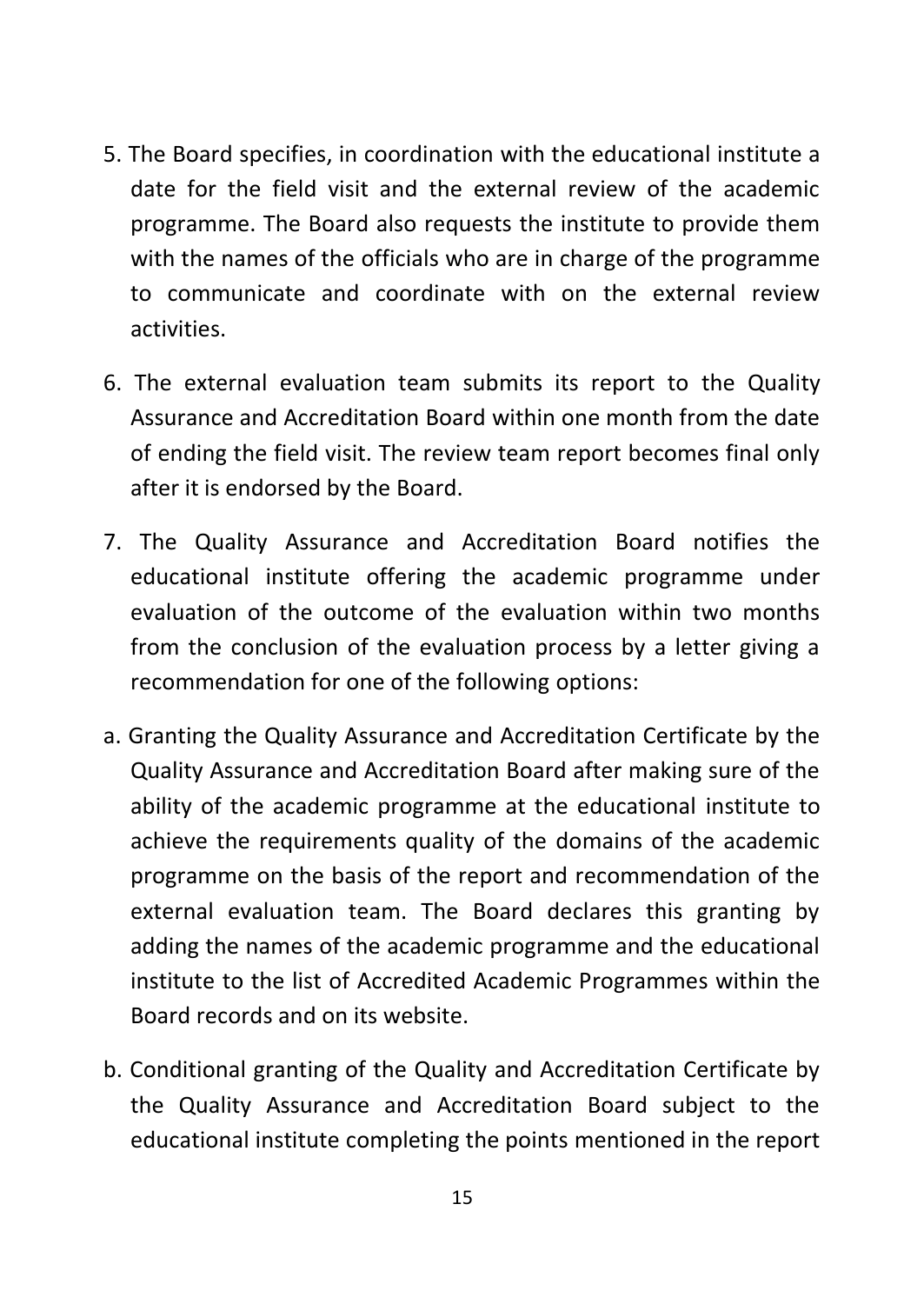of the external evaluation team. In this case, the educational institute is given a specified grace period to complete the shortages before the certificate is granted. In this grace period, the academic programme. The purpose from this grace period is to make sure of the ability of the academic programme of the educational institute to fulfill the quality requirements of the domains of the academic programme. Once the educational institute completes the shortages, the Board declares this granting by adding the names of the academic programme and the educational institute to the list of Accredited Educational Programmes within its records and on its website.

- c. Withholding the quality and accreditation certificate from the academic programme in the event of its inability to fulfill some of the standards of the academic programme quality, such as the design of the educational curriculum and teaching and learning, which are core standards for the quality assurance and accreditation process.
- 8. The quality and accreditation certificate granted by the Quality Assurance and Accreditation Board shall be valid for a period of five years only.

The Quality Assurance and Accreditation Board shall notify the educational institute of the final result and provide them with a detailed report showing the areas of strength in the educational programme and areas to be improved.

Table (2) gives a summary of the steps of obtaining the quality and accreditation certificate for an academic programme.

16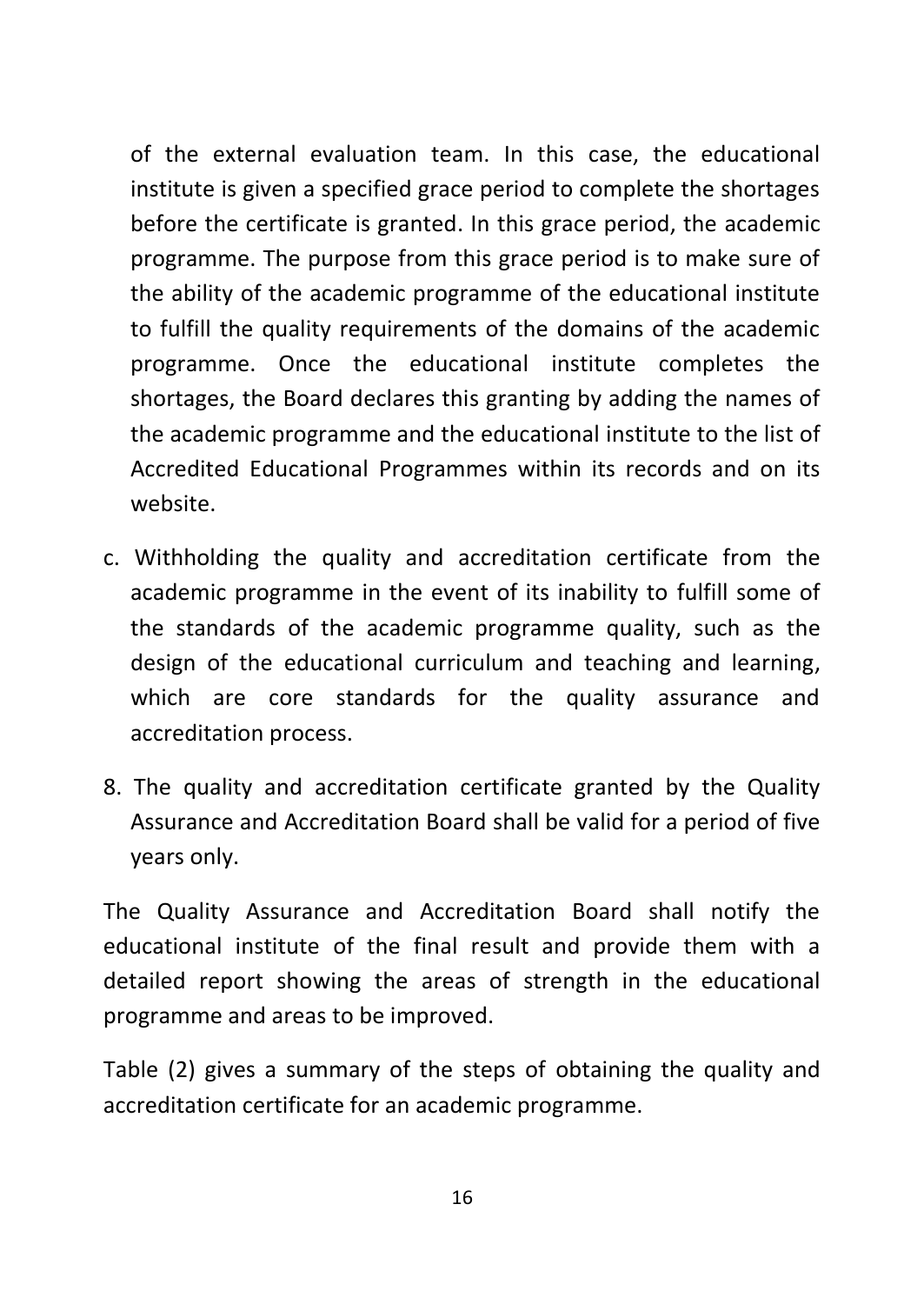|    | Table (2)                                                                                                                                                                                           |
|----|-----------------------------------------------------------------------------------------------------------------------------------------------------------------------------------------------------|
| 1. | .The educational institute submits an application for getting a<br>quality and accreditation certificate for an academic programme<br>including the self-evaluation report to the Quality Assurance |
|    | and Accreditation Board of the Association of Arab Universities.                                                                                                                                    |
| 2. | .The Quality Assurance and Accreditation Board forms a team                                                                                                                                         |
|    | for carrying out the external review of the academic programme                                                                                                                                      |
|    | in coordination with the scientific society of the concerned                                                                                                                                        |
|    | corresponding faculties.                                                                                                                                                                            |
|    | .The external review team consist of three members(Chair                                                                                                                                            |
|    | person and two members)                                                                                                                                                                             |
| 3. | .The rapporteur of the external review team identifies, in                                                                                                                                          |
|    | coordination with the University administration and the Quality                                                                                                                                     |
|    | Assurance and Accreditation Board the following issues:                                                                                                                                             |
|    | 1. A date for the review team to visit the educational institute                                                                                                                                    |
|    | 2. The agenda of the visit                                                                                                                                                                          |
|    | 3. The logistics arrangements for the visit                                                                                                                                                         |
| 4. | .The evaluation review visit to the academic programme:                                                                                                                                             |
|    | 1. It shall be for three consecutive days.                                                                                                                                                          |
|    | 2. It shall take place in accordance with the schedule agreed                                                                                                                                       |
|    | upon in advance between the rapporteur and the                                                                                                                                                      |
|    | university liaison officer.                                                                                                                                                                         |
|    | 3. It shall be concluded with a verbal report to the educational                                                                                                                                    |
|    | institute's administration.                                                                                                                                                                         |
| 5. | .The external review team shall submit its report about the                                                                                                                                         |
|    | academic programme including its recommendation to the                                                                                                                                              |
|    | Association's Quality Assurance and Accreditation Board.                                                                                                                                            |
|    | • The Quality Assurance and Accreditation Board shall review and                                                                                                                                    |
|    | endorse the report and shall take the necessary measures with                                                                                                                                       |
|    | respect to the quality and accreditation certificate on the basis of                                                                                                                                |
|    | the Association's applicable instructions and bye-laws.                                                                                                                                             |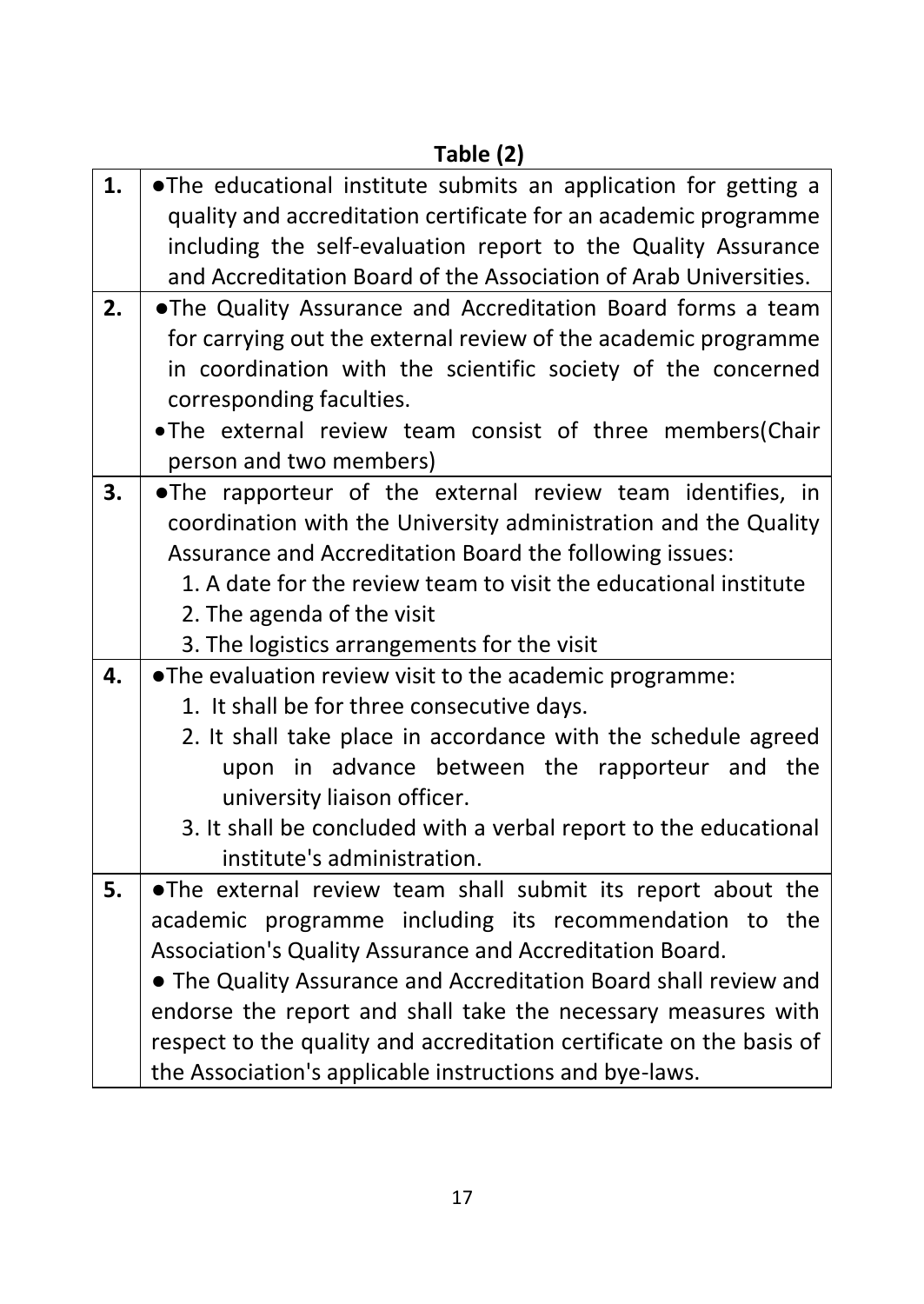#### <span id="page-17-0"></span>**VI. The Field Visit**

The evaluation and review team, which is usually made of three members and assigned by the Quality Assurance and Accreditation Board, shall make a field visit to the educational institute to make sure of the information submitted by it about the academic programme for the purpose of evaluating it. The programme of this field visit usually covers several issues and aspects, including meetings with the head of the department, the faculty, administrative and technical staff, a random sample of students at all study levels and samples of the university graduates and contractors. It shall also include attending some lectures and inspection of premises, facilities and learning resources, in addition to examining the various documents and guides mentioned in the self-evaluation reports.

#### <span id="page-17-1"></span>**VII. The External Evaluation Report and Conclusions**

Once the field visit to the educational institute is completed, a comprehensive review report is prepared on the academic programme. The report shall include the findings reached by the evaluation and review team including the judgments and conclusions that show the strengths, weaknesses and the opportunities and areas for development and improvement in the academic programme. This report shall also include a recommendation made by the evaluation team to the Association's Quality Assurance and Accreditation Board to take the appropriate decision in respect of the academic programme.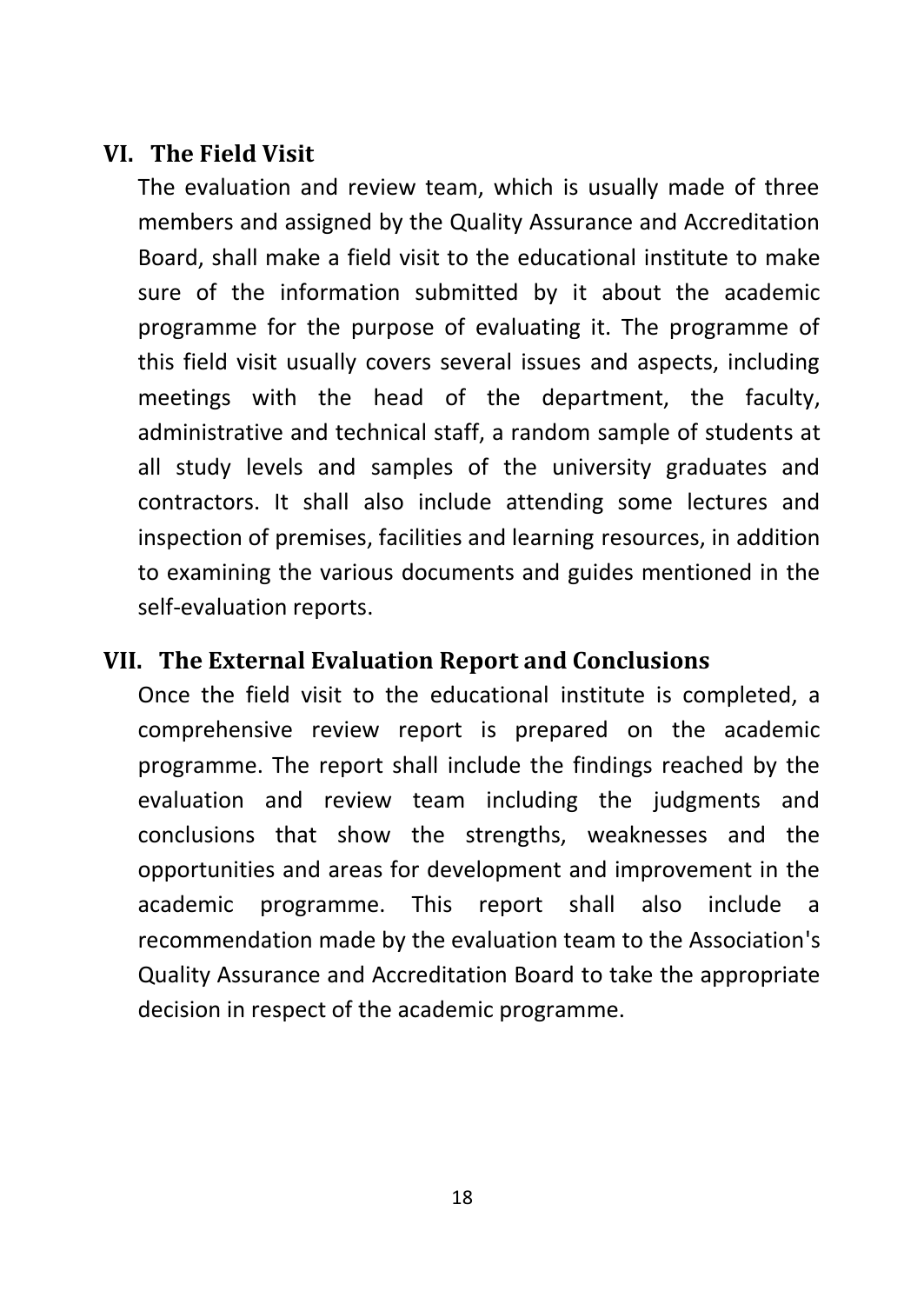# **Section Two**

# <span id="page-18-0"></span>The Major Domains of the Academic Programme Quality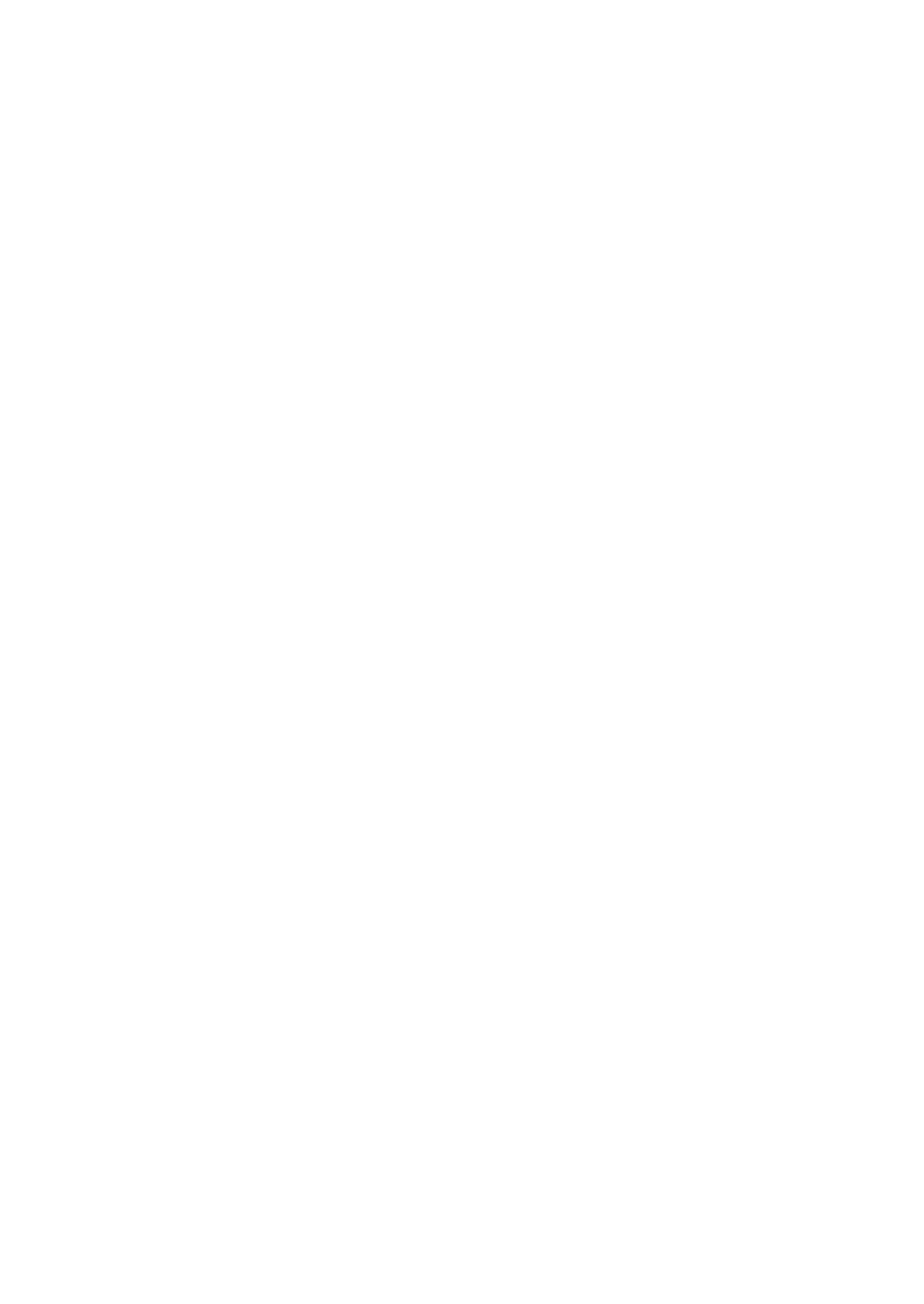This guide provides clear and precise criteria for the evaluation of the quality of academic programmes at Arab higher education institutes. These criteria are characterized by comprehensiveness, objectivity and flexibility and takes into consideration the environment, culture and circumstances of these institutes. The general framework of the academic programme quality assurance criteria is made of ten major domains, as shown in the preceding table (1), each of which includes a set of elements and indicators used in evaluating the academic programme quality. The domains of the general framework of these criteria may be used to help the academic departments at the educational institutes in making self-evaluation of their academic programmes by preparing the report of self-evaluation of these programmes and identifying the strengths and weaknesses of these programmes with a view to improving and developing the academic programme offered by them. In addition, this self-evaluation report may be used by the internal and external evaluation teams as a basis for evaluating academic programmes.

The process of preparing the self-evaluation report in respect of the academic programme to be evaluated and reviewed is carried out on the basis of the major domains, as each of these domains consists of indicators denoting thereto and help in measuring and evaluating the programme. Here are details of this:

#### <span id="page-20-0"></span>**Domain One: Programme Objectives and Learning Outputs**

An academic programme should have clear, specific and measurable objectives to be used by the evaluation and review teams for identifying to what extent the academic programme achieves its objectives and the learning outcomes. The self-evaluation report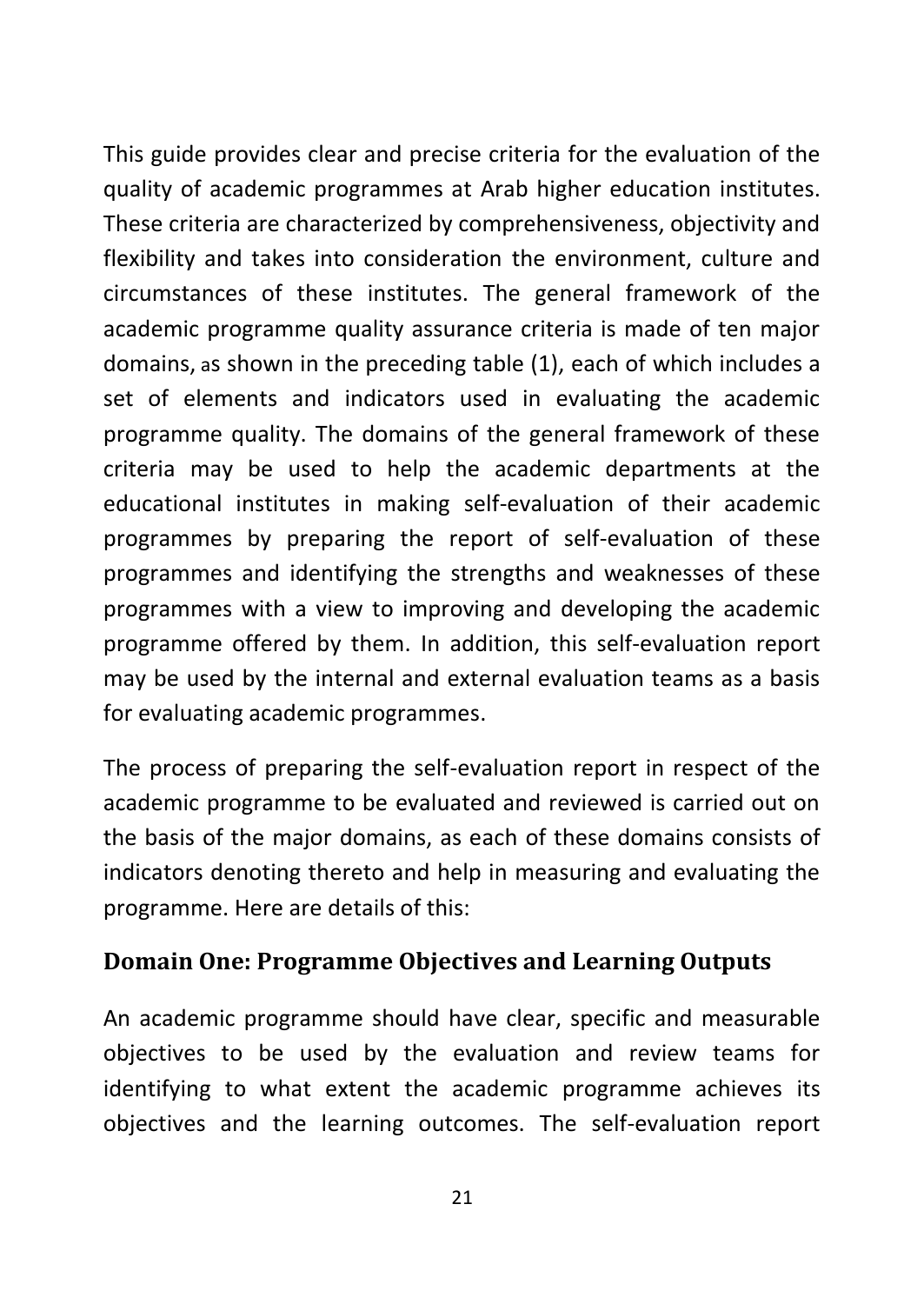should address the following indicators as a minimum, and it should have reference to the citations, evidence and data which prove the same:

- a. Availability of a general objective of the academic programme that is clearly documented and announced and circulated to the concerned parties. This objective should specify the envisaged knowledge and skills which should be in compliance with the labour market needs.
- b. Availability of detailed objectives that are documented and circulated and derived from the general objective of the academic programme.
- c. Compliance of the academic programme objectives with the general policy of the educational institute.
- d. Availability of learning outcomes such as measurable and verifiable knowledge and skills that are documented and circulated in a manner in line with the announced objectives of the academic programme.
- e. The programme objectives and learning outcomes should be based on referential benchmarks on the local, regional and international levels.
- f. Availability of mechanisms and tools for measuring the learning outputs and to be utilized for reviewing and evaluating the academic programme.
- g. The extent of achieving the learning outputs by the graduating students.
- h. Participation of concerned parties such as: faculty member, students, graduates and local community members in designing the academic programme objectives and in reviewing it.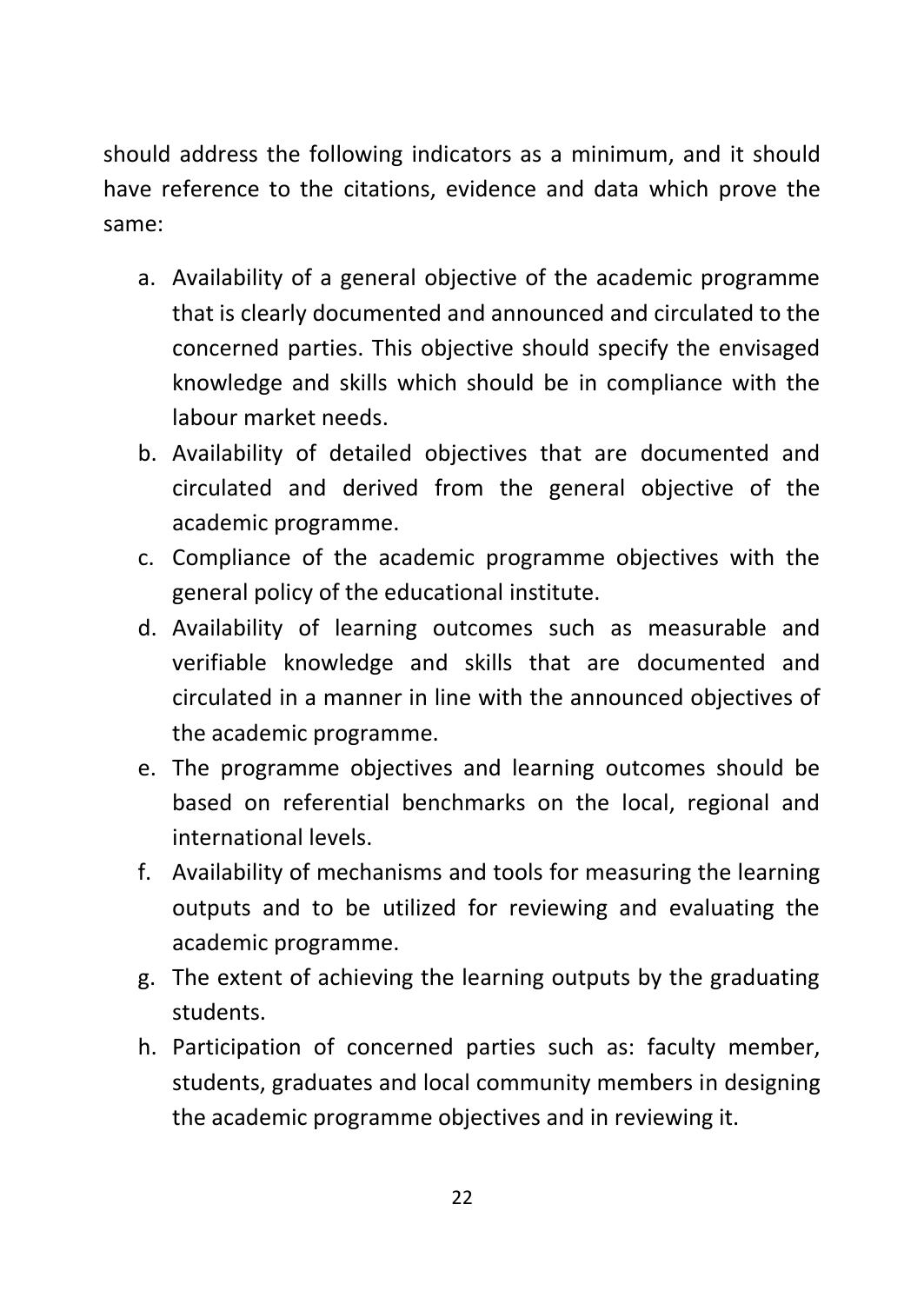i. Understanding and comprehension of the academic programme objectives and learning outputs by faculty members and students.

#### <span id="page-22-0"></span>**Domain Two: The Curriculum**

The self-evaluation report should address the effectiveness of the curriculum in achieving the educational programme objectives and outcomes, in addition to providing the required citations, evidence and data. The report shall discuss the following issues as a minimum:

- a. The study plan is compatible with the educational programme objectives and the learning outcomes.
- b. Availability of a detailed study's plan for the educational programme that shows the curricula and their classification and sequence as well as the number of credit hours that the student is expected to take for each course.
- c. The dependence of the study plan on local, regional and international references
- d. Coverage in the study plan of various fields of knowledge in the specialization
- e. Availability of a detailed study plan for each course of study that includes the following:
	- A general description of the course of study
	- A statement of the ratios of the theoretical and practical aspects of the course of study (In the case of practical training, each credit hour is equivalent to two practical hours in the minimum)
	- The overall goal and the detailed objectives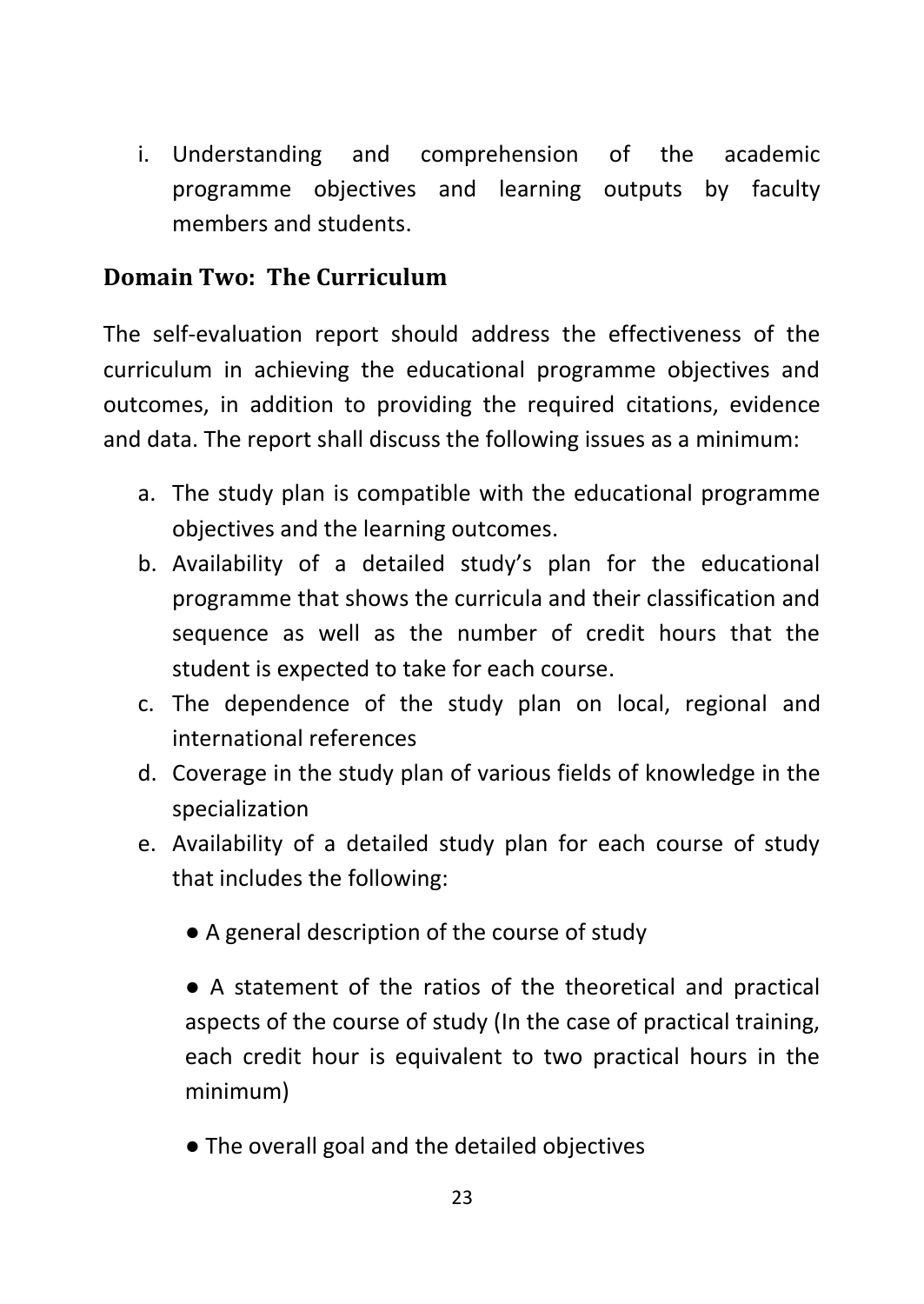- The learning outcomes
- The detailed contents of the courses of study
- The schedule of lectures
- Methods of teaching and evaluation
- The text book and support reference books
- f. Documenting the curriculum and making it well-known in all its details to those concerned
- g. How modern the curriculum is, and its compatibility with the recent trends in the related specialization and scientific research
- h. Regular review of the curriculum
- i. Balance between comprehensiveness and depth of the scientific content of the curriculum

### <span id="page-23-0"></span>**Domain Three: Teaching and Learning**

The self-evaluation report must discuss the effectiveness of the teaching and learning methods in realizing the students' achievements and the learning outcomes, in addition to providing the necessary citations, evidence and data. The report should discuss the following issues in the minimum:

a. Variation of teaching methods to suit the prescribed curriculum.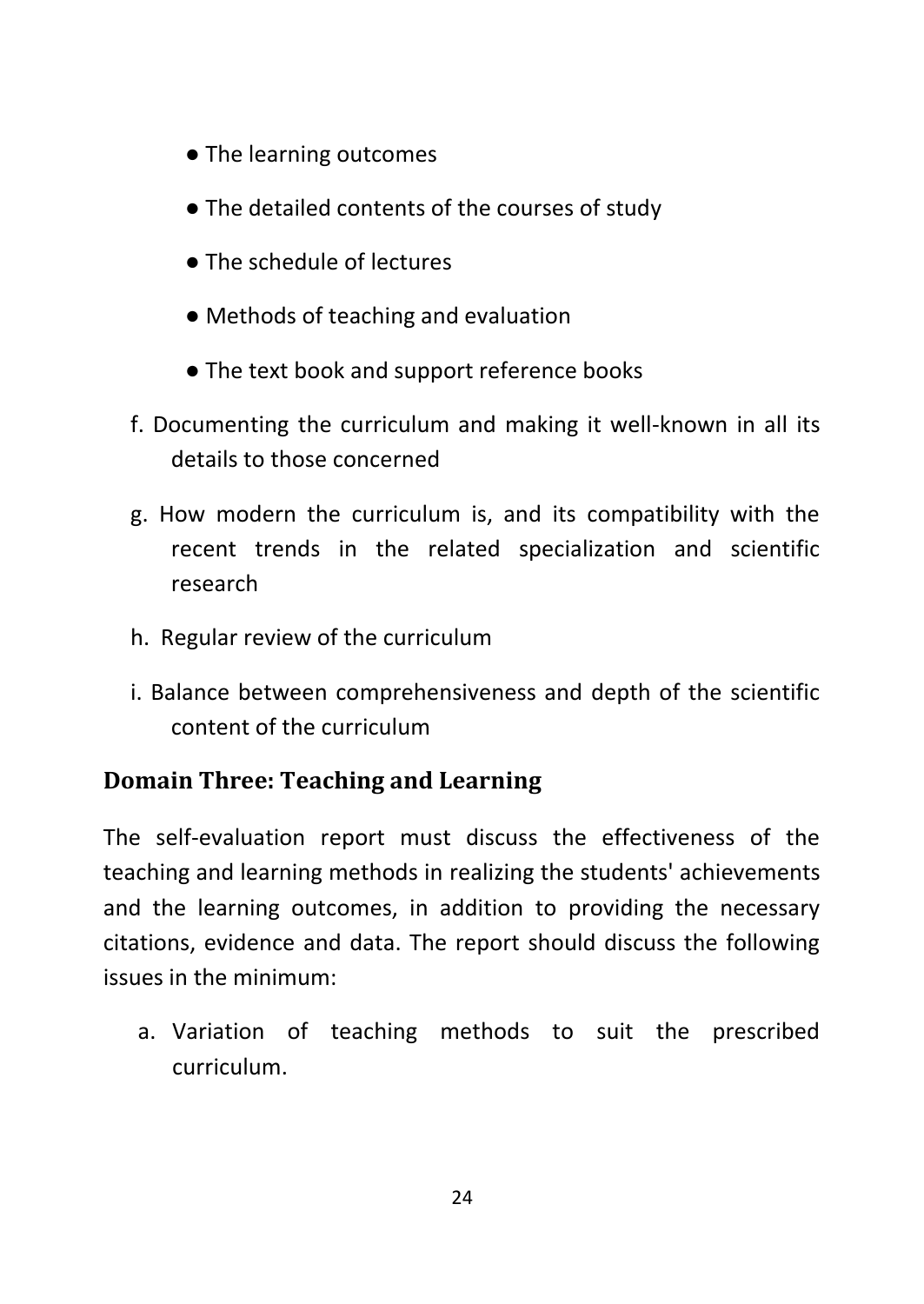- b. The effectiveness of the teaching and learning methods used in achieving the academic programme objectives and the learning outcomes.
- c. Coverage of the theoretical and practical aspects in a manner appropriate to the nature of the content of the courses.
- d. Enrichment of the teaching process with outputs of the scientific research conducted by faculty members and the flexibility of the curriculum to achieve this purpose.
- e. The extent of contribution of the teaching and learning methods in delivering and developing the basic skills as required by the labour market.
- f. Promoting self-learning among students.
- g. Positive interaction between the students and faculty members.
- h. Positive interaction among the students and promoting the team spirit among them.
- i. The use of Information and Communication Technology in the teaching process.
- j. Availability of a system for regular evaluation of teaching process and the resultant procedures.

#### <span id="page-24-0"></span>**Domain Four: Faculty Members**

The self-evaluation report should address the faculty members' efficiency in achieving the academic programme objectives and the learning outcomes, in addition to providing the necessary proofs, evidence and data. The report shall also discuss the following issues in the minimum: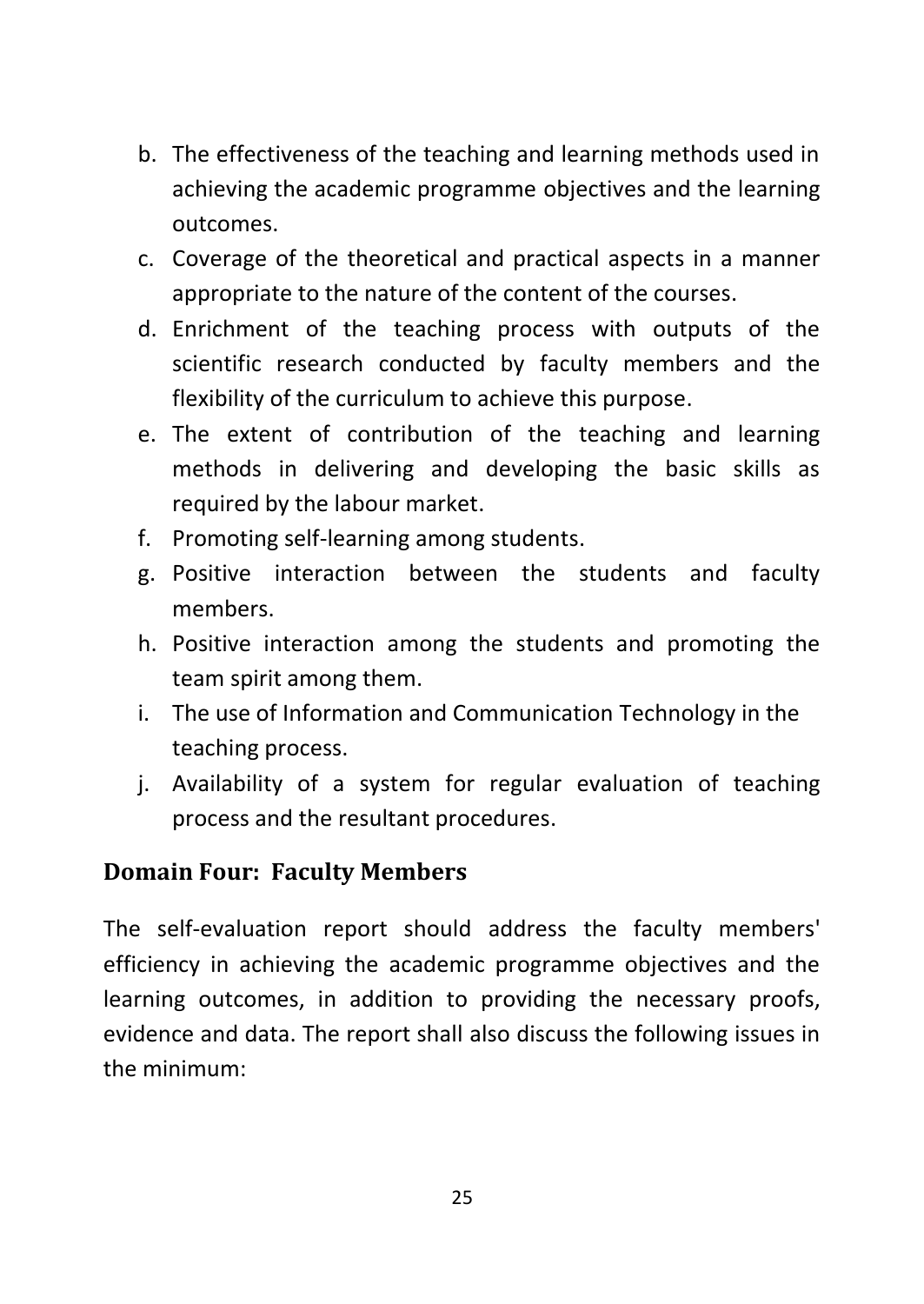- a. Availability of a full-time dedicated and appropriate teaching staff in terms of number, experience and variety of specializations.
- b. Coverage of all fields of knowledge of the specialization by the faculty members.
- c. The educational, professional and academic qualification of the new faculty members.
- d. Continued academic development of the faculty members to enable them to cope with the recent developments in the field of specialization.
- e. Communication between the faculty members and the support technical and administrative staff.
- f. Communication between the faculty members and the students.
- g. Availability of appropriate appointment and promotion mechanism.
- h. Availability of an integrated system for evaluating the faculty members periodically and progress their abilities.
- i. The stability of the faculty members and their retention.
- j. Participation of the faculty members in scientific conferences and activities.
- k. The faculty members freedom and responsibility for evaluation and development of the curriculum.
- l. Availability of the environment and time for the faculty members for professional development and research activities.
- m. Availability of a mechanism for attracting qualified faculty members.
- n. Activation of sabbatical leaves and any other incentives available for the faculty members.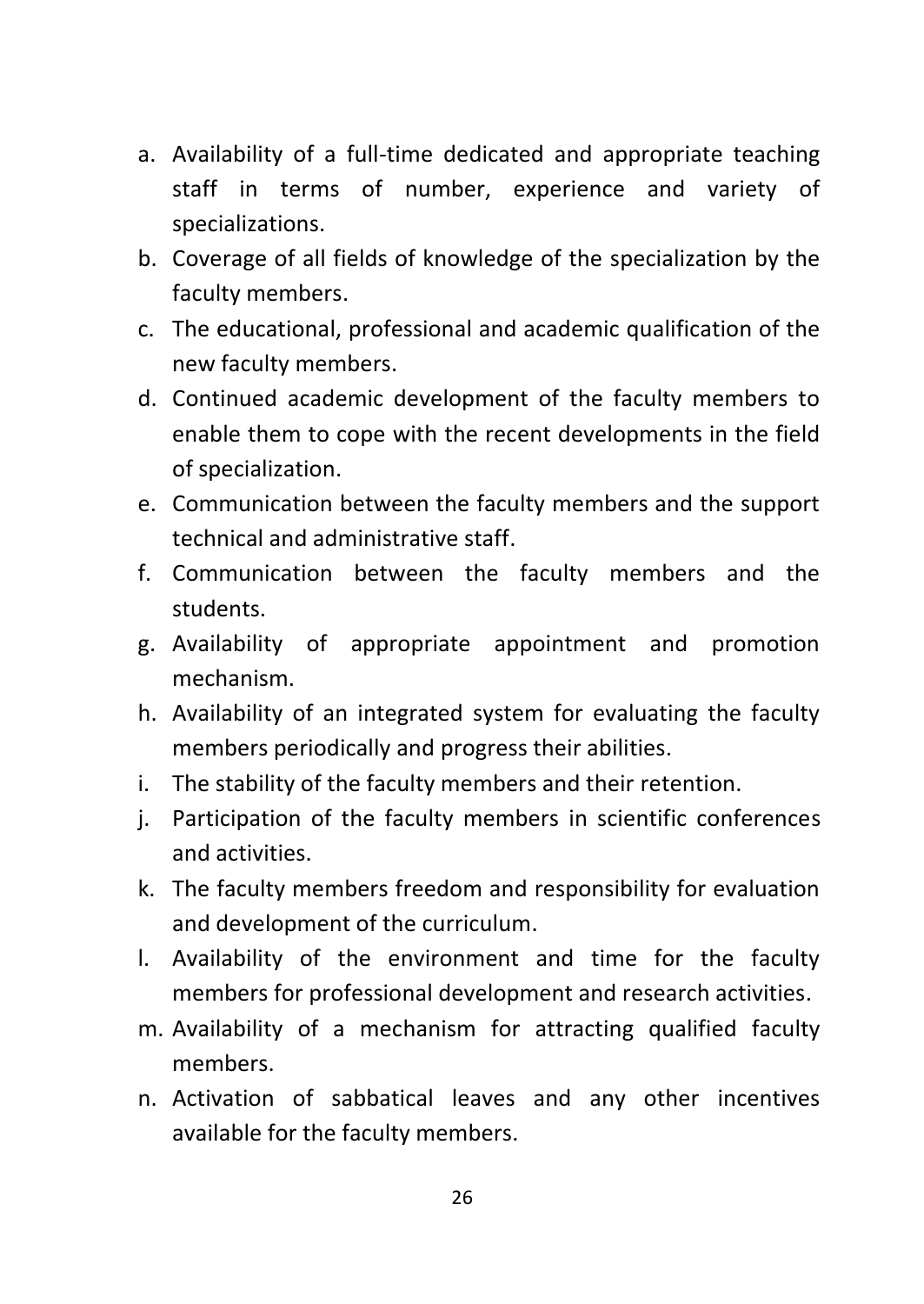### <span id="page-26-0"></span>**Domain Five: Library and Learning Resources**

The self-evaluation report should address the effectiveness and the appropriateness of the library and the learning resources such as equipment, books, periodicals … etc., in addition to providing the necessary proofs, evidence and data. The report shall also discuss the following issue in the minimum:

- a. Availability of equipment, supplies, materials and software suitable for the specialization.
- b. Suitability of the learning resources for the specialization.
- c. Proper use of learning resources in the teaching process.
- d. Availability of books and periodicals and their diversity, modernity and coverage of all fields of knowledge of the specialization.
- e. Availability of an integrated library with respect to data holdings, supplies and specialized technical staff for serving the specialization.
- f. Subscription to electronic data banks in the fields of the specialization.
- g. Availability of an electronic system for managing the electronic content and availability of electronic materials.
- h. Availability of an electronic system for searching for data at the library in addition to the electronic libraries.

## <span id="page-26-1"></span>**Domain Six: Students' Progress and Evaluating their Performance**

The self-evaluation report should address the progress of the students, their scientific achievement and the effectiveness and appropriateness of the evaluation methods used for measuring the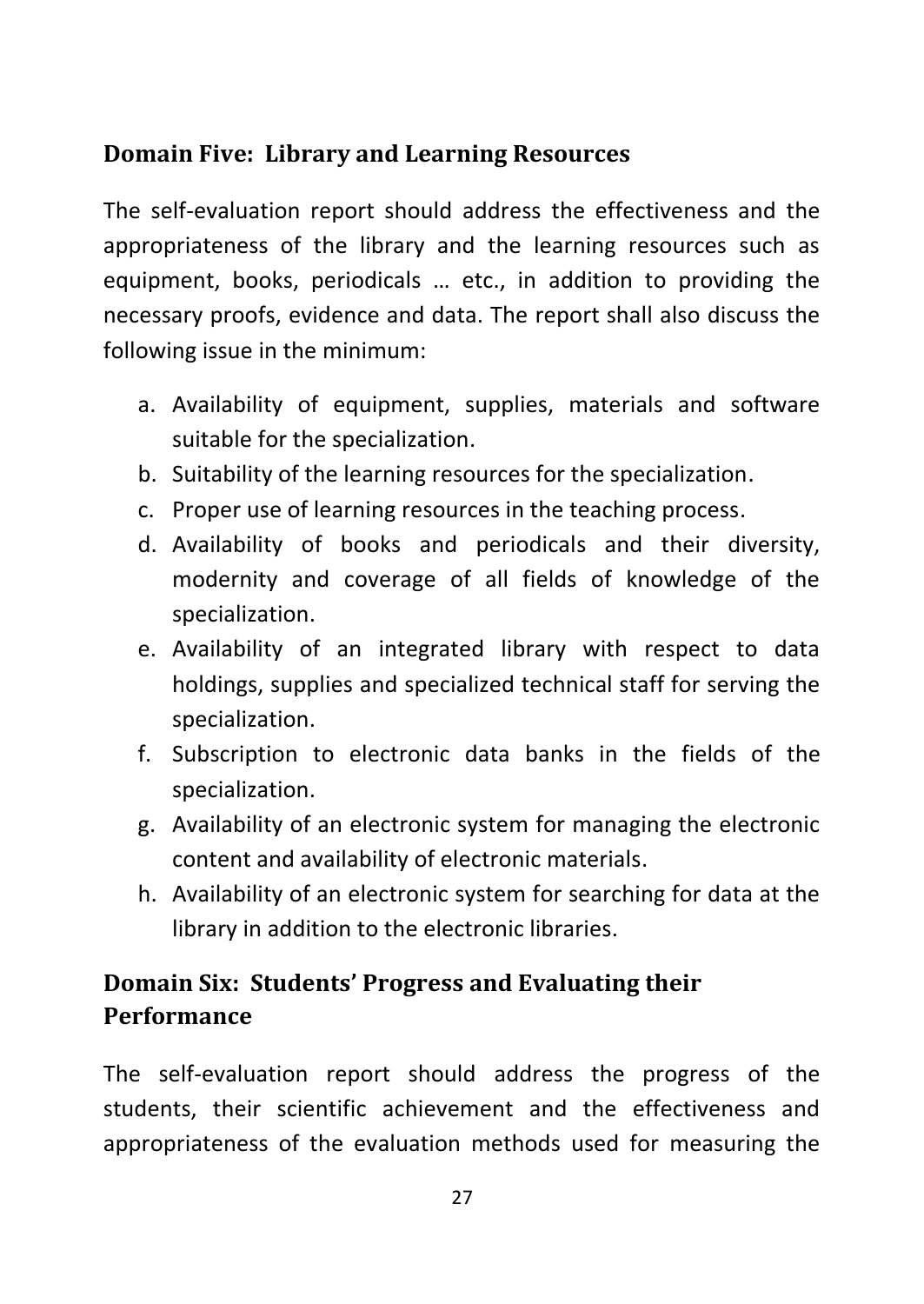learning outcomes in addition to the necessary proofs, evidence and data. The report shall also discuss the following issues as a minimum:

- a. The students' achievement of the learning outcomes that qualify them to obtain a degree.
- b. The student's ability to pass the efficiency exams upon graduation, if any.
- c. The graduating students' success in the labour market and their achievements.
- d. The students' progress and their acquisition of the required skills for each level of the study.
- e. Availability of procedures that provide the students with the ability to review and discuss their scores.
- f. The ability of the evaluation methods used to determine the students levels.
- g. The diversity of the students' performance evaluation methods and their suitability for the specialization.
- h. The evaluation methods' contribution to the learning process and making use of feedback.
- i. Transparency and fairness in the evaluation methods.
- j. Availability of internal and external examiners or evaluators.
- k. The evaluation methods' ability to measure the learning outcomes.

#### <span id="page-27-0"></span>**Domain Seven: Facilities and Support Services**

The self-evaluation report should address the effectiveness of the facilities and support services in addition to providing the necessary proofs, evidence and data. The report shall also discuss the following issues as a minimum: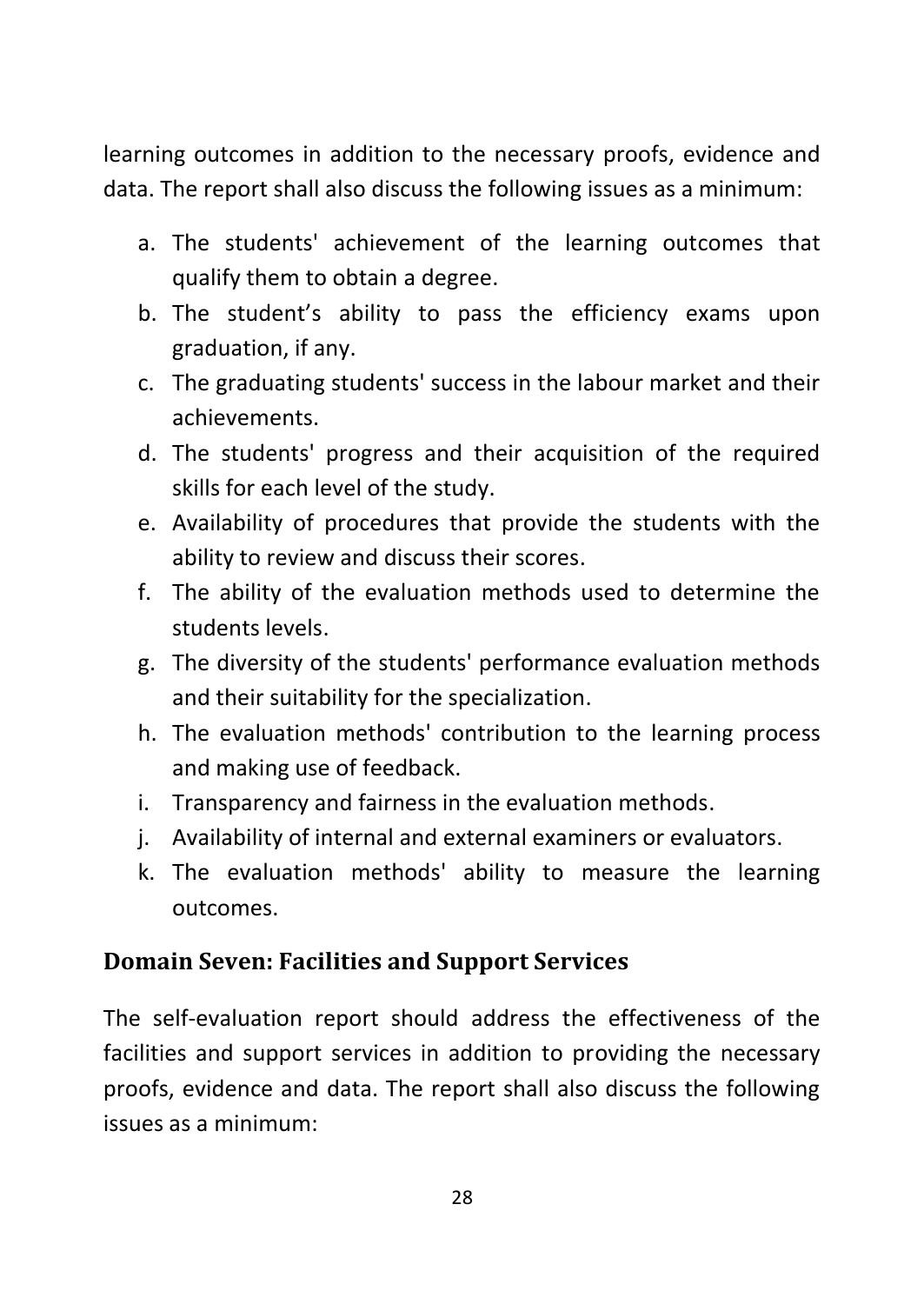- a. Availability of appropriate classrooms equipped with tools and equipment as necessary for the specialization.
- b. Availability of appropriate offices for the faculty members.
- c. Availability if appropriate laboratories provided with the equipment necessary for the specialization.
- d. Availability for integrated facilities (playgrounds, restaurants, exhibition rooms, activity rooms, gyms, prayer places … etc.).
- e. Providing the faculty members with appropriate internet connection, printing services and any other electronic services necessary for the specialization.
- f. The ability of the faculty members, the technical and administrative staff and the students to use the supporting electronic data systems as required.
- g. The efficiency of the graduate recruitment office and providing the graduates with the skills needed for the labour market .
- h. Availability of a specialized psychological counseling unit.
- i. The efficiency of the Academic and Psychological Guidance.
- j. Covering the campus with a free internet service for the students and the staff
- k. Taking the persons with special needs into consideration in designing the facilities and support services.
- l. Availability of all administrative services and necessary facilities for the department's teaching staff.

### <span id="page-28-0"></span>**Domain Eight: Academic Programme Management**

The self-evaluation report should address the effectiveness of the administrative mechanism at the academic programme's department, in addition to providing the necessary proofs, evidence and data. The report shall also discuss the following issues as a minimum: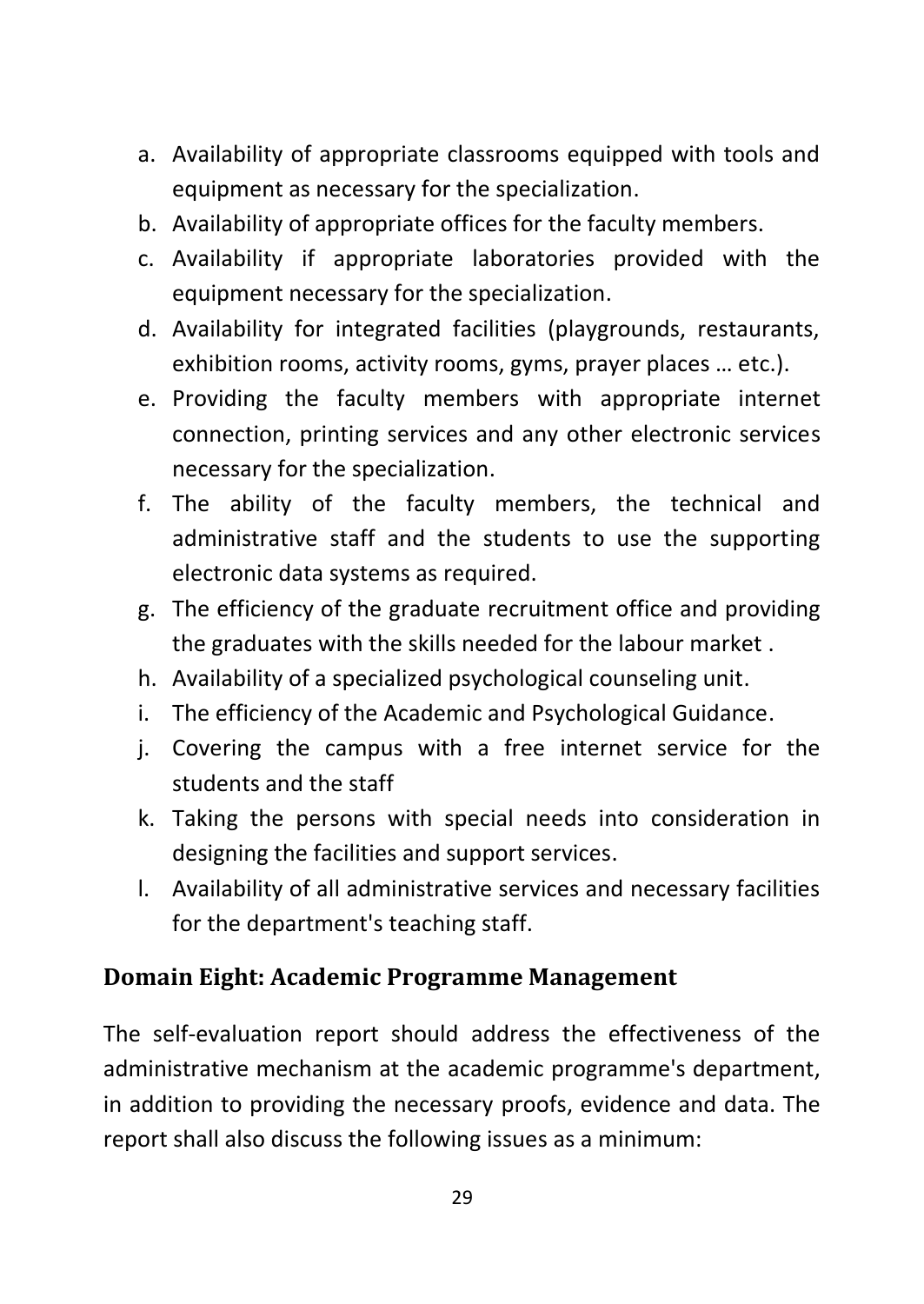- a. Availability of an induction leaflet that shows the department's goals, vision and mission and the extent of commitment thereto.
- b. Availability of a department head with an appropriate academic and administrative experience in the field of specialization to manage and develop the department.
- c. Availability of a department council and supporting committees that meet regularly, document their activities and follow up on their decisions.
- d. Availability of an appropriate environment that encourages team-work spirit.
- e. Students' participation in decision making and getting feedback from them.
- f. Availability of secretariat and an adequate and appropriate administrative staff at the department to ensure the progress of work.
- g. Availability of qualified technical staff to serve the academic programme.
- h. Development of and upgrading the technical and professional skills and abilities of the supporting staff to keep them up-todate with the latest developments.
- i. Availability of a comprehensive document archive for the department.
- j. Availability of an induction and orientation programme for new students.
- k. Availability of academic support for students outside lecture hours.
- l. Availability of equal opportunities conditions for acceptance of students.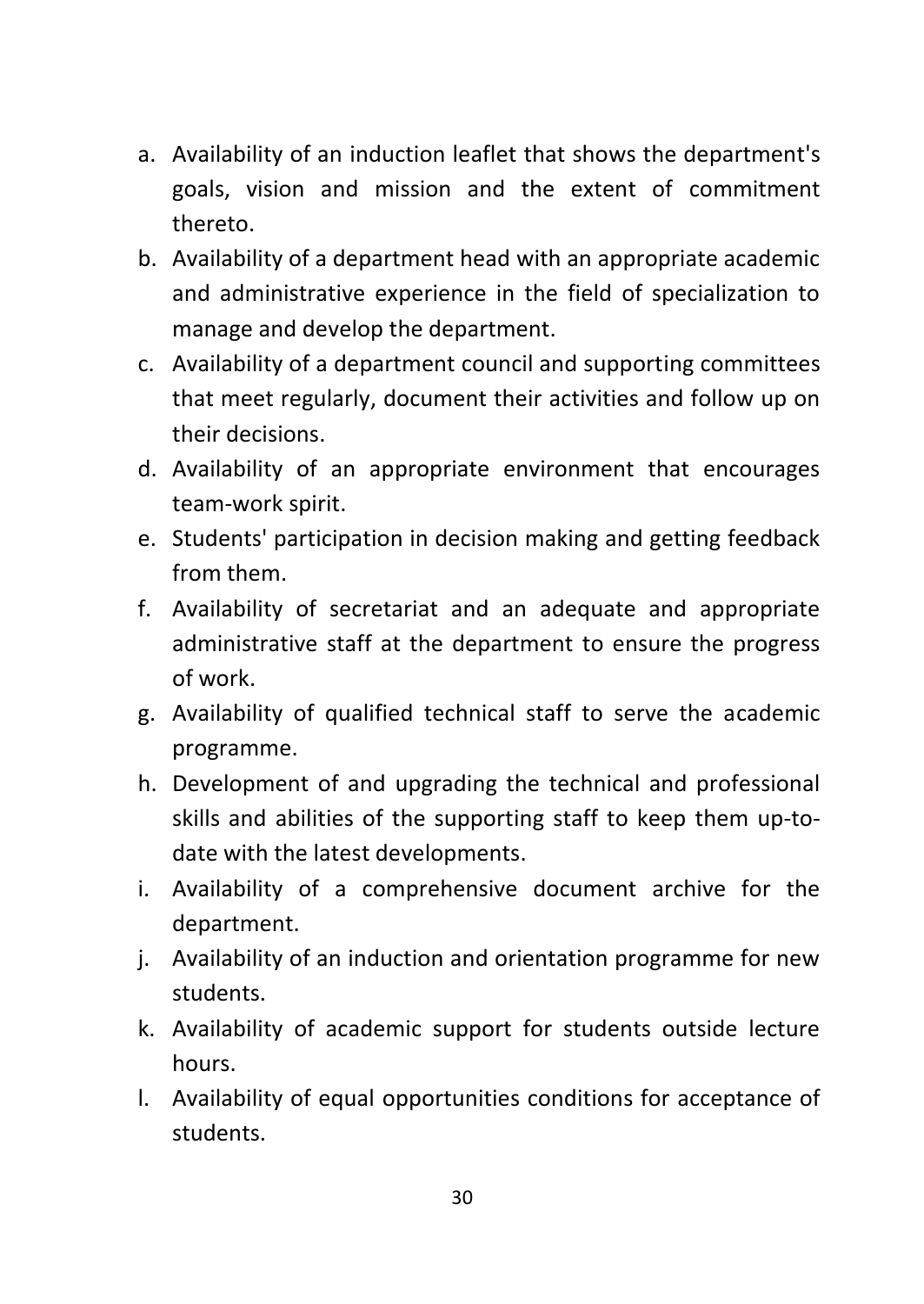- m. Availability of a financial budget for the academic programme / department.
- n. Academic, administrative and financial independence for achieving the department's objectives.

### <span id="page-30-0"></span>**Domain Nine: Scientific Research and External Communication**

The self-evaluation report should address the effectiveness of scientific research and external communication of the department of the academic programme, In addition to providing the necessary proofs, evidence and data. The report shall also discuss the following issues as a minimum:

- a. The scientific research activities of the faculty members.
- b. Faculty members' participation in community service.
- c. The academic department's relations and interaction with local community organizations concerned.
- d. Any agreements and cooperation with the local community, educational institutions and research centres.
- e. Representation of various concerned organizations at councils and committees.
- f. Communication with the graduates and availability of an alumni club for them.
- g. Making use of experienced part-time lectures from companies and institutes working in the field.
- h. Availability of an environment that supports and stimulates scientific research.
- i. Activation of sabbatical leaves for faculty members.
- j. Activation of scientific visits/leaves for faculty members to and from the department.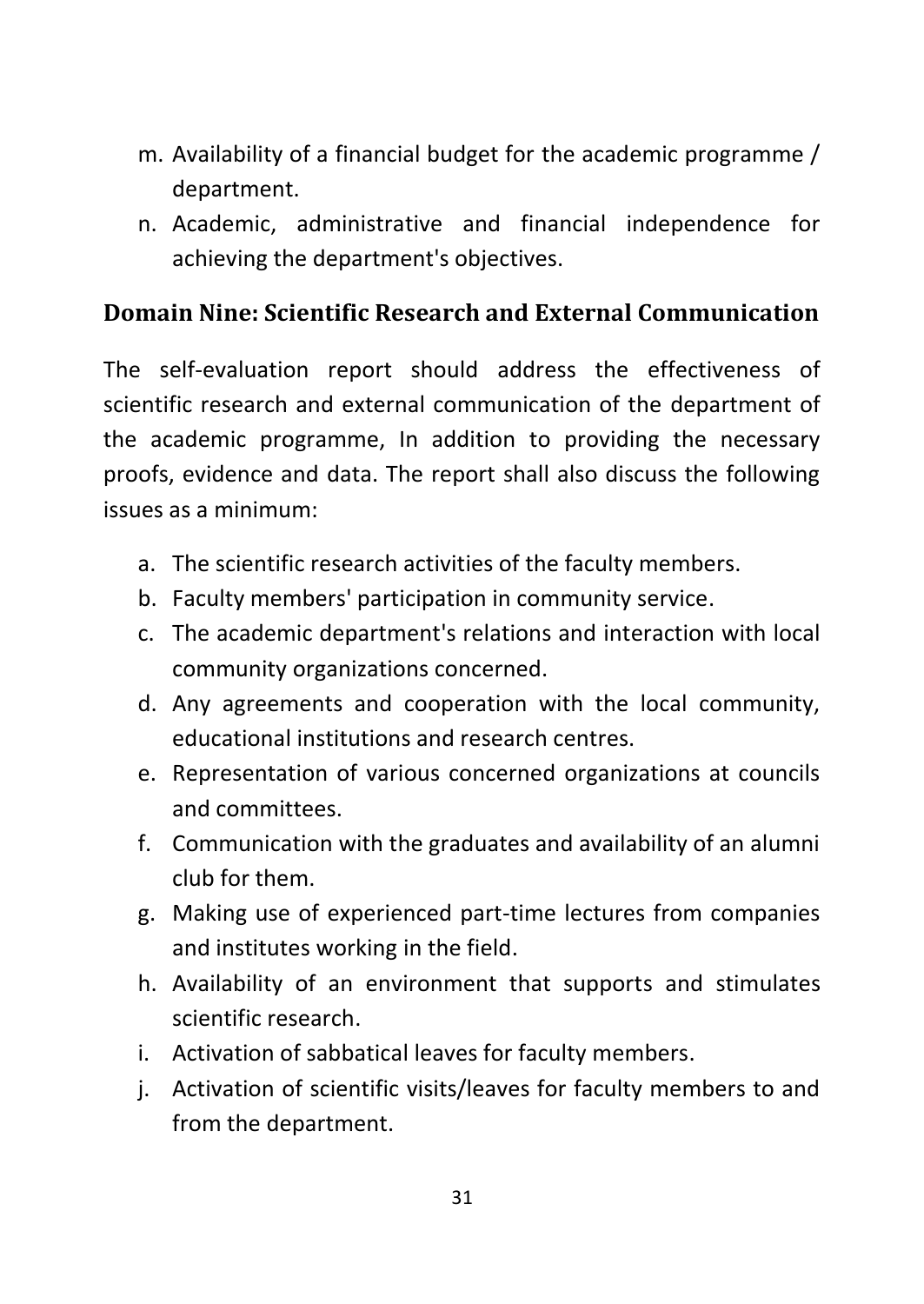- k. Students' participation in scientific research.
- l. Availability of a scholarship programme for outstanding students.

#### <span id="page-31-0"></span>**Domain Ten: Quality Management and Improvement**

The self-evaluation report should address the quality management and improvement system across the educational institute and the related department, in addition to providing the necessary proofs, evidence and data. Furthermore, the report shall address the following issues as a minimum:

- a. Availability of appropriate and activated mechanism for continued improvement and development of the teaching process.
- b. Availability of an active quality assurance unit.
- c. Availability of self-evaluation practice at the level of all specializations at the university.
- d. Availability of a quality assurance manual documenting mechanisms and procedures and identifying responsibilities.
- e. Having relations with professional accreditation bodies working in the field of the specialization.
- f. Availability of an internal and an external evaluation system.
- g. Availability of mechanisms for continuing academic, professional and educational development of the faculty members and the supporting staff.
- h. Availability of student admission mechanisms that are clear and appropriate for the specialization.
- i. Implementation of quality management and procedures and their effectiveness in improving quality.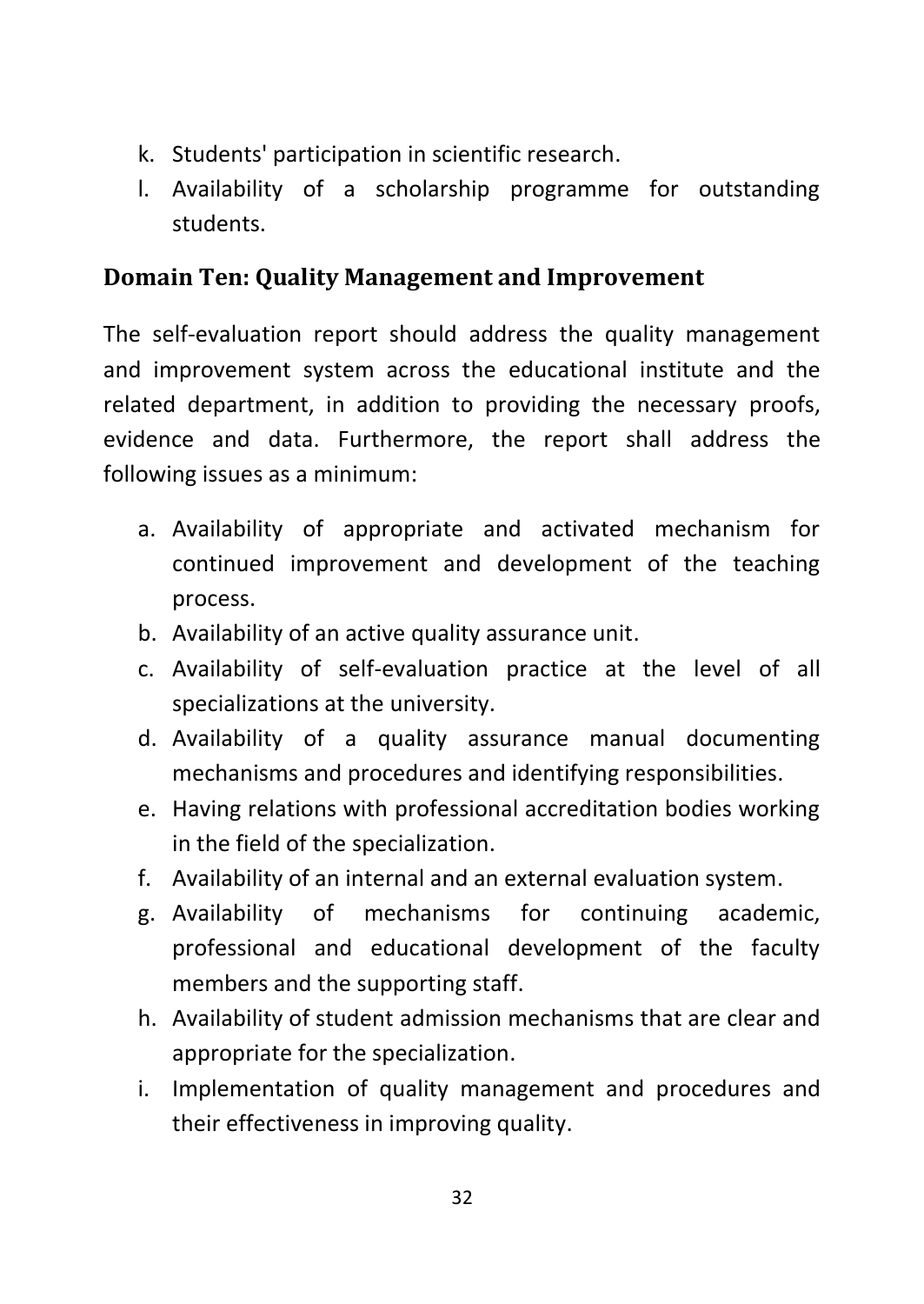- j. Documentation by the department of all its procedures and data of relevance to the department's evaluation and development.
- k. The utilization of the evaluation outcomes for improvement and development according to a documented time plan.

Appendix (2) lists names of international institutes and organizations working in the field of specialization. Their assistance may be sought in expanding and developing criteria for specialized academic programme.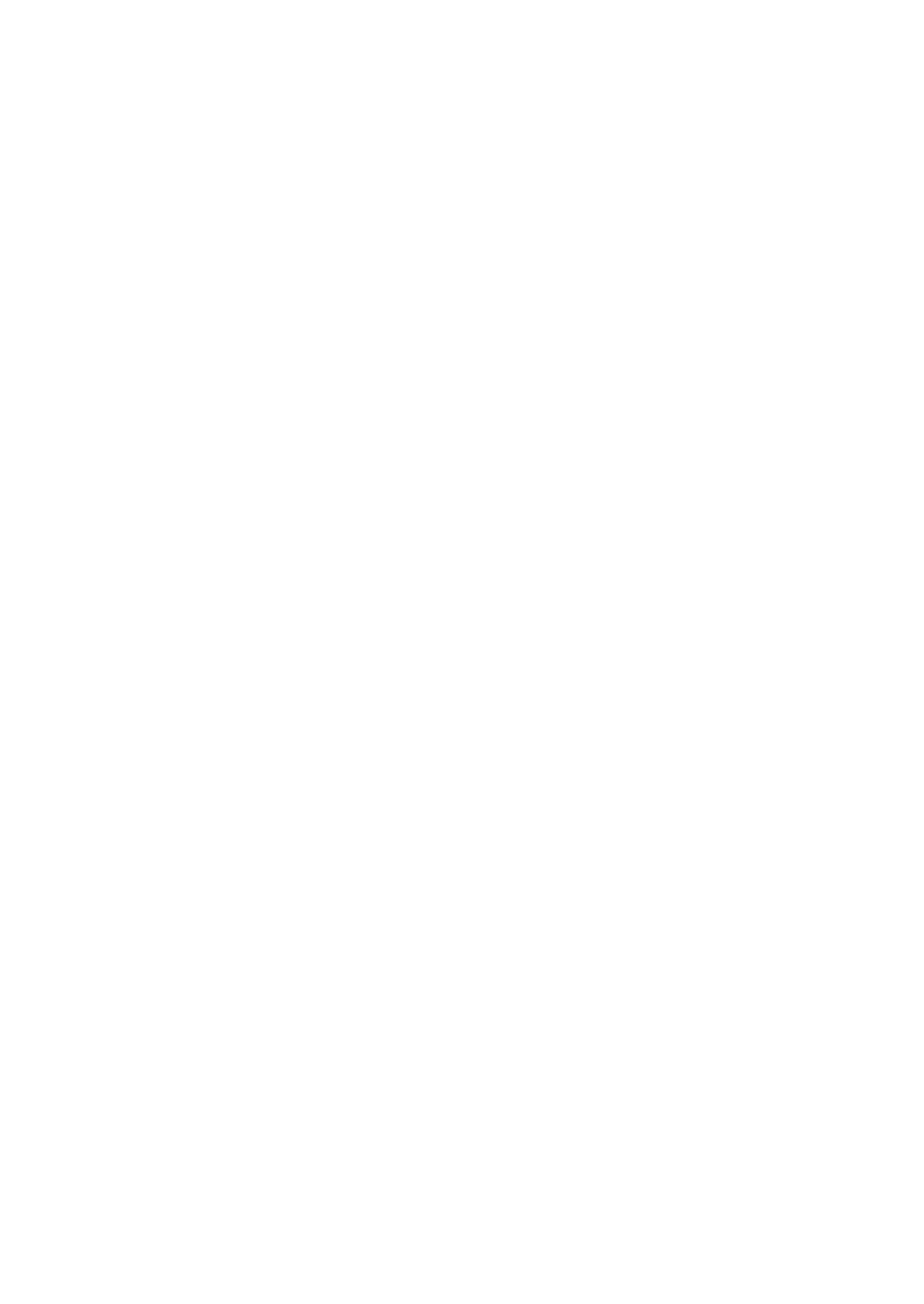# **Section Three**

# <span id="page-34-0"></span>Evaluation of Academic Programmes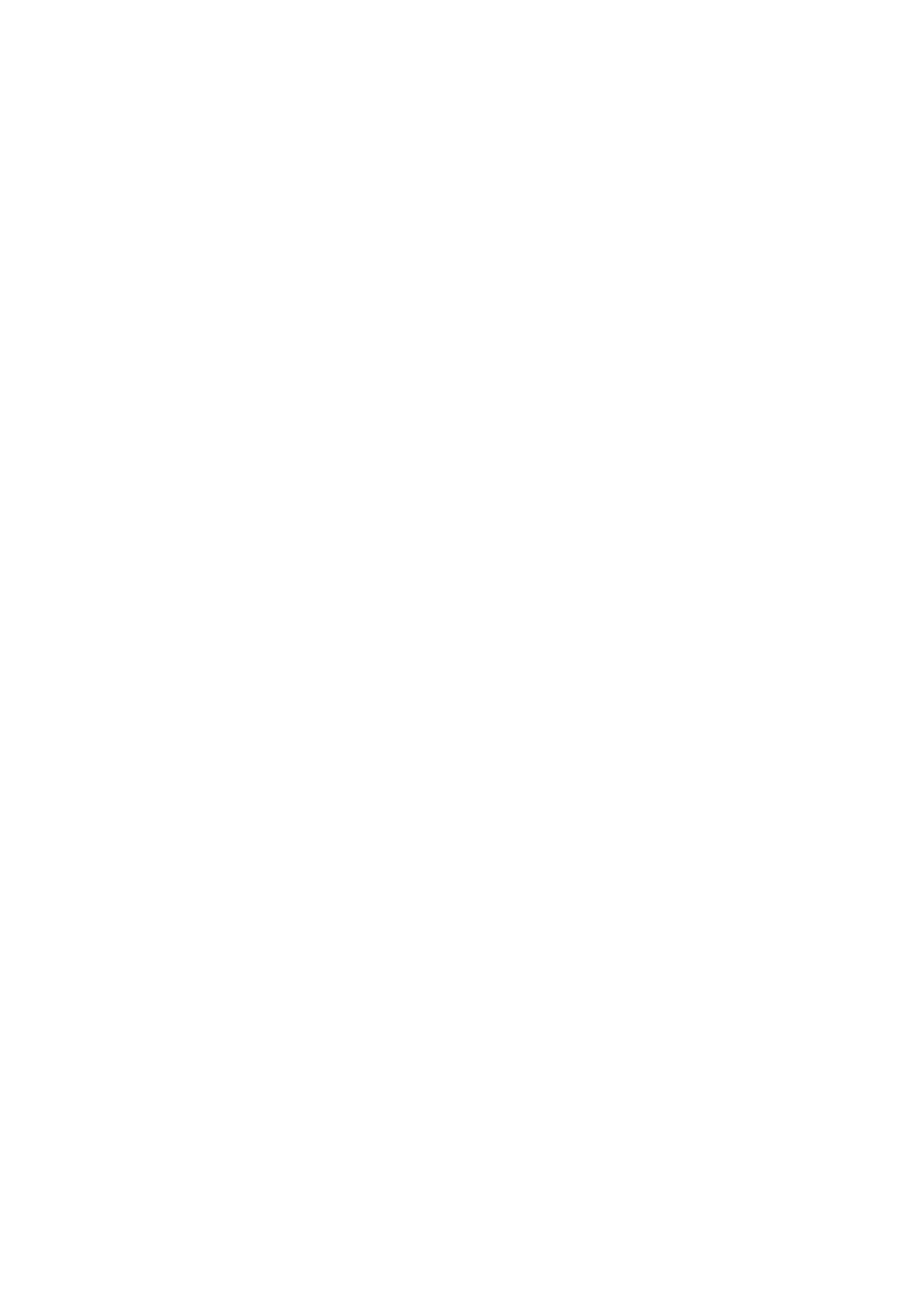This part of the Guide covers the tools that help the evaluation team to record the evidence in accordance with a certain system that facilitates making an accurate judgment. Thereafter, the self-evaluation report may be prepared in its final from.

The academic programme evaluation tools require the use of two evaluation methods: Quantitative evaluation and qualitative evaluation, as follows:

#### **I. Quantitative Evaluation**

When carrying out a quantitative evaluation, the team members concentrate on collecting quantitative data and indicators. Quantitative evaluation provides an opportunity for making a close look at each of the academic performance elements, individually and quantity-wise. Accordingly, they focus on the quality of inputs, processes and outputs.

Following are tables of the quantitative information and indicators that cover various aspects of the major domains of the criteria. An educational institute may take these tables as a guide when preparing a self-evaluation report. The external evaluation team may, likewise, take them as a guide during its field visit.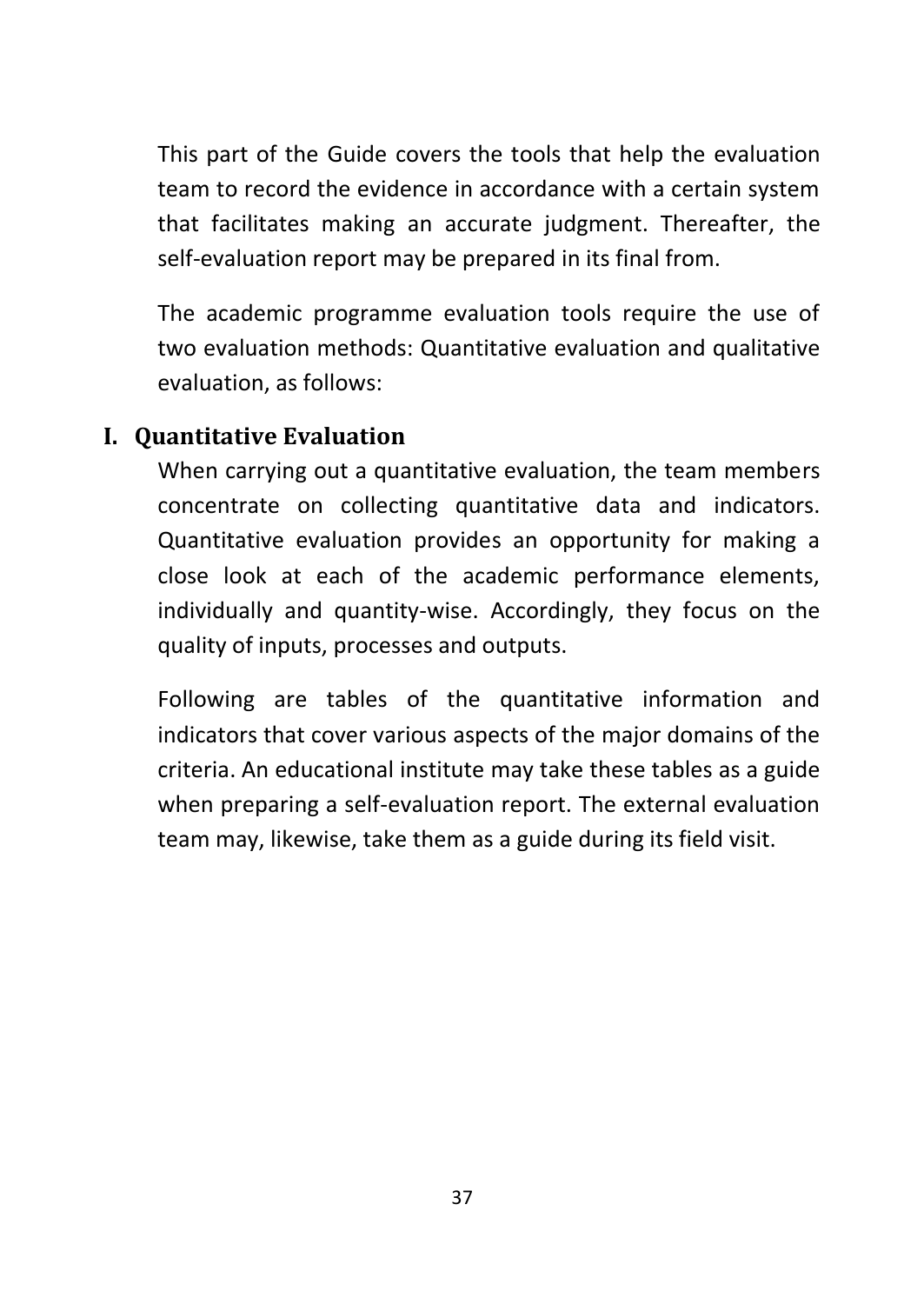# **1. General Information about an Academic Department at a Faculty**

Name of Institute: …………………………………………………………………………… Faculty: Department: Number of Branches at Department: () Date Department Established: Name of Academic Programme: Data of Commencement of Study: Number of Students at the Academic Programme: Ph.D. ( ) M. A. ( ) High Diploma ( ) B. A. ( ) Number of Faculty Members at the Academic Programme: M. A. ( ) Ph.D. ( ) Study System Followed: Semester/ Annual / Other Number of Credit Hours of the Academic Programme: ( ) Website: ………….. Division | Name | Telephone | Mobile | e-mail Dean Dept. Head **Quality Officer**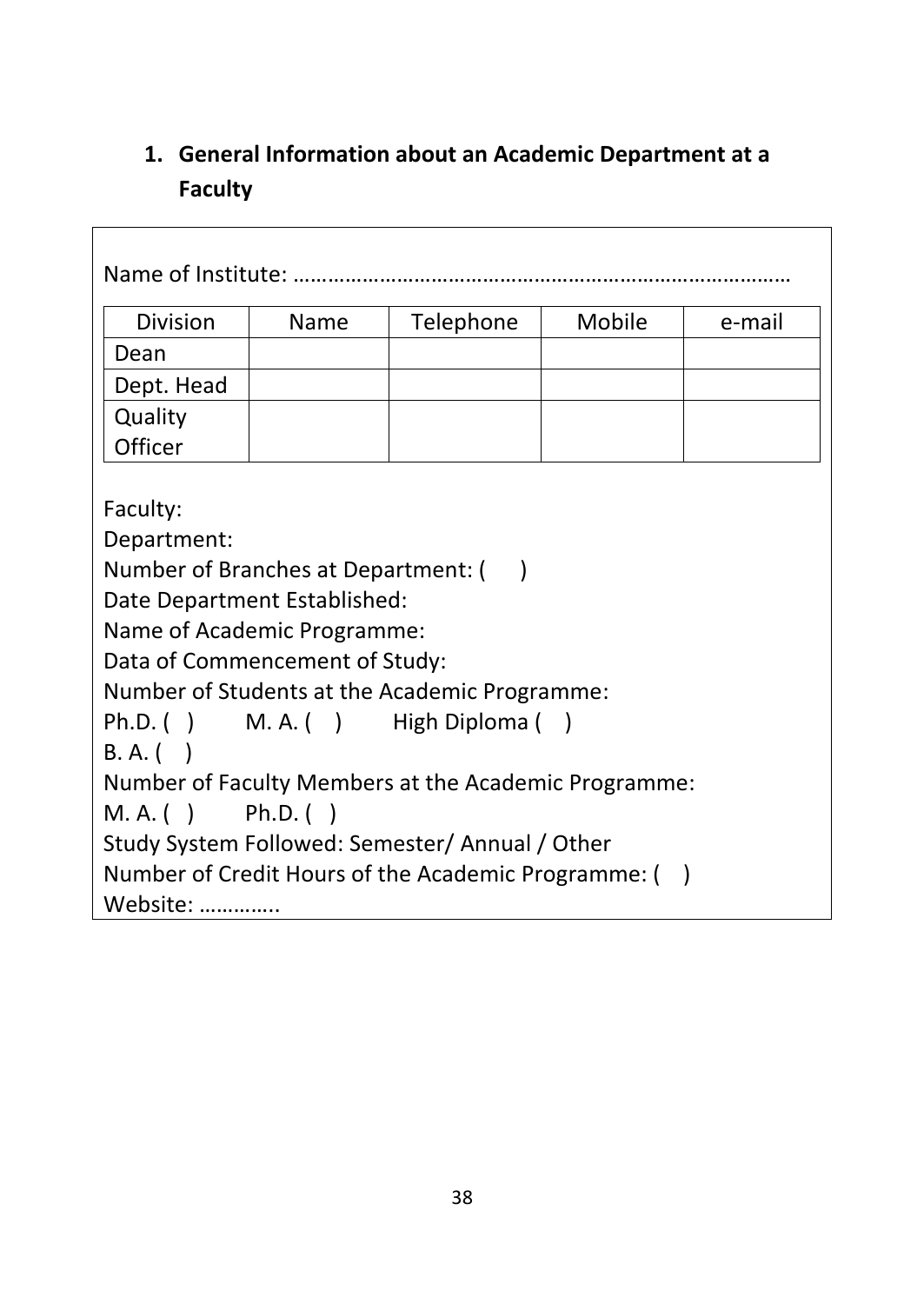# **2. Department's Buildings:**

| Department's<br><b>Buildings</b> | <b>Number</b> | Average<br>Area<br>(Sq.<br>Meters) | Average No.<br>οf<br><b>Employees</b> | Average<br><b>Number of</b><br><b>Hours of</b><br><b>Operation or</b><br><b>Use</b> |
|----------------------------------|---------------|------------------------------------|---------------------------------------|-------------------------------------------------------------------------------------|
| Library                          |               |                                    |                                       |                                                                                     |
| Classrooms                       |               |                                    |                                       |                                                                                     |
| <b>Research Labs</b>             |               |                                    |                                       |                                                                                     |
| <b>Computer Labs</b>             |               |                                    |                                       |                                                                                     |
| Machinery and                    |               |                                    |                                       |                                                                                     |
| Equipment                        |               |                                    |                                       |                                                                                     |
| <b>Centres (Teaching</b>         |               |                                    |                                       |                                                                                     |
| Technologies,                    |               |                                    |                                       |                                                                                     |
| Testing,                         |               |                                    |                                       |                                                                                     |
| Measurements)                    |               |                                    |                                       |                                                                                     |
| <b>Technical</b>                 |               |                                    |                                       |                                                                                     |
| Workshops                        |               |                                    |                                       |                                                                                     |
| Admin. Offices                   |               |                                    |                                       |                                                                                     |
| <b>Faculty Members'</b>          |               |                                    |                                       |                                                                                     |
| <b>Offices</b>                   |               |                                    |                                       |                                                                                     |

# **3. The Department Offering the Academic Programme and its Specialized Programmes**

| Name of<br>Dept.<br>(General<br>Programme) | <b>Branch</b><br>Name<br>(Specialized<br>Programme) | Date<br><b>Established</b> | Number of<br>Undergraduate<br><b>Students</b> | No. of<br>Post<br>Grade<br><b>Students</b> | No. of<br><b>Faculty</b><br><b>Members</b><br>(M. A.) | Name of<br>Faculty<br><b>Members</b><br>(Ph.D.) |
|--------------------------------------------|-----------------------------------------------------|----------------------------|-----------------------------------------------|--------------------------------------------|-------------------------------------------------------|-------------------------------------------------|
|                                            |                                                     |                            |                                               |                                            |                                                       |                                                 |
|                                            |                                                     |                            |                                               |                                            |                                                       |                                                 |
|                                            |                                                     |                            |                                               |                                            |                                                       |                                                 |
|                                            |                                                     |                            |                                               |                                            |                                                       |                                                 |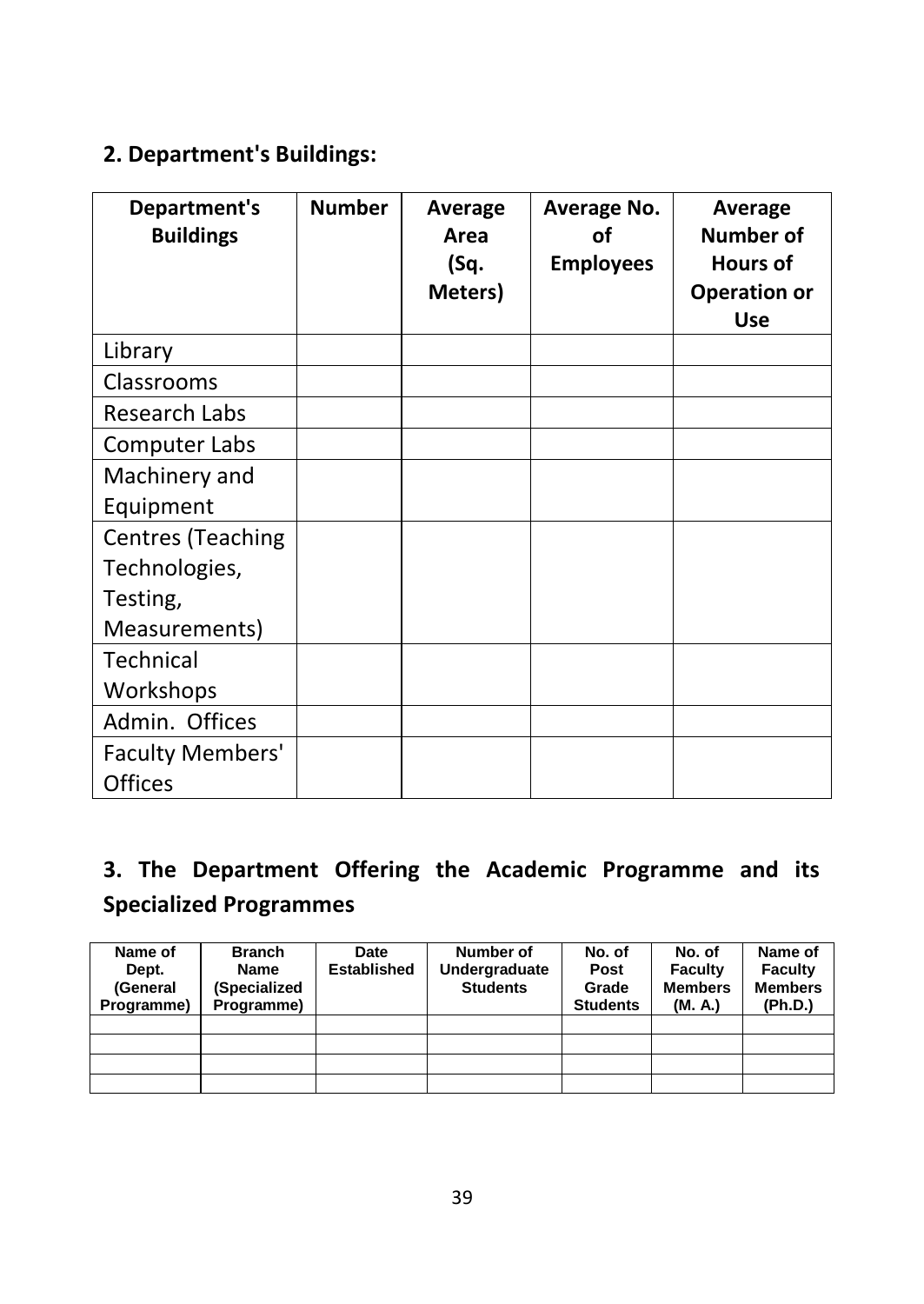# **4. Admin Staff at the Dept. according to academic qualifications**

| Acad. Qual. for Admin Staff |              | No. of Permanent | No.              | <b>of</b> | <b>Staff</b> | on |
|-----------------------------|--------------|------------------|------------------|-----------|--------------|----|
|                             | <b>Staff</b> |                  | <b>Contracts</b> |           |              |    |
| M. A. or Higher             |              |                  |                  |           |              |    |
| <b>High Diploma</b>         |              |                  |                  |           |              |    |
| <b>B.A.</b>                 |              |                  |                  |           |              |    |
| <b>Technical Diploma</b>    |              |                  |                  |           |              |    |
| <b>General Secondary</b>    |              |                  |                  |           |              |    |
| Certificate                 |              |                  |                  |           |              |    |
| <b>Below GSC</b>            |              |                  |                  |           |              |    |

# **5. The Library**

| <b>Physical Resources of the</b><br><b>Academic Programme</b> | <b>Number</b> |
|---------------------------------------------------------------|---------------|
| Paper Books                                                   |               |
| <b>Electronic Books</b>                                       |               |
| Encyclopedias & Dictionaries                                  |               |
| Periodicals                                                   |               |
| Electronic Databases                                          |               |
| Research Equipment                                            |               |
| <b>Reading Seats</b>                                          |               |
| Total Staff at the Library                                    |               |

#### **6. Financial Allocations**

| <b>Financial</b>   | <b>Allocation</b>                                                      | for |        | the Financial Allocation | for | the I |
|--------------------|------------------------------------------------------------------------|-----|--------|--------------------------|-----|-------|
|                    | Department for the Year Preceding   Department for the Evaluation Year |     |        |                          |     |       |
| Evaluation (in \$) |                                                                        |     | (in 5) |                          |     |       |
|                    |                                                                        |     |        |                          |     |       |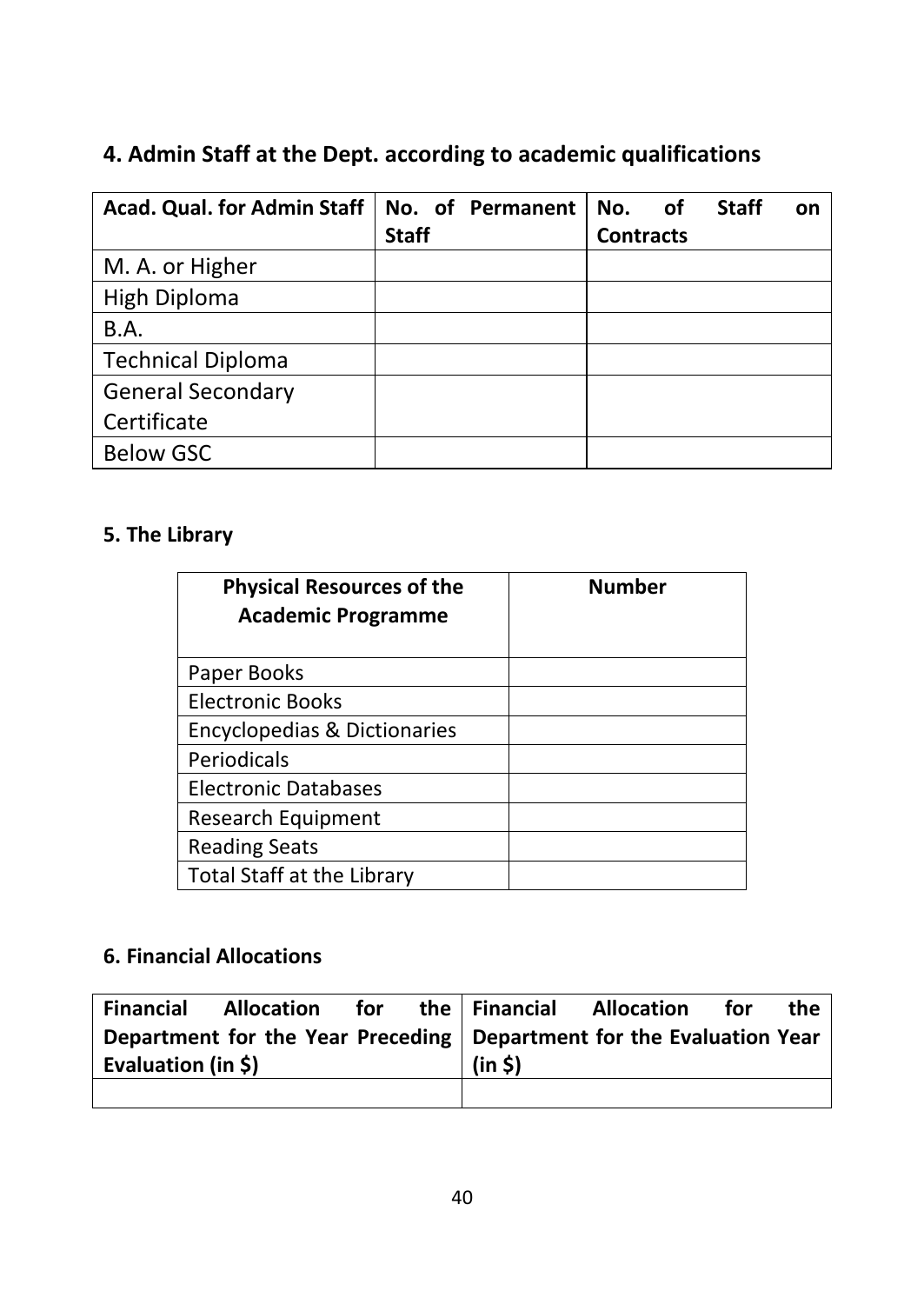# **7. Full-time Faculty members of the Academic Programme, distributed according to academic rank**

| <b>Academic Rank</b>       | <b>Number</b> | Percentage |
|----------------------------|---------------|------------|
| Professor*                 |               |            |
| <b>Associate Professor</b> |               |            |
| <b>Assistant Professor</b> |               |            |
| Lecturer                   |               |            |
| <b>Other Ranks (UNESCO</b> |               |            |
| chair, distinguished,      |               |            |
| honorary  etc.)            |               |            |
| Total                      |               | 100%       |

\* The Academic Ranks adopted by the educational institution may be used

# **8. Part-time staff members of the Academic Programme, distributed according to job title used at the educational institution**

| <b>Job Title</b>               | <b>Number</b> | Percentage |
|--------------------------------|---------------|------------|
| Professor                      |               |            |
| <b>Associate Professor</b>     |               |            |
| <b>Assistant Professor</b>     |               |            |
| Lecturer                       |               |            |
| Other Ranks (UNESCO chair,     |               |            |
| distinguished, honorary  etc.) |               |            |
| Total                          |               | 100%       |

#### **9. Faculty Members Assistants (Teaching Assistants) Distributed according to job titles adopted by the educational institution**

| <b>Job Title</b> | <b>Number</b> | Percentage |
|------------------|---------------|------------|
|                  |               |            |
|                  |               |            |
|                  |               |            |
| Total            |               | 100%       |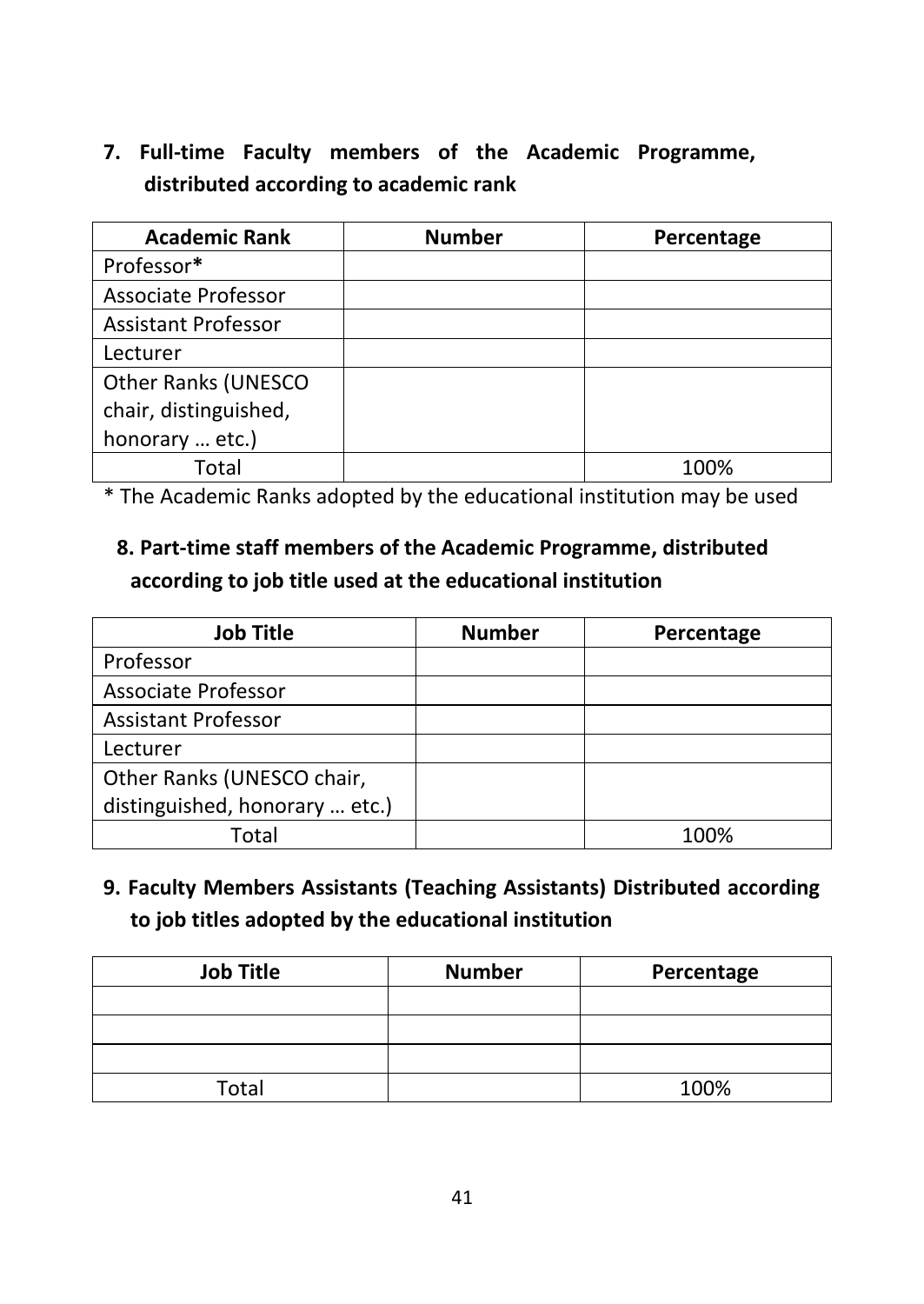# **10. Academic Promotions of the Academic Programme Faculty Members**

| <b>Academic Promotions Achieved by</b><br>Faculty members over the past three | <b>Number</b> |
|-------------------------------------------------------------------------------|---------------|
| vears                                                                         |               |
| To Professor's Rank                                                           |               |
| To Associate Professor's Rank                                                 |               |
| To Assistant Professor Rank                                                   |               |

# **11. The Educational Institution's Performance appraisal of the Academic Programme's Faculty Members**

| <b>Annual Performance</b><br><b>Appraisal of Faculty</b><br>members for the year<br><b>Preceding the</b><br><b>Evaluation</b> | <b>Number</b> | Percentage |
|-------------------------------------------------------------------------------------------------------------------------------|---------------|------------|
| Excellent                                                                                                                     |               |            |
| Very Good                                                                                                                     |               |            |
| Good                                                                                                                          |               |            |
| Average                                                                                                                       |               |            |
| Total                                                                                                                         |               | 100%       |

# **12. Average Number of Weekly Working Hours of the Faculty Members of the Academic Programme**

| <b>Nature of Work</b>          | <b>Average Number of Weekly Working Hours</b> |                                   |  |  |  |
|--------------------------------|-----------------------------------------------|-----------------------------------|--|--|--|
|                                | <b>Professor</b>                              | Associate Prof.   Assistant Prof. |  |  |  |
| Teaching                       |                                               |                                   |  |  |  |
| Office hours with              |                                               |                                   |  |  |  |
| students                       |                                               |                                   |  |  |  |
| <b>Supervision of Thesesis</b> |                                               |                                   |  |  |  |
| Research                       |                                               |                                   |  |  |  |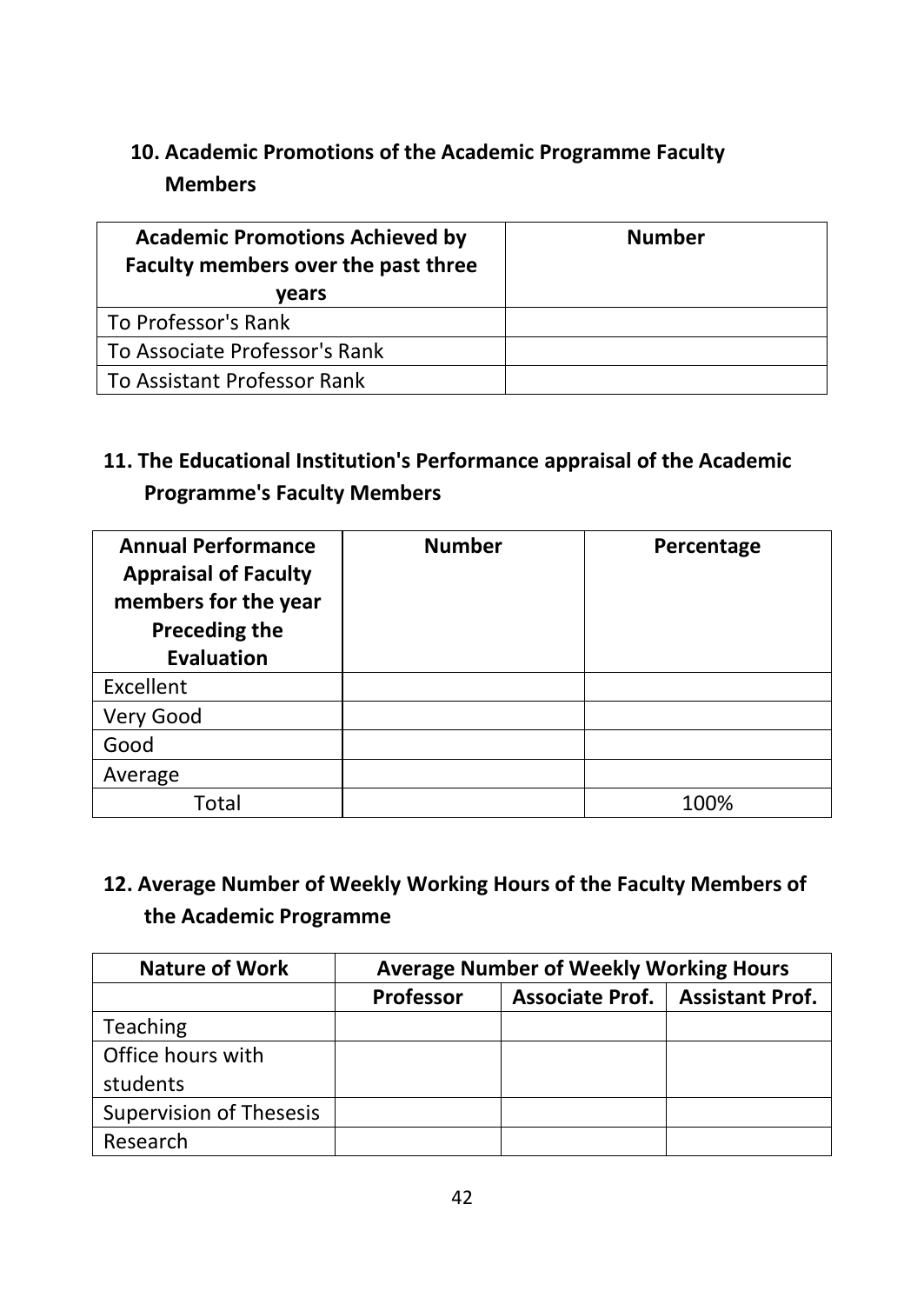| <b>Committees</b>        |  |  |
|--------------------------|--|--|
| Membership               |  |  |
| <b>Community Service</b> |  |  |
| <b>Total Hours</b>       |  |  |

# **13. Average Number of Additional Teaching Load of Faculty Members for the Current Semester of the Academic Programme**

| <b>Academic Rank</b>       | <b>Number of Hours of</b><br><b>Regular Load</b> | <b>Number of Hours</b><br><b>Additional Teaching</b><br>load |
|----------------------------|--------------------------------------------------|--------------------------------------------------------------|
| Professor                  |                                                  |                                                              |
| <b>Associate Professor</b> |                                                  |                                                              |
| <b>Assistant Professor</b> |                                                  |                                                              |
| Lecturer                   |                                                  |                                                              |

#### **14. Number of Students in the Department Distributed According to Academic Programme and Gender**

| <b>Name of Academic</b><br>Programme | <b>Males</b> | <b>Females</b> |
|--------------------------------------|--------------|----------------|
|                                      |              |                |
|                                      |              |                |
|                                      |              |                |

# **15. Number of Students in the Academic Department Distributed according to specialization and Level of Study**

| Name of         | Dept.       | No. of Students at Level / Year |                                 |  |  |  |              |
|-----------------|-------------|---------------------------------|---------------------------------|--|--|--|--------------|
| <b>Academic</b> | <b>Name</b> | <b>First</b>                    | Second   Third   Fourth   Fifth |  |  |  | <b>Sixth</b> |
| Programme       |             |                                 |                                 |  |  |  |              |
|                 |             |                                 |                                 |  |  |  |              |
|                 |             |                                 |                                 |  |  |  |              |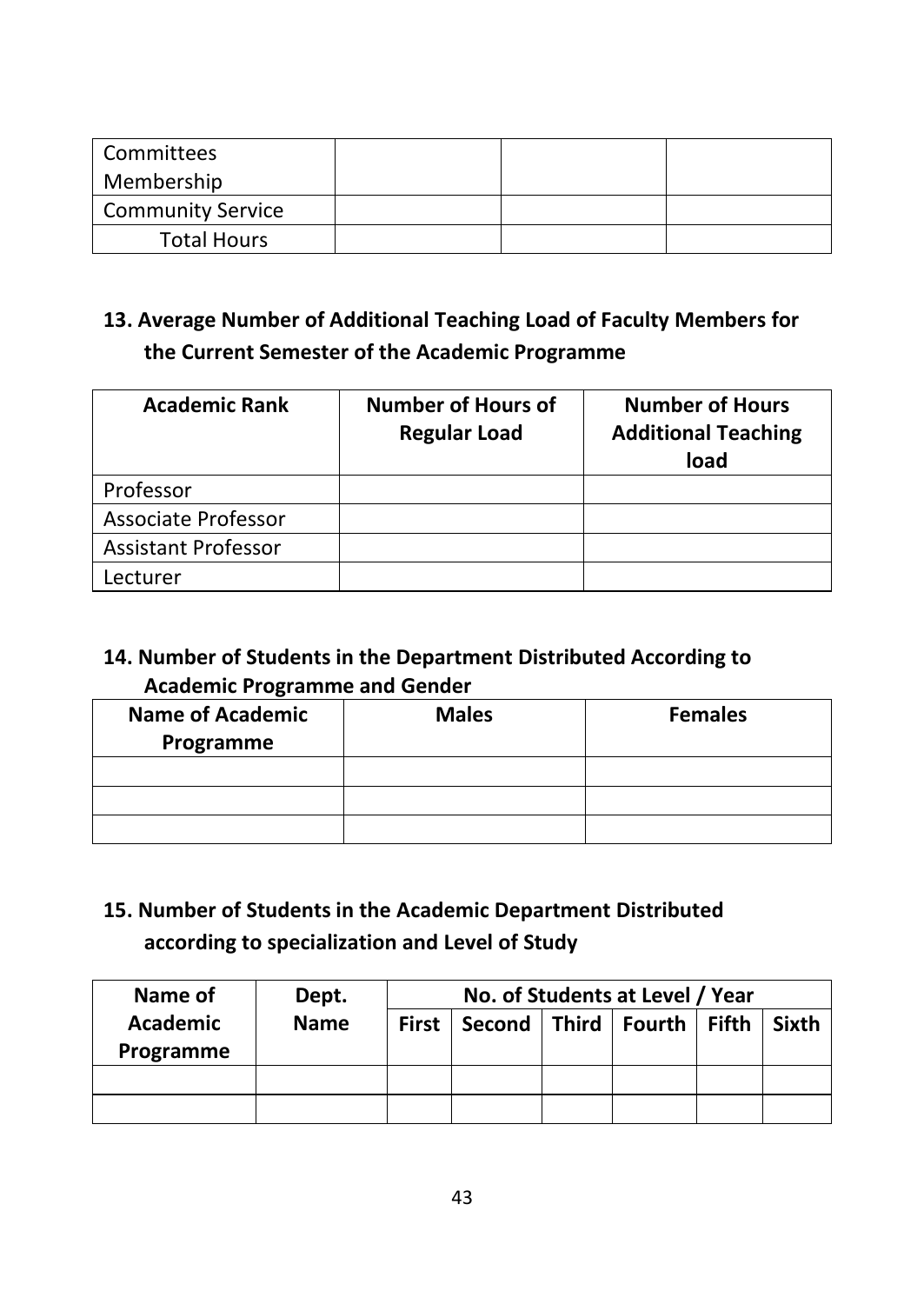#### **16. Number of dismissed, withdrawn and Deferred Students in the Last Three Years at the Academic Programme**

| <b>Academic Year</b> | <b>Total of the</b><br><b>Dismissed</b><br><b>Students</b> | <b>Total Number of</b><br>withdrawn | <b>Total Number of</b><br><b>Deferred</b> |
|----------------------|------------------------------------------------------------|-------------------------------------|-------------------------------------------|
|                      |                                                            |                                     |                                           |
|                      |                                                            |                                     |                                           |
|                      |                                                            |                                     |                                           |

#### **17. Grades of Graduates at the Programme in the Last Three Years\***

| Rating    |                 | Excellent | Very<br>Good | Good | Average | Weak | <b>Total</b> |
|-----------|-----------------|-----------|--------------|------|---------|------|--------------|
| Academic  | No. of Students |           |              |      |         |      |              |
| Year $()$ | Percentage      |           |              |      |         |      |              |
| Academic  | No. of Students |           |              |      |         |      |              |
| Year $()$ | Percentage      |           |              |      |         |      |              |
| Academic  | No. of Students |           |              |      |         |      |              |
| Year $()$ | Percentage      |           |              |      |         |      |              |

\*The grades adopted by the educational institute may be used

# **18. Totals of Students and the Ratio of their Numbers to Faculty Members at the Academic Institute**

| <b>Indicator</b>                                             | <b>Number in</b><br>the<br>evaluation<br>year | Number in the<br>year<br>preceding the<br>evaluation | <b>Faculty</b><br>members to<br>students<br>Ratio | Increase or<br>decrease<br>percentage in<br>comparison with<br>the year<br>preceding the<br>evaluation |
|--------------------------------------------------------------|-----------------------------------------------|------------------------------------------------------|---------------------------------------------------|--------------------------------------------------------------------------------------------------------|
| <b>Total Number</b><br>of Students at<br>B.A. level          |                                               |                                                      |                                                   |                                                                                                        |
| <b>Total Number</b><br>of Students at<br>Higher<br>Education |                                               |                                                      |                                                   |                                                                                                        |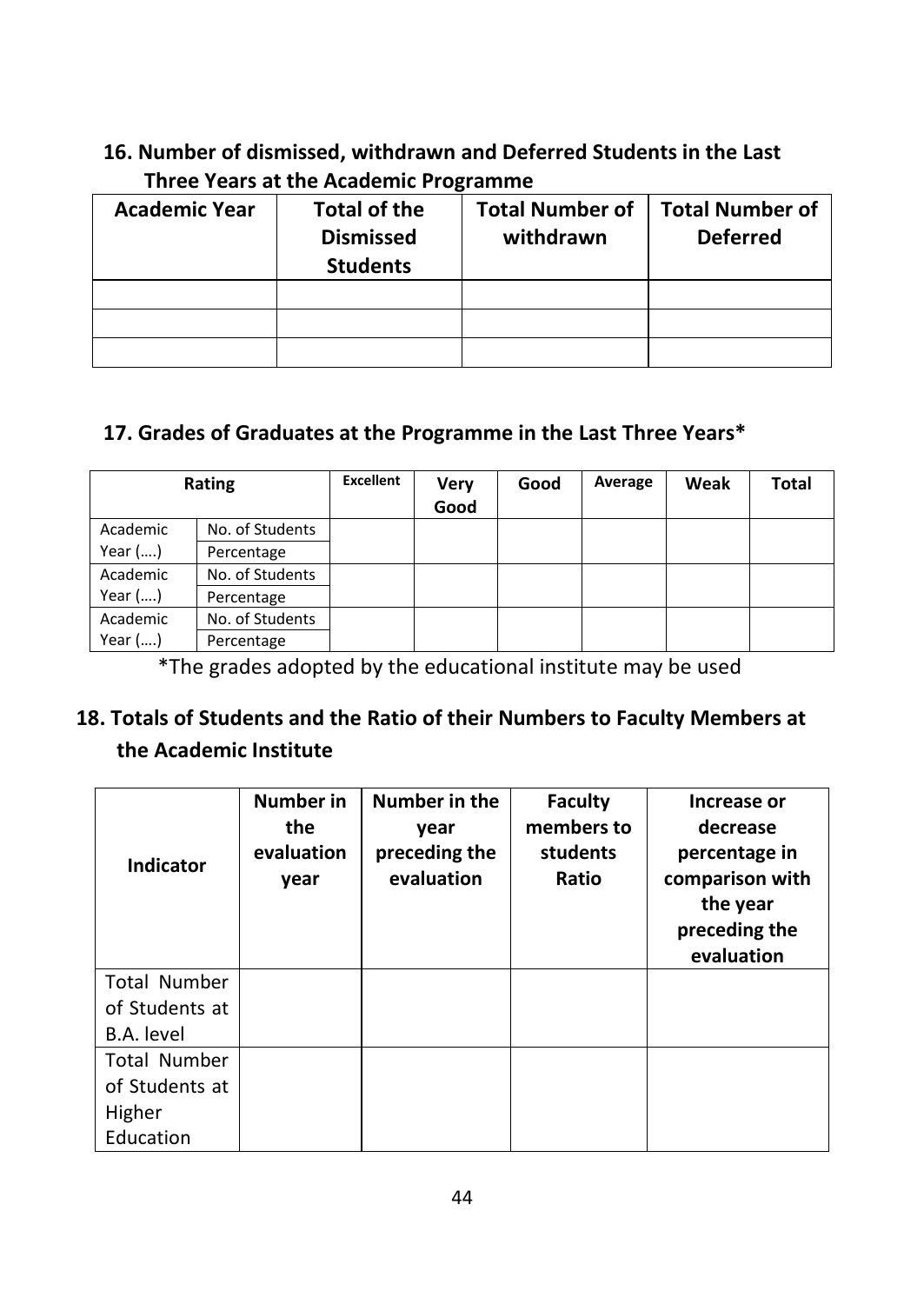| Total Number   |  |  |
|----------------|--|--|
| of Faculty     |  |  |
| Members        |  |  |
| Total Number   |  |  |
| Lab.<br>0f     |  |  |
| Technicians    |  |  |
| Total Number   |  |  |
| of Admin Staff |  |  |

#### **19. Information about Graduates in the Year Preceding the Evaluation**

| <b>Number of</b>   |  | General          | <b>Number of</b>    | <b>Ratio of</b>  | <b>Average Period</b> |
|--------------------|--|------------------|---------------------|------------------|-----------------------|
| <b>Graduates</b>   |  | Average          | <b>Graduates</b>    | <b>Enrolled</b>  | a Graduate            |
| <b>Distributed</b> |  | οf               |                     | <b>Students</b>  | Spends at the         |
| according to       |  | <b>Graduates</b> | <b>Higher</b><br>to |                  | <b>Academic</b>       |
| Gender             |  |                  | <b>Education</b>    | <b>Graduates</b> | Programme in          |
|                    |  |                  |                     |                  | Years                 |
| Males              |  |                  |                     |                  |                       |
| Females            |  |                  |                     |                  |                       |
| Total              |  |                  |                     |                  |                       |

#### **20. Academic Programme Requirements of Courses of Study**

|    | <b>Type of Prescribed Courses of</b>    | <b>Number of Credit</b> | Percentage |
|----|-----------------------------------------|-------------------------|------------|
|    | Study                                   | <b>Hours</b>            |            |
| 1. | <b>University Requirements</b>          |                         |            |
| 2. | <b>Faculty Requirements</b>             |                         |            |
| 3. | <b>Specialized Department</b>           |                         |            |
|    | Requirements                            |                         |            |
| 4. | <b>Optional Department Requirements</b> |                         |            |
| 5. | Free Requirements                       |                         |            |
|    | Total                                   |                         |            |

**21. Scientific Research and Research Activities of the Academic** 

**Programme during the Year Preceding the Evaluation**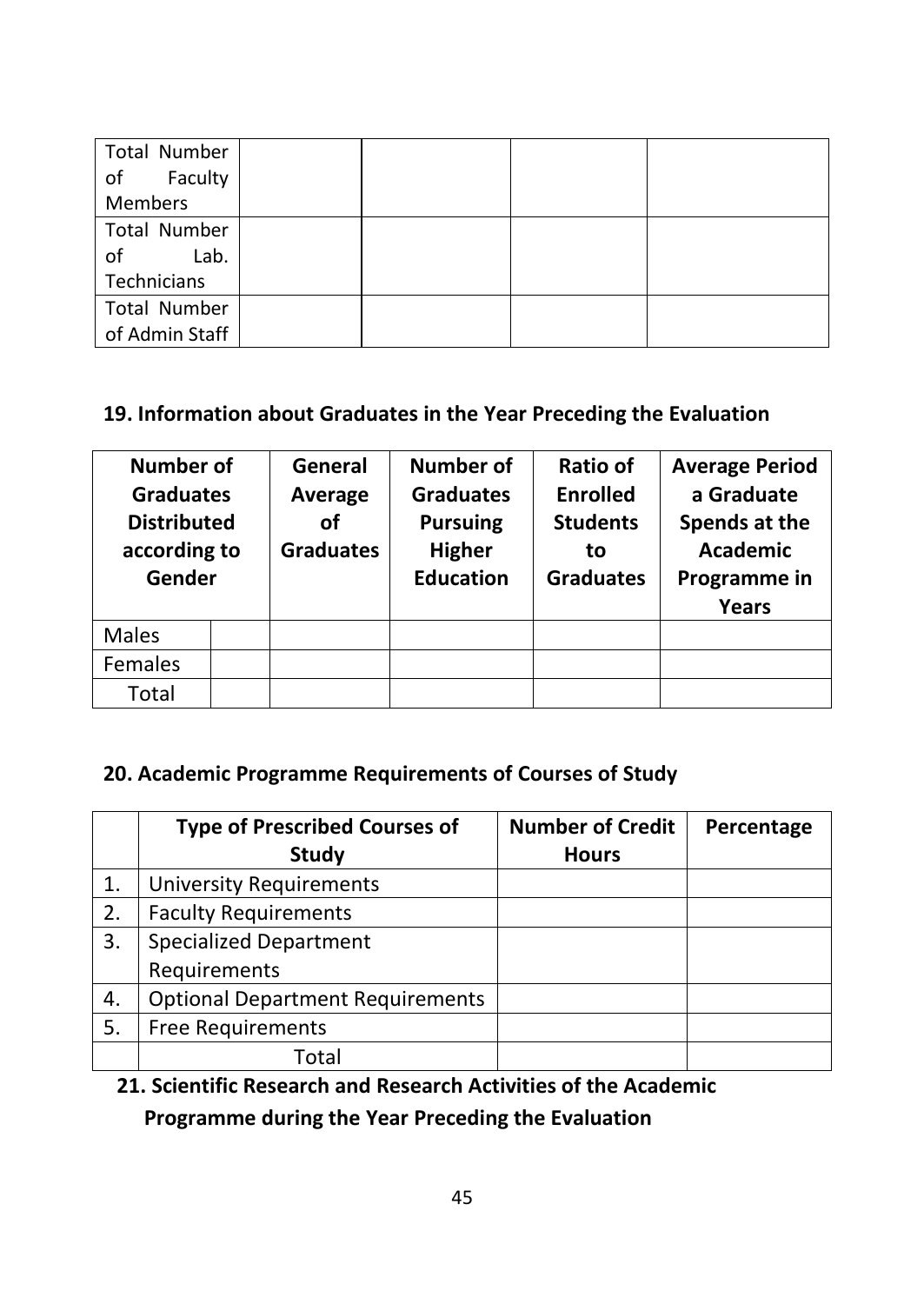|      | <b>Indicators</b>                                                                                             | <b>Number</b> |  |  |  |  |
|------|---------------------------------------------------------------------------------------------------------------|---------------|--|--|--|--|
| 1.   | Scientific research published in international specialized and<br>indexed journals                            |               |  |  |  |  |
| 2.   | Scientific research published in Scientific Arab-Indexed<br>Journals                                          |               |  |  |  |  |
| 3.   | Scientific research published in scientific local-Indexed<br>journals                                         |               |  |  |  |  |
| 4.   | Scientific books written by faculty members                                                                   |               |  |  |  |  |
| 5.   | Textbooks written by faculty members                                                                          |               |  |  |  |  |
| 6.   | Books translated by faculty members                                                                           |               |  |  |  |  |
| 7.   | Faculty members committed to research contracts                                                               |               |  |  |  |  |
| 8.   | Higher diploma Theses discussed                                                                               |               |  |  |  |  |
| 9.   | M.A. Theses discussed                                                                                         |               |  |  |  |  |
| 10.  | PH.D. Theses discussed                                                                                        |               |  |  |  |  |
| 11.  | Conferences, seminars and workshops organized by the<br>department or faculty                                 |               |  |  |  |  |
| 12.1 | Conferences, seminars and workshops in which faculty<br>members took part inside the institute and outside it |               |  |  |  |  |
| 13.  | Faculty members who participated in conferences, seminars<br>and workshops                                    |               |  |  |  |  |
| 14.  | International Conferences in which Faculty members<br>participated                                            |               |  |  |  |  |

# **22. Scientific Awards Received by the Programme within the level Five Years**

| Name of<br>Award | <b>Granting</b><br>Party Local/<br>Arab/<br><b>International</b> | <b>Field of</b><br>Specialization | Name of<br><b>Faculty</b><br><b>Member</b> | Date<br><b>Obtained</b> |
|------------------|------------------------------------------------------------------|-----------------------------------|--------------------------------------------|-------------------------|
|                  |                                                                  |                                   |                                            |                         |
|                  |                                                                  |                                   |                                            |                         |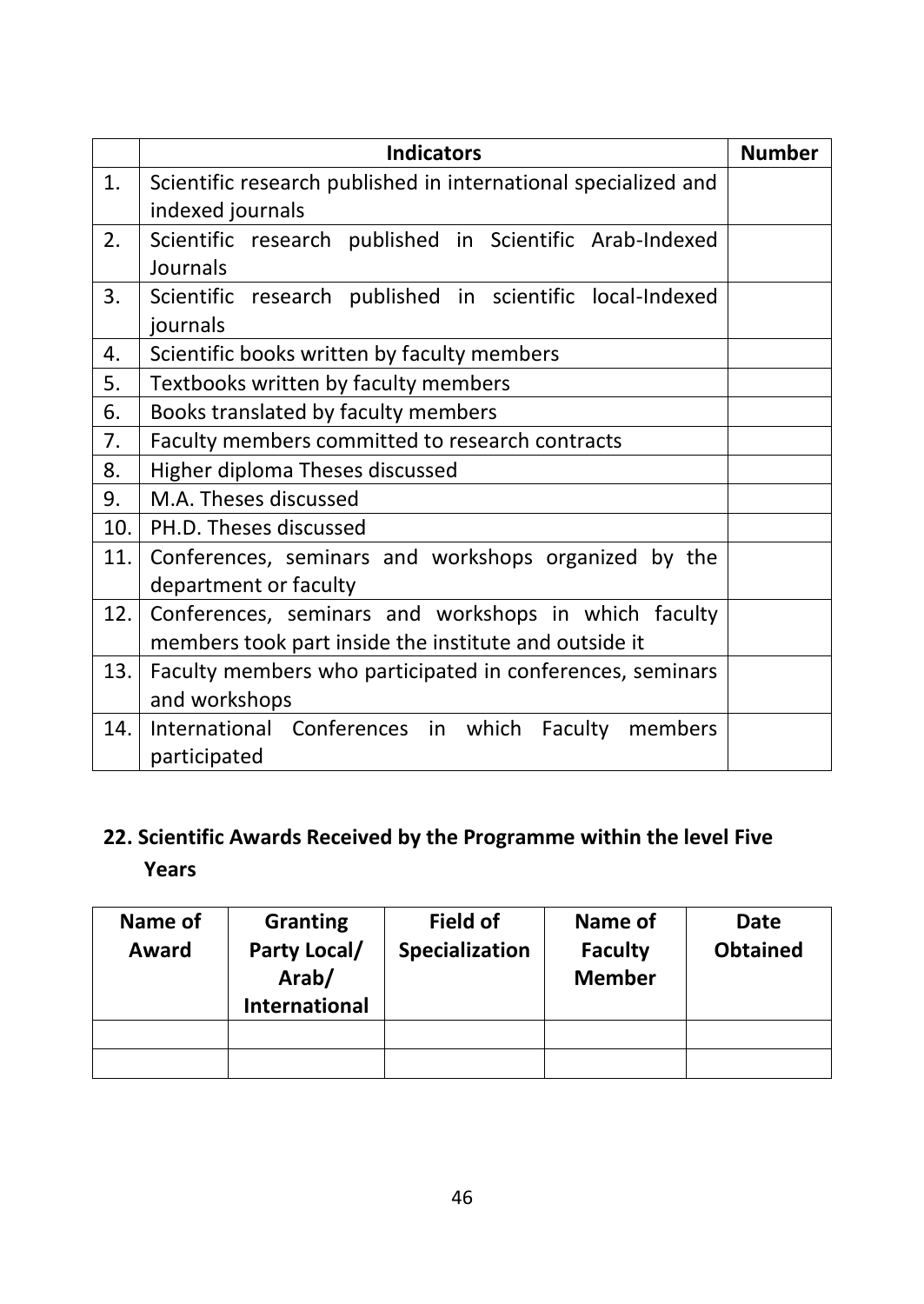# **23. Achievements of the Department in the Community Services Field during the Year Preceding the Evaluation**\*

| <b>Achievements</b>                                          | <b>Number</b> |
|--------------------------------------------------------------|---------------|
| Arts and industrial exhibitions and book fairs               |               |
| Cultural seminars, conference and scientific seminars        |               |
| Scientific consultancies provided to the local community     |               |
| organizations and solving social problems and issues         |               |
| Development of computer technologies and programmes          |               |
| Temporary and permanent scientific, social and cultural      |               |
| committees in which faculty members and admin staff of the   |               |
| Department participate with other organizations, ministries, |               |
| trade unions and federations                                 |               |
| Contribution to scientific societies                         |               |

\* The Department may add other achievements and activities as seen fit

# **II. Qualitative Evaluation**

For the qualitative evaluation, several tools and methods are used such as discussions, interviews, observations, examination of records and works, case studies, standards and questionnaires. In this way, the evaluation team will have followed the qualitative evaluation method. In the light of the information, data and evidence accumulated by the team. The team summarizes the outcomes and judgments it has reached through the responses to the written items and expressions which reflect the academic programme quality. Focus is placed here on the quality of inputs, processes and outputs, i.e., when issuing judgments, an evaluator has to utilize his experiences and must use the various standards and tools. He must also study how all these various factors affect the concerned department in terms of student achievement, teaching and learning quality and students' behaviors and trends and their overall development.

The qualitative evaluation of each of the domains approved by the Quality Assurance Board includes a set of indicators that cover the various aspect of each domain. This will help the educational institution take these indicators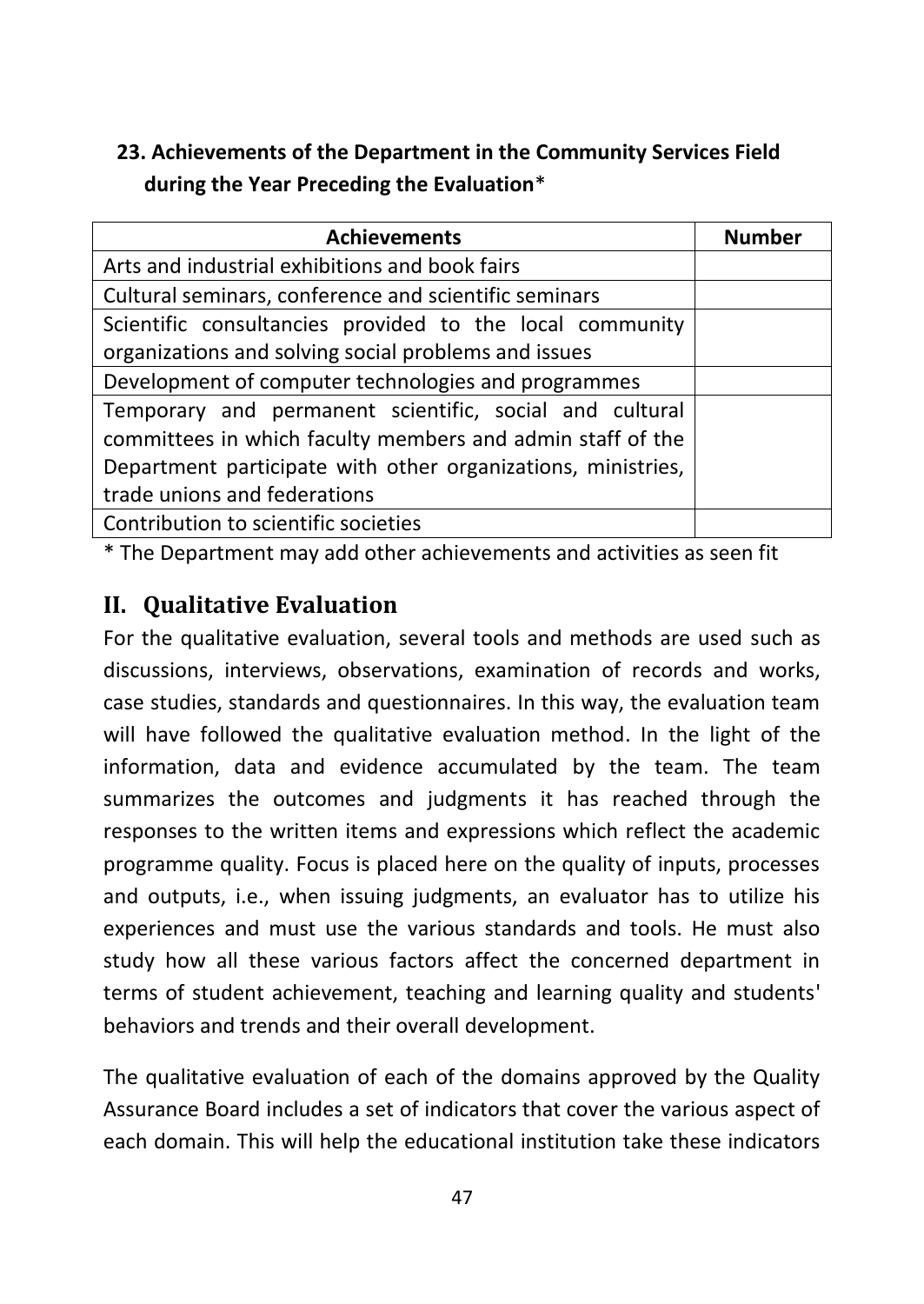as a guide when preparing the self-evaluation report. The external evaluation will also study and analyze all these aspects when evaluating the domain during their field visit to the educational institute. The set of basic indicators studied by the evaluators for each of these domains is given below:

#### **1. Programme Objectives and Learning Outcomes**

|     | <b>Indicators</b>                                                                             |
|-----|-----------------------------------------------------------------------------------------------|
| 1.  | The academic programme has clear and specific objectives                                      |
| 2.  | The academic programme's mission has<br>been translated<br>into                               |
|     | measurable procedural goals                                                                   |
| 3.  | The faculty members and students took part in formulating the                                 |
|     | academic programme mission                                                                    |
| 4.  | The academic programme mission is based on the faculty goals and                              |
|     | mission in the planning and decision making process                                           |
| 5.  | The academic programme objectives and the learning outcomes are                               |
|     | measurable                                                                                    |
| 6.  | The academic programme mission, objectives and its learning                                   |
|     | outcomes are endorsed by the faculty council                                                  |
| 7.  | The academic programme mission, objectives and<br>its learning                                |
|     | outcomes are published, declared and are known to the community,                              |
|     | the faculty members, the admin staff and to the students                                      |
| 8.  | The academic programme objectives include the learning outcomes                               |
|     | expected from the graduates                                                                   |
| 9.  | The academic programme objectives and the learning outcomes focus                             |
|     | on providing opportunities for study, specialization and in-depth study                       |
| 10. | in the field of knowledge<br>The academic programme objectives and learning outcomes focus on |
|     | encouraging scientific, intellectual independence and promoting                               |
|     | teamwork spirit                                                                               |
| 11. | The academic programme objectives and learning outcomes include                               |
|     | familiarization with advanced technology, upgrading capabilities for                          |
|     | absorbing it and using it in the field of specialization                                      |
| 12. | The academic programme objectives and the learning outcomes make                              |
|     |                                                                                               |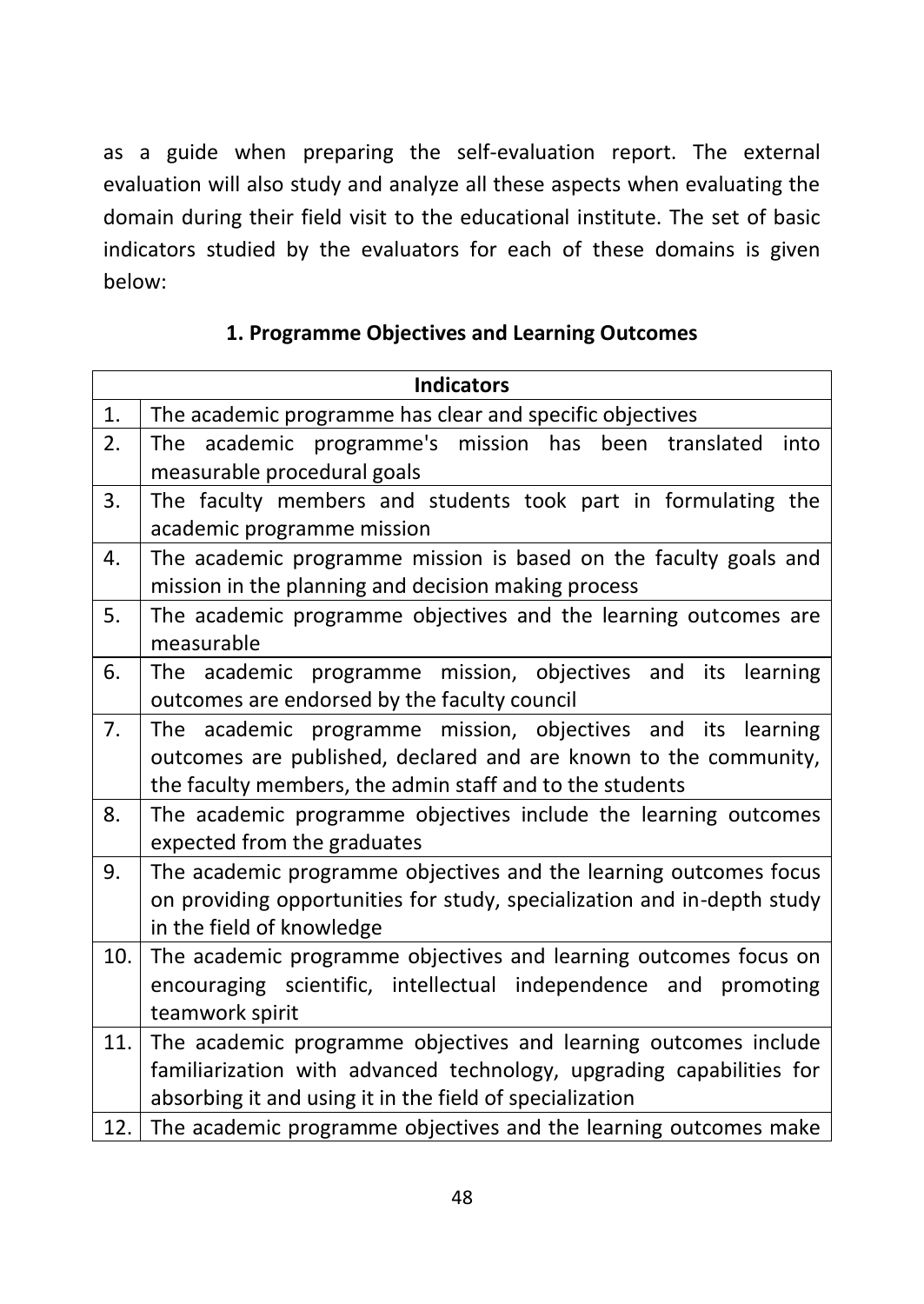| a connection between academic education and various labour sectors    |
|-----------------------------------------------------------------------|
| 13. The academic programme objectives and the learning outcomes focus |
| on introducing into the educational system modern methods that        |
| promote students' innovation and creativity.                          |

#### **2. The Curriculum**

| 1.  | The curriculum and its courses of study are in line with the institution's |
|-----|----------------------------------------------------------------------------|
|     | general philosophy and they achieve its mission, goals and the needs of    |
|     | the students and the community.                                            |
| 2.  | The Department gives full definition of the components of each             |
|     | programme of study in terms of the system followed (semester,              |
|     | annual, credit ours)                                                       |
| 3.  | The Department makes sure that various roles and responsibilities of       |
|     | the parties taking part in the design and review of its programme          |
|     | (department council, committees  etc.) are quite clear.                    |
| 4.  | The Department gives due care to the suitability of the academic           |
|     | programme to the labour market, community needs and<br>the                 |
|     | requirements of cognitive development.                                     |
| 5.  | The Department makes sure that the academic programme's learning           |
|     | outcomes are in line with the local and global standards for higher        |
|     | education through evaluating the teaching outputs, the academic            |
|     | programme's courses of study and certificates.                             |
| 6.  | The observation of specialists, practitioners and beneficiaries are taken  |
|     | into consideration in designing the academic programme                     |
| 7.  | The specializations and academic programme implemented by the              |
|     | Department are reviewed regularly                                          |
| 8.  | The Department has an approved system for evaluating the students'         |
|     | field training results                                                     |
| 9.  | The Department requires the students to carry out a graduation project     |
|     | at the end of the university cycle                                         |
| 10. | The Department has complete files with detailed information about          |
|     | each course of study                                                       |
| 11. | The Department has a course file about the courses of study for the        |
|     | last two semesters including (course specification, copy of students'      |
|     | homework, exercises, projects, tests distribution of grades etc.)          |
| 12. | The Department offers advanced curriculums that keep pace with             |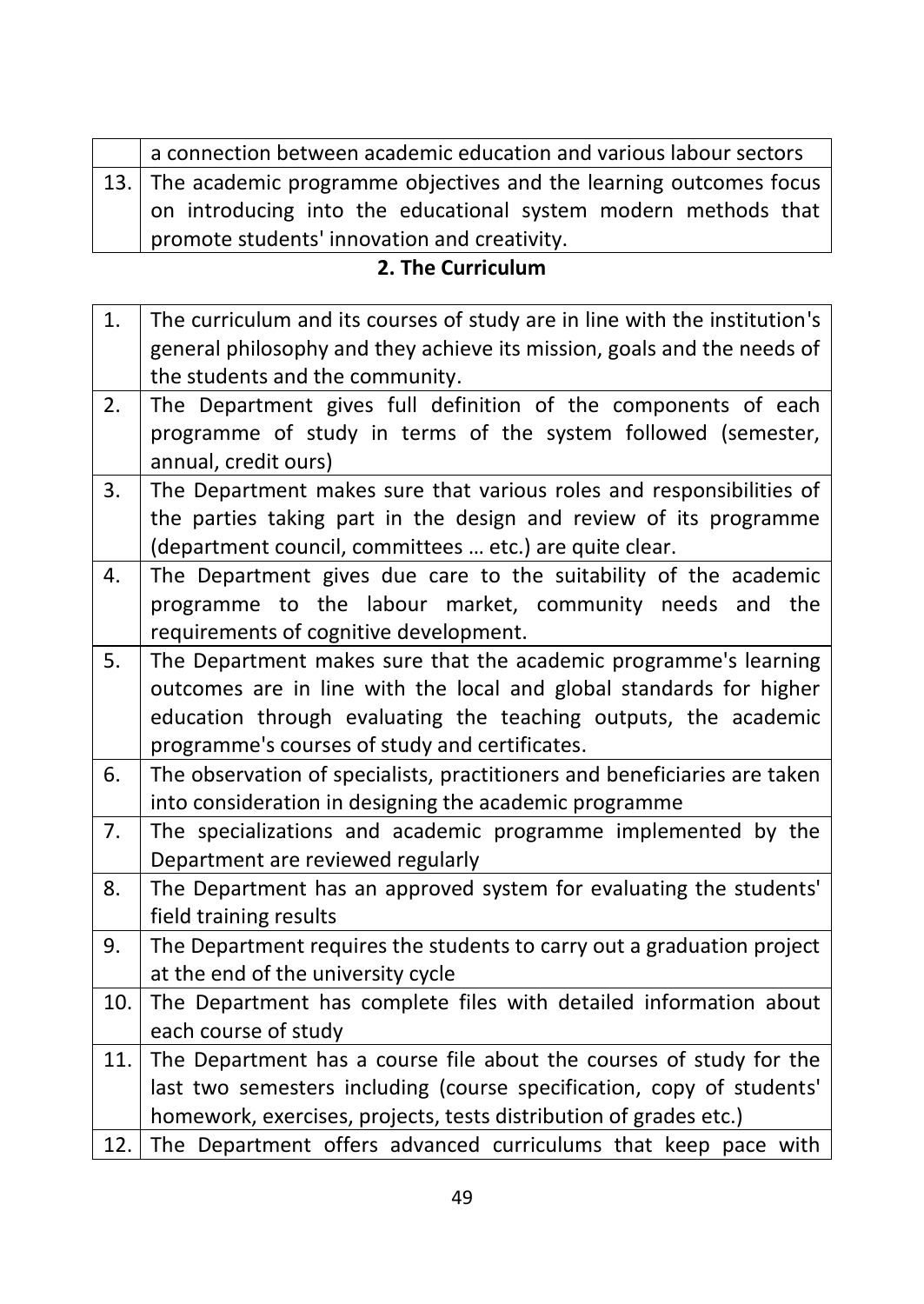|     | recent developments and ensures their quality and continued               |
|-----|---------------------------------------------------------------------------|
|     | improvement.                                                              |
| 13. | The Department compares the content of each course of study with          |
|     | the corresponding Department at distinguished educational institutions    |
| 14. | Department prepares a list of the<br>books adopted<br>The<br><b>as</b>    |
|     | references/sources for each course of study                               |
| 15. | The curriculum and its content achieve the skills required for the labour |
|     | market.                                                                   |
| 16. | The prescribed courses of study achieve the scientific thinking and self- |
|     | learning skills.                                                          |
| 17. | The curriculum takes into account the basic principles and the theories,  |
|     | trends and schools of thought in the field of specialization.             |
| 18. | The curriculum takes into account deep and rich scientific knowledge in   |
|     | teaching the basic subjects in the specialization.                        |
| 19. | The curriculum takes into consideration the ability to use the concepts,  |
|     | terminology and content properly.                                         |
| 20. | The curriculum takes into consideration the experience in utilizing the   |
|     | knowledge and skills acquired by the student during the study period in   |
|     | his field of work or when pursuing his higher education.                  |
| 21. | The curriculum takes into account the modern developments and             |
|     | trends and the recent issues relevant to his field of specialization.     |
| 22. | The curriculum makes a link between the students' academic                |
|     | knowledge that is relevant to his specialization and other fields of      |
|     | knowledge                                                                 |

# **3. Teaching and Learning**

| <b>Indicators</b> |                                                                      |
|-------------------|----------------------------------------------------------------------|
|                   | There is a documented and declared plan for the teaching/learning    |
|                   | strategy that achieves its mission and objectives.                   |
|                   | The Department has a clear vision of the level of information and    |
|                   | knowledge that should be offered to achieve its mission and vision.  |
| 3.                | There is a mechanism for reviewing the teaching/learning strategy in |
|                   | light of the results of examinations, the survey of the students and |
|                   | faculty members opinions                                             |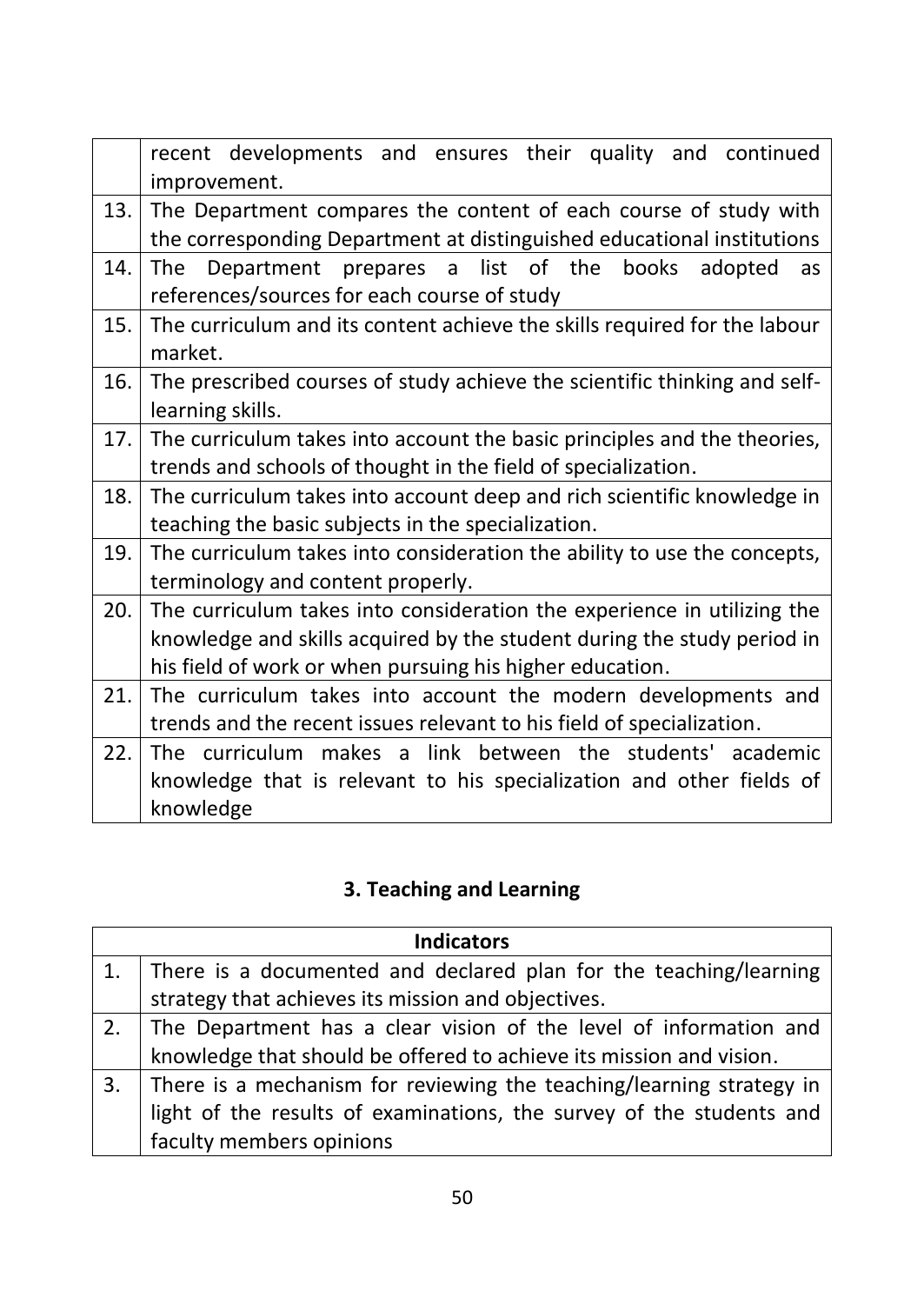| 4.  | The equipment and tools are kept up-to-date in accordance with the        |
|-----|---------------------------------------------------------------------------|
|     | requirements of each field of knowledge.                                  |
| 5.  | The Department makes sure that the teaching methods applied are           |
|     | relevant to the academic programme's objectives, to the teaching          |
|     | content and to the targeted teaching outcomes.                            |
| 6.  | Various teaching methods are used such as lectures, discussions, brain    |
|     | storming, project proposal preparation  etc.                              |
| 7.  | The courses of study include certain fields for developing self-learning  |
| 8.  | There are procedures adopted by the Department's council in respect       |
|     | of the textbooks approved for each course of study                        |
| 9.  | The Department provides effective programmes for practical training       |
|     | of the students as per their actual needs and the targeted result.        |
| 10. | Department uses clear and specific mechanism for the<br>The .             |
|     | implementation, follow up and evaluation of the practical training        |
|     | programme.                                                                |
| 11. | The student practical training programmes are diversified and cover       |
|     | the various specializations.                                              |
| 12. | Appropriate forms are used for carrying out the evaluation of students    |
|     | during and after the training.                                            |
| 13. | The Department makes sure of the effectiveness of the practical           |
|     | training in achieving the targeted training results (surveys of students' |
|     | opinions / analysis of evaluation results).                               |
| 14. | The Department carries out evaluation research about the methods          |
|     | used in teaching the students.                                            |

# **4. Faculty Members**

|    | <b>Indicators</b>                                                    |  |
|----|----------------------------------------------------------------------|--|
| 1. | The Department has a clear vision of its needs of faculty members.   |  |
| 2. | The Department provides an adequate number of qualified faculty      |  |
|    | members for implementing the academic programme and the              |  |
|    | educational services.                                                |  |
| 3. | The Department adopts clear and transparent principles for selecting |  |
|    | faculty members.                                                     |  |
| 4. | Professional development and continued education programmes are      |  |
|    | made available for the Department's faculty members.                 |  |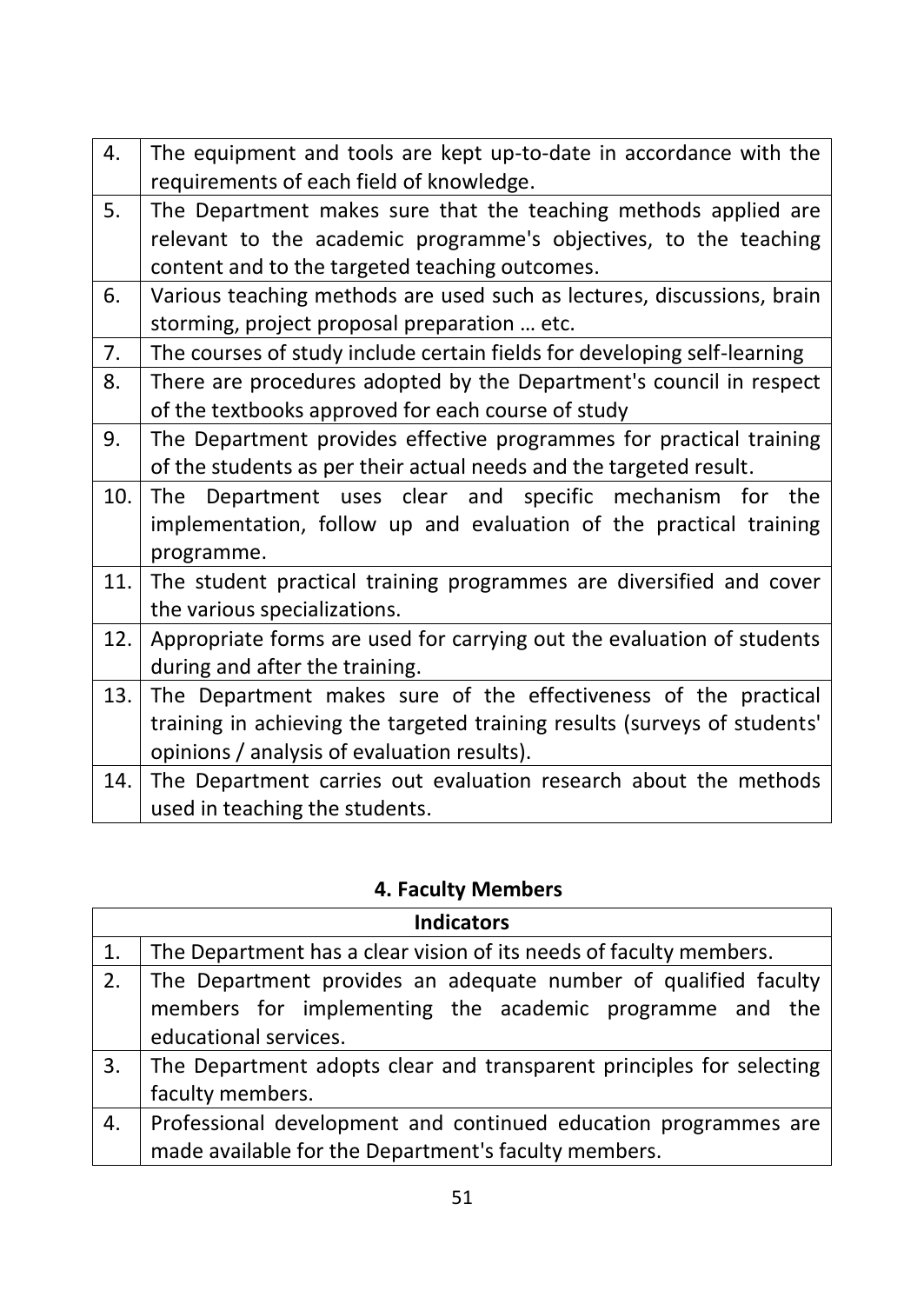| 5. | The Department maintains statistics and data about the faculty        |
|----|-----------------------------------------------------------------------|
|    | members and the assistant staff organized according to academic       |
|    | qualifications, scientific degrees, experience  etc.                  |
| 6. | The Department applies the instructions on the teaching hours as      |
|    | determined for faculty members in accordance with their scientific    |
|    | ranks.                                                                |
| 7. | The Department identifies a group of students for each faculty member |
|    | to guide them academically during their years of study                |
| 8. | The Department provides opportunity for each faculty member to take   |
|    | part in permanent and temporary scientific committees inside and      |
|    | outside the Department.                                               |

# **5. The Library and Learning Resources**

| <b>Indicators</b> |                                                                          |
|-------------------|--------------------------------------------------------------------------|
| 1.                | The Department provides a library, internet hall, electronic database    |
|                   | etc.                                                                     |
| 2.                | The Department provides guides for the use of the equipment available    |
|                   | at laboratories and workshops.                                           |
| 3.                | The Department provides educational equipment and technologies as        |
|                   | required for the teaching process. (data shows, etc.)                    |
| 4.                | Data about students and their grades are saved electronically.           |
| 5.                | The Department has a library of educational films and electronic slides. |
| 6.                | The library allows enough time to provide assistance to its              |
|                   | beneficiaries.                                                           |
| 7.                | Appropriateness of the library holdings and the courses of study to the  |
|                   | academic programme.                                                      |
| 8.                | The library follows a classification system based on the Library of the  |
|                   | Congress or the Dewy Decimal classification system.                      |
| 9.                | The library obtains reference books and periodicals as holdings in the   |
|                   | field of the specialization.                                             |
| 10.               | Computers at the library are used for research and book lending          |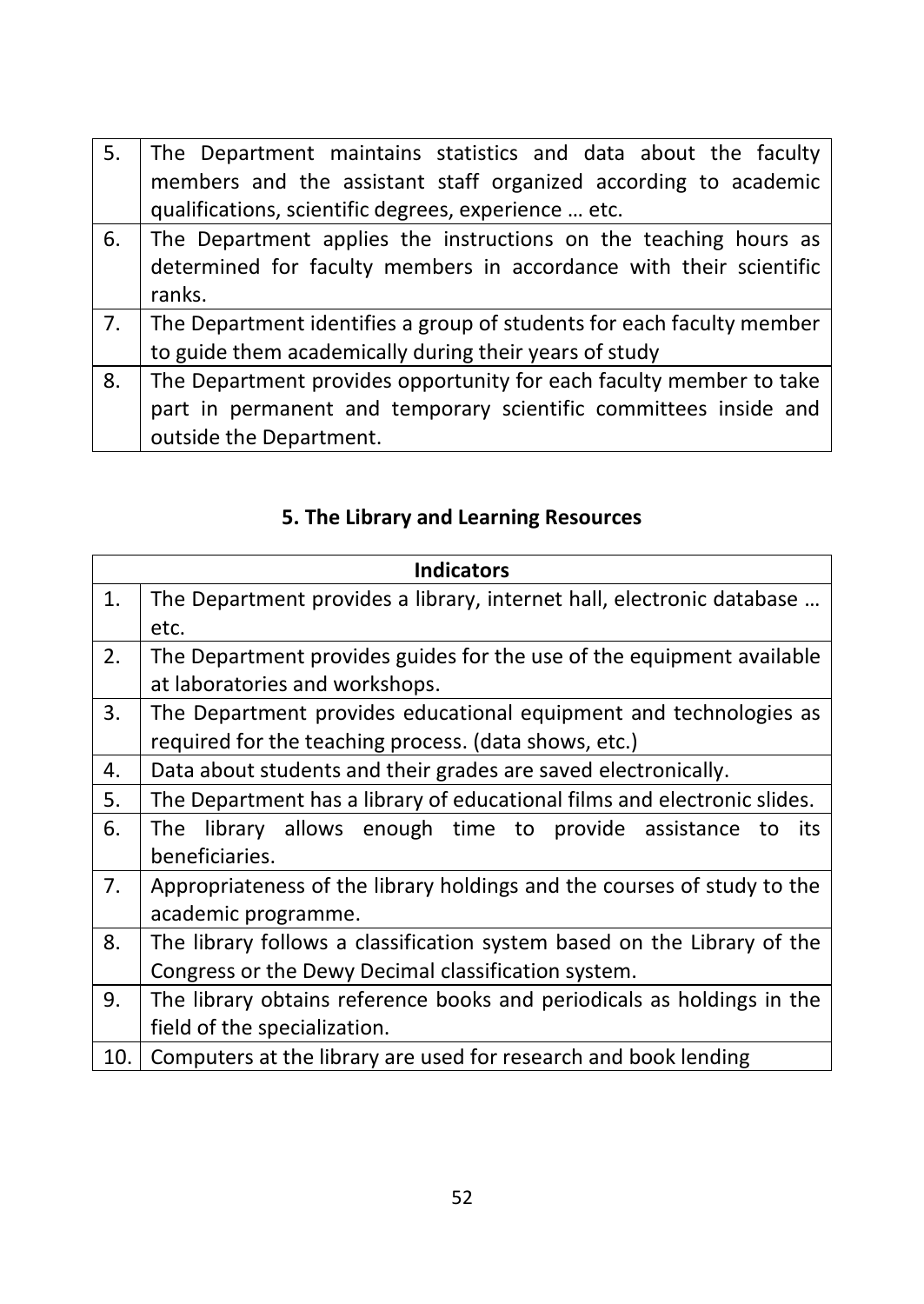# **6. Progress of Students and the Evaluation of their performance**

|     | <b>Indicators</b>                                                        |
|-----|--------------------------------------------------------------------------|
| 1.  | The Department adopts high-quality criteria in selecting students.       |
| 2.  | The Department ensures to accept the numbers of students in              |
|     | accordance with its plans.                                               |
| 3.  | The Department applies tests for evaluating students' scientific and     |
|     | mental capabilities.                                                     |
| 4.  | The Department applies the instructions of behavioral sanctions to the   |
|     | students.                                                                |
| 5.  | A file is kept for each student including data about his conduct,        |
|     | activities and academic and social level.                                |
| 6.  | The Department distributes guides to the new students to familiarize     |
|     | them with the department and its facilities.                             |
| 7.  | The Department gives its students opportunities to share in decision     |
|     | making and in solving problems related to student issues and academic    |
|     | aspects.                                                                 |
| 8.  | The Department informs the labour market about the competences of        |
|     | its graduates and seeks to provide job opportunities for them.           |
| 9.  | The Department provides statistics about the number of students, their   |
|     | distribution according to type, educational cycles, educational          |
|     | programmes and the social and economic conditions etc.                   |
| 10. | Department adopts<br>purposeful social<br>recreational<br>The<br>and     |
|     | programmes for its students.                                             |
| 11. | The Department explores the views of the students regarding the          |
|     | teaching/ learning quality.                                              |
| 12. | The Department explores the views of its students regarding the          |
|     | evaluation of the teaching process.                                      |
| 13. | The Department seeks to attract and select outstanding students and      |
|     | encourages them to join its academic programmes.                         |
| 14. | The Department evaluates the level of the academic achievements of       |
|     | its students and submits them to its council                             |
| 15. | The Department explores the views of employers about the quality and     |
|     | level of its graduates of all specializations with a view to identifying |
|     | deficiencies in skills in order to address and correct them.             |
| 16. | The Department verifies the academic background of students upon         |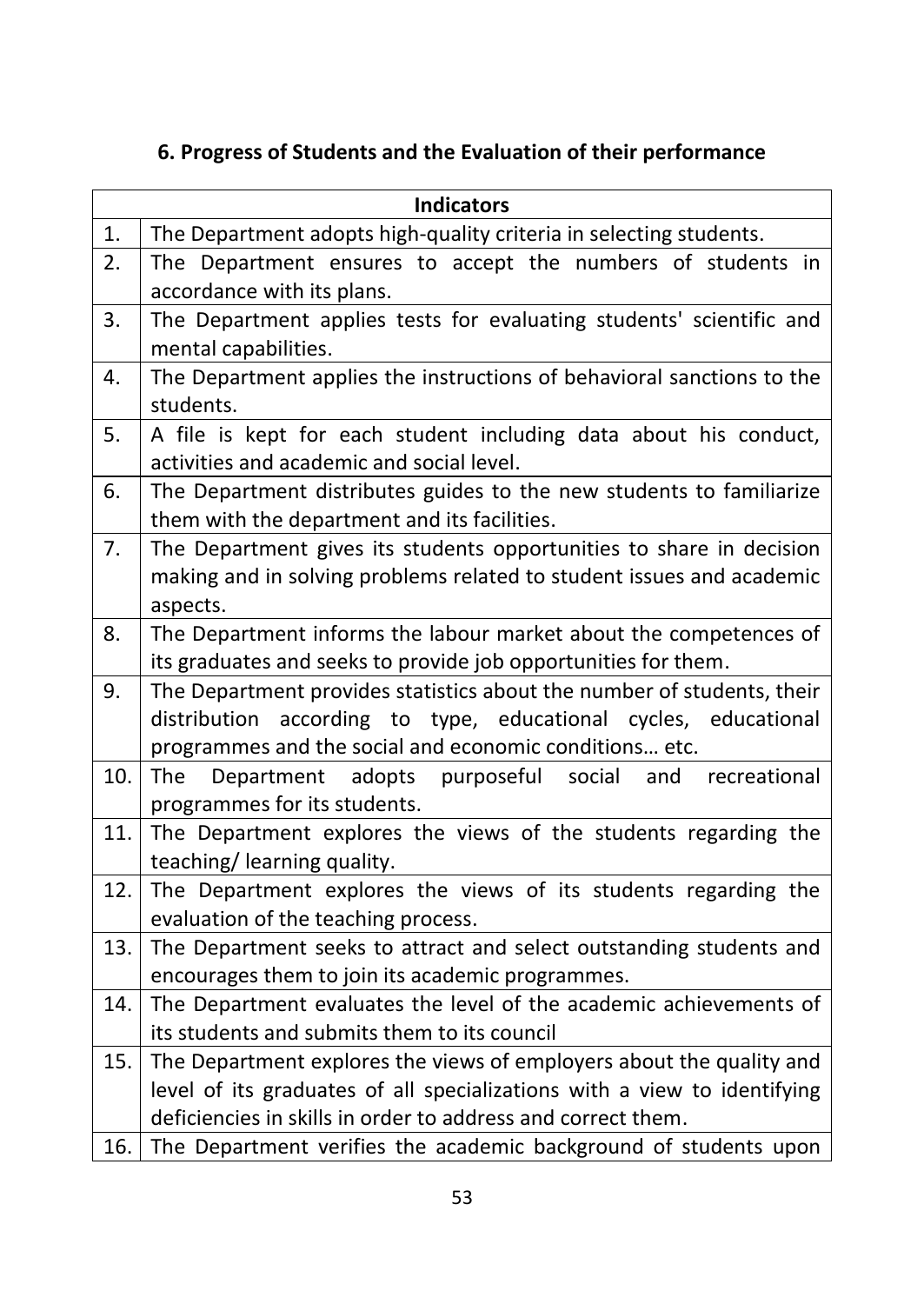|     | registration in the academic programme.                                 |
|-----|-------------------------------------------------------------------------|
| 17. | The Department conducts studies where it regularly explores the         |
|     | students' views regarding supplementary services (sports activities,    |
|     | dormitories, restaurants, car parks  etc.).                             |
| 18. | The Department gives attention to extra-curricular activities to deepen |
|     | the relationship between the faculty members and the students.          |
| 19. | The student evaluation methods are in line with the content of the      |
|     | courses of study as declared to the students.                           |
| 20. | Examinations measure the different cognitive levels of students.        |
| 21. | Student evaluation methods are diverse and are not restricted to        |
|     | written tests.                                                          |
| 22. | The student evaluation methods followed are fit to measure the          |
|     | educational outcomes targeted                                           |
| 23. | The evaluation methods followed are in line with the content of the     |
|     | courses of study as declared to the students.                           |
| 24. | The student evaluation outcomes and the external reviewers'             |
|     | observation are utilized in taking proper corrective actions and in     |
|     | developing programme and courses of study.                              |
| 25. | The examination schedules are announced in dates suitable for the       |
|     | students.                                                               |
| 26. | The examination schedules are commensurate with the students'           |
|     | needs and wishes.                                                       |
| 27. | The results of the examinations are announced at appropriate times      |
|     | and without any delays.                                                 |
| 28. | Students are given feedback about the evaluation results.               |
| 29. | The feedback is reviewed and corrective actions are taken in light of   |
|     | the students' results.                                                  |
| 30. | There is declared and applied mechanism for dealing with student        |
|     | complaints in respect of the examination results and their grievances.  |
| 31. | The Department adopts various evaluation methods.                       |
| 32. | The Department uses external examiners for evaluating the students.     |
| 33. | The students' examinations are in line with the contents of courses of  |
|     | study.                                                                  |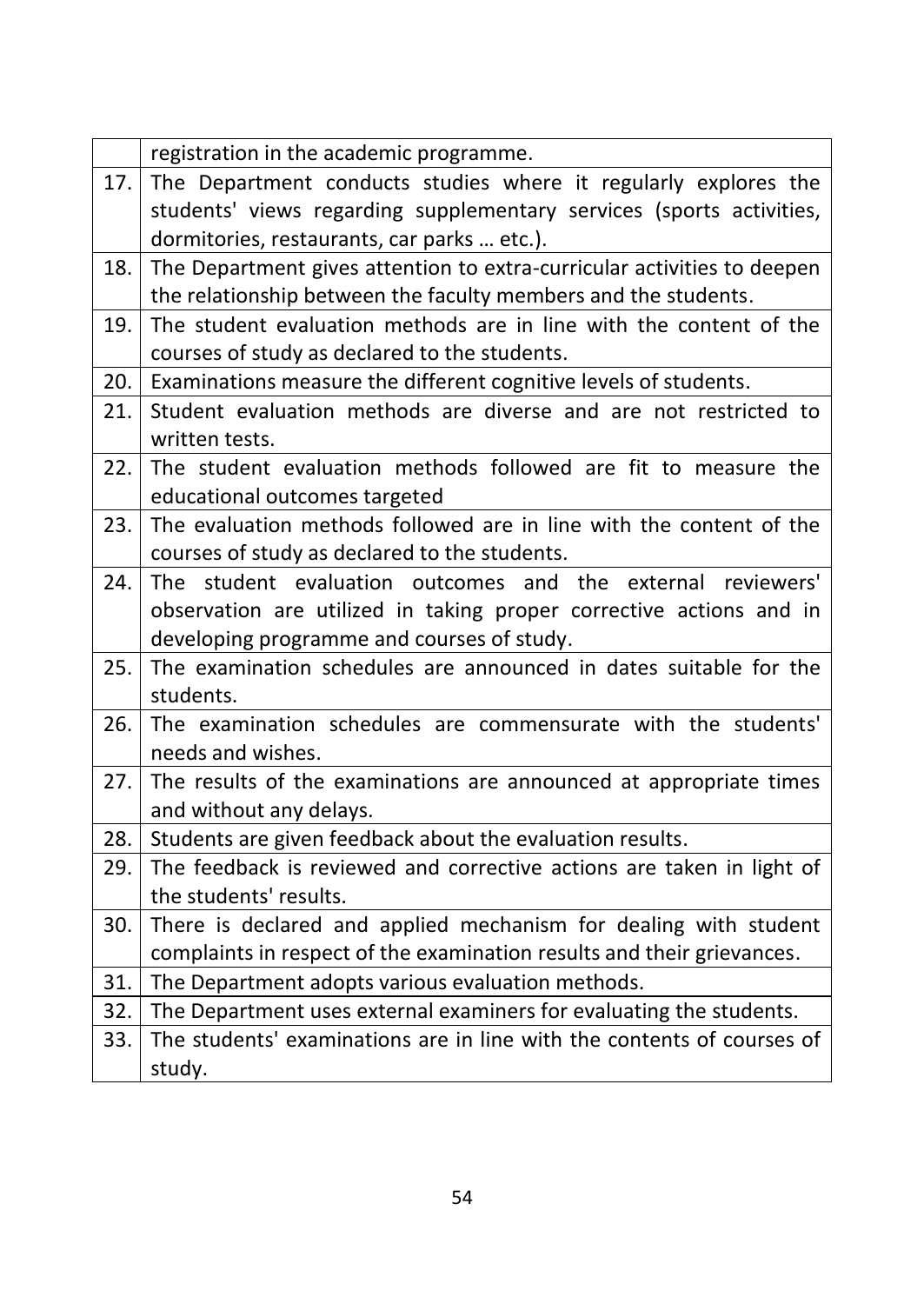# **7. Facilities and Support Services**

|     | <b>Indicators</b>                                       |
|-----|---------------------------------------------------------|
| 1.  | Department's buildings are designed for same<br>The     |
|     | purpose as they are being used for.                     |
| 2.  | The size of the Department's buildings is commensurate  |
|     | with the absorption capacity of students.               |
| 3.  | The Department has appropriate halls for study in terms |
|     | of space, ventilation, lighting  etc.                   |
| 4.  | The Department provides appropriate offices and places  |
|     | for the faculty members.                                |
| 5.  | The Department provides a library, internet<br>hall,    |
|     | databases and so on.                                    |
| 6.  | Department provides safety and<br>The<br>security       |
|     | requirements at all its facilities.                     |
| 7.  | The Department provides the guides for the use of the   |
|     | equipment available at laboratories and workshops.      |
| 8.  | The Department provides opportunities for the faculty   |
|     | members for training on the educational technologies    |
|     | available at the department.                            |
| 9.  | The Department uses modern technologies in<br>the       |
|     | administrative and office works.                        |
| 10. | Data on the students and their grades are stored and    |
|     | retrieved by suing modern and appropriate databases     |
|     | and information technology systems.                     |
| 11. | The Department has a seminar hall and other halls in    |
|     | accordance with the academic programme's nature and     |
|     | needs.                                                  |
| 12. | The Department has its own meeting room.                |
| 13. | The Department has a rest room for its members.         |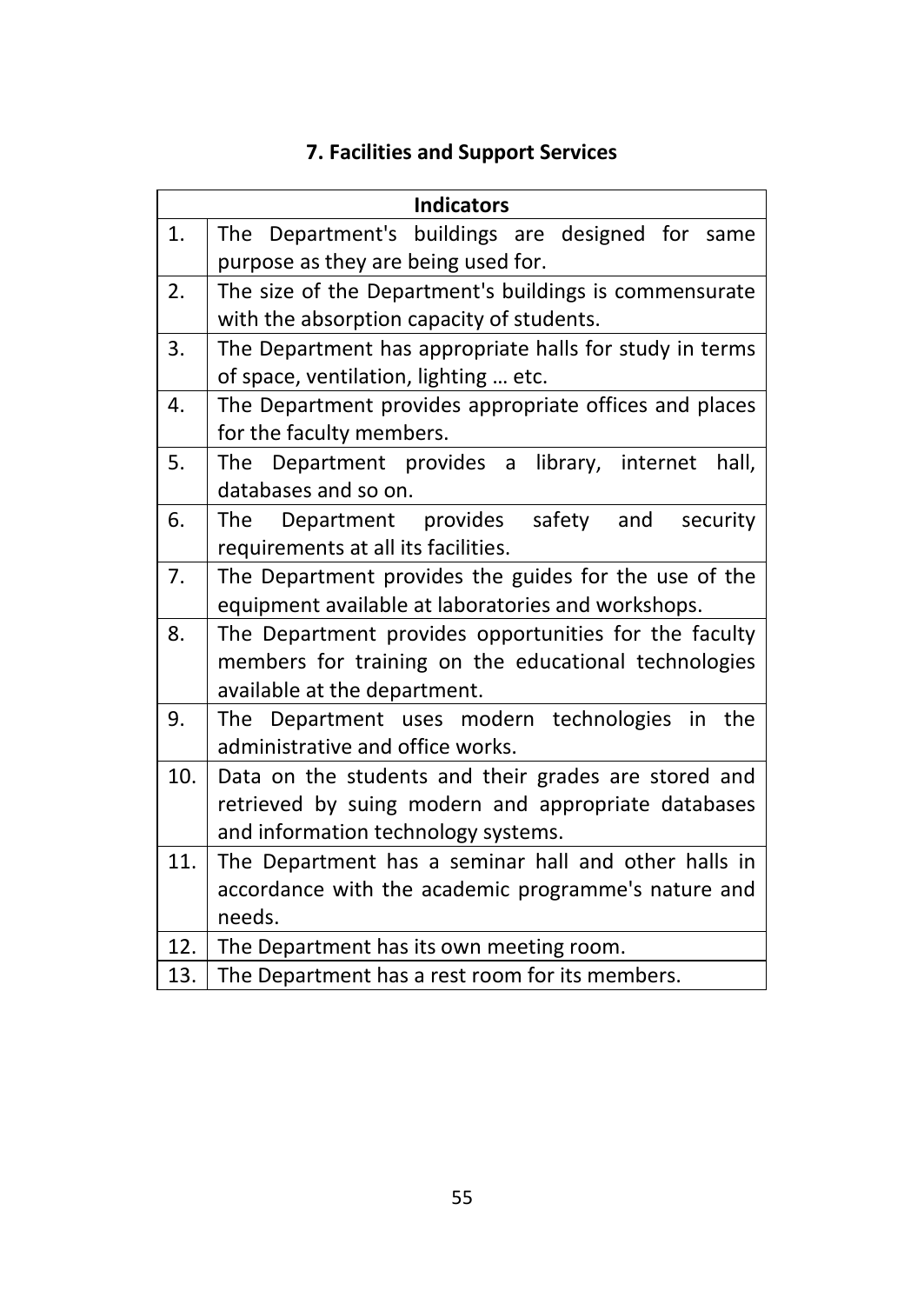# **8. Academic Programme Management**

# **a. Department Leadership**

| 1.  | The leadership of the academic programme enjoys leadership                |
|-----|---------------------------------------------------------------------------|
|     | characteristics suitable for the requirements of the total quality of the |
|     | academic program.                                                         |
| 2.  | The leadership of the academic programme shows interest in providing      |
|     | appropriate scientific environment and humane relationships at the        |
|     | Department to ensure the success of the educational process.              |
| 3.  | The academic programme leadership uses the human, physical and            |
|     | technological resources in an optimal manner.                             |
| 4.  | The academic programme leadership seeks to meet its requirements          |
|     | of the new scientific specializations.                                    |
| 5.  | The academic programme leadership supports the mechanisms for             |
|     | promoting scientific research.                                            |
| 6.  | The academic programme leadership obtains the views of the local          |
|     | community representatives in developing the performance of the            |
|     | academic programme.                                                       |
| 7.  | The academic programme leadership is keen on having an effective          |
|     | work relationship between the senior management and the faculty           |
|     | members.                                                                  |
| 8.  | The academic programme leadership exercises all powers vested             |
|     | therein.                                                                  |
| 9.  | The academic programme leadership is concerned with enhancing             |
|     | interaction with the local community organizations.                       |
| 10. | The academic programme leadership shows interest in the views of the      |
|     | students' representatives at the specialized councils.                    |
| 11. | The academic programme leadership is keen on solving the problems         |
|     | facing the work.                                                          |
| 12. | The academic programme leadership is keen on taking the views and         |
|     | suggestions of the Department employees and discussing their              |
|     | complaints.                                                               |
| 13. | The academic programme leadership follows up on its works in the          |
|     | field.                                                                    |
| 14. | The academic programme<br>leadership encourages initiatives<br>for        |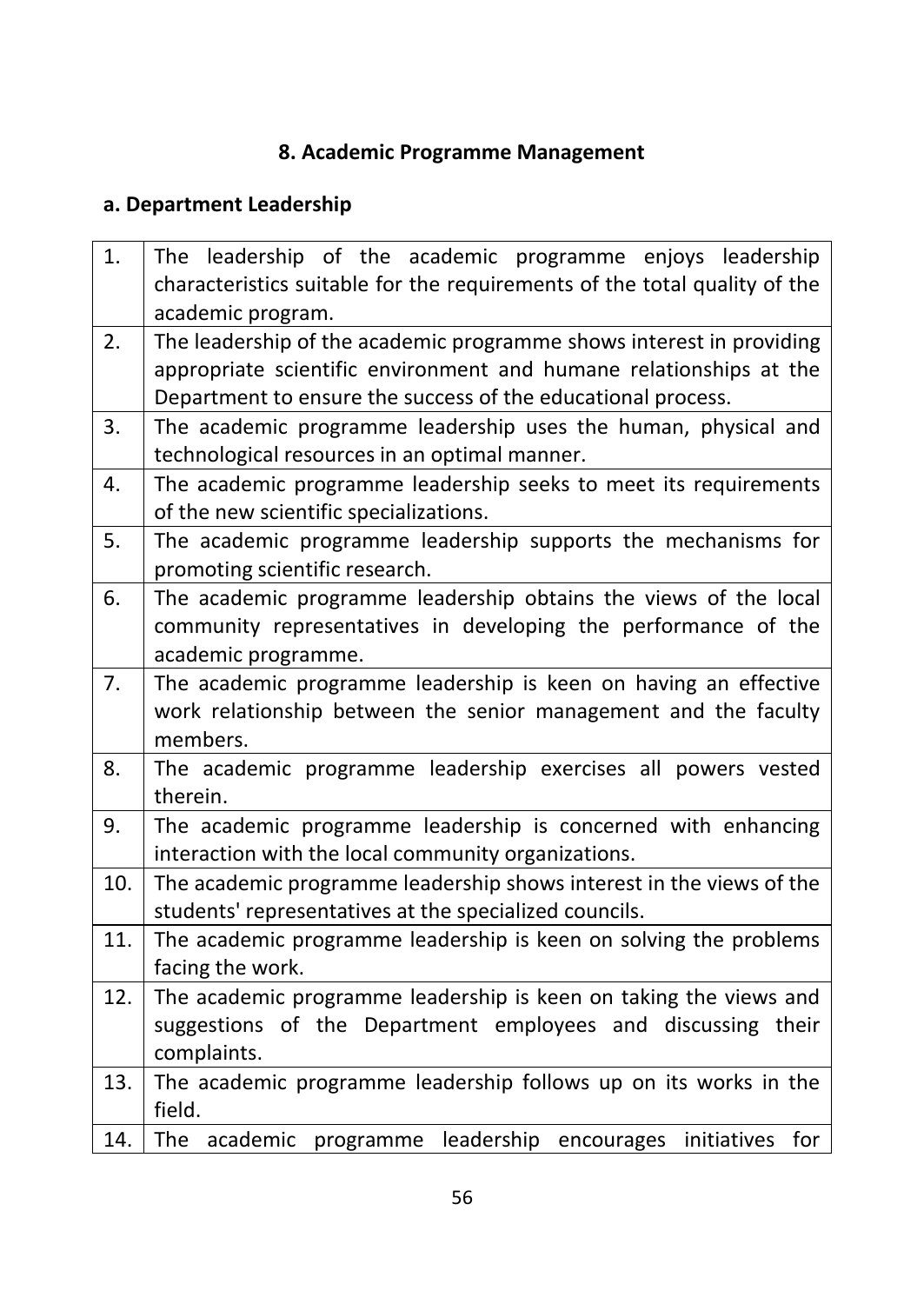| improving work performance.                                          |
|----------------------------------------------------------------------|
| 15. The academic programme leadership has an information system that |
| meets the requirements of planning, follow up and decision making.   |

# **b. Department Plans**

| <b>Indicators</b> |                                                                        |
|-------------------|------------------------------------------------------------------------|
| 1.                | The Department has future work plans which show how its objectives     |
|                   | may be achieved.                                                       |
| 2.                | The Department plans are flexible and can absorb educational           |
|                   | developments.                                                          |
| 3.                | Plans are reviewed and amended periodically.                           |
| 4.                | The Department is keen on having the faculty members, specialists and  |
|                   | beneficiaries/graduates involved in the preparation of annual plans as |
|                   | well as in decision making.                                            |
| 5.                | The Department offers a comprehensive plan for all branches and        |
|                   | sections within its academic programme.                                |
| 6.                | The academic programme plans are transferrable into implementation     |
|                   | projects.                                                              |
| 7.                | The Department provides an internal audit system for the outcomes of   |
|                   | plans for continued improvement.                                       |
| 8.                | The Department prepares the required statistics about the numbers of   |
|                   | employees and the faculty members and their qualifications,            |
|                   | experiences, careers, etc.                                             |

# **9. Scientific Research and External Communications**

|    | The Department has clear and declared mechanisms for following up   |
|----|---------------------------------------------------------------------|
|    | on the implementation of its research plans.                        |
| 2. | The Department's research plan is compatible with the available     |
|    | human and physical resources.                                       |
| 3. | The Department documents its research plan and gets it endorsed by  |
|    | the Department council.                                             |
| 4. | The Department provides an appropriate scientific research          |
|    | environment that encourages faculty members to carry out scientific |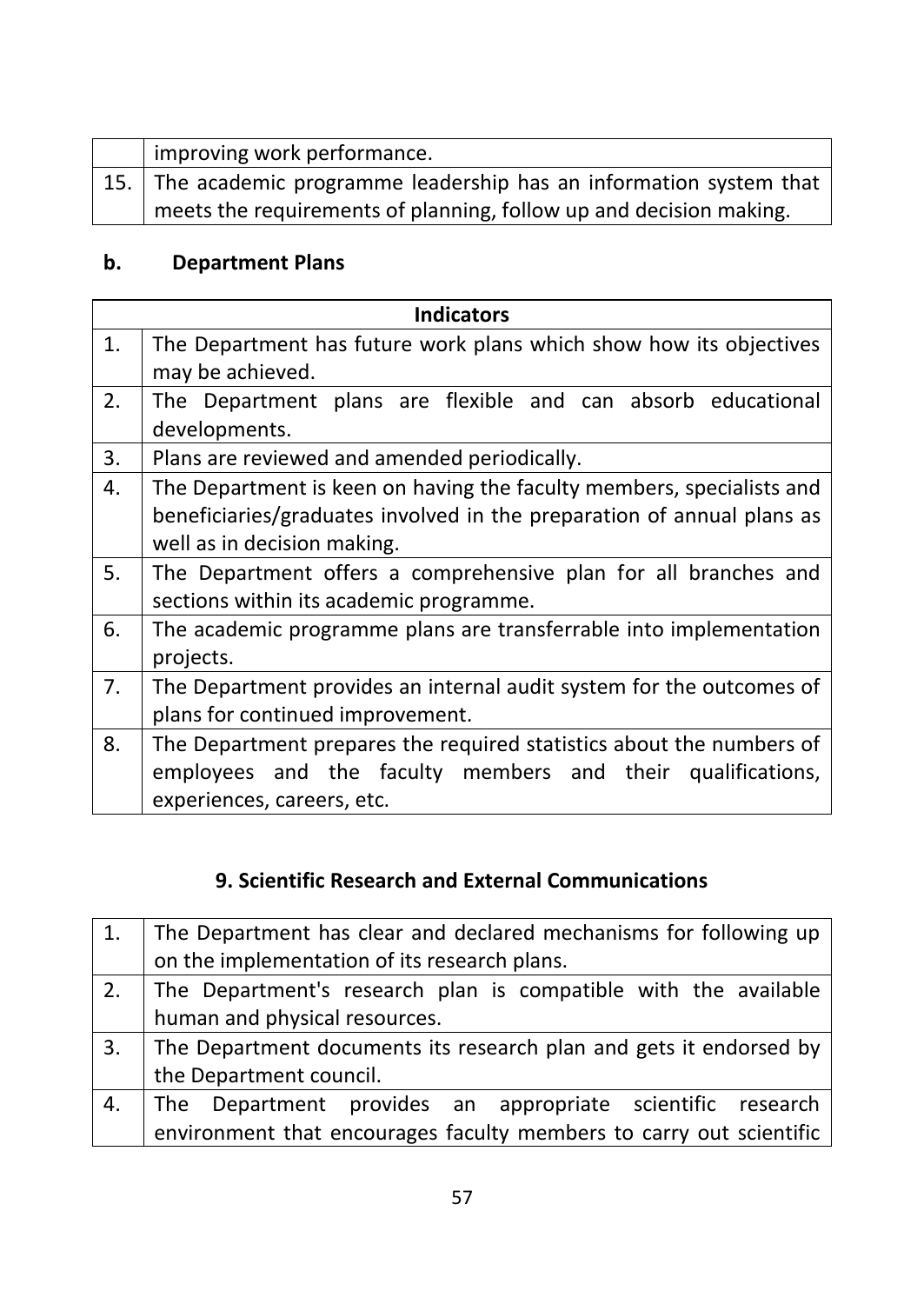|     | research related to the labour market and the community needs.            |
|-----|---------------------------------------------------------------------------|
| 5.  | The Department encourages joint scientific research.                      |
| 6.  | The Department cooperates with research and scientific institutes in      |
|     | conducting joint scientific research.                                     |
| 7.  | The Department utilizes its scientific research activities in addressing  |
|     | the community problems and its development.                               |
| 8.  | The Department gives priority to the practical scientific research that   |
|     | has material and economic returns for the local community and its         |
|     | organizations.                                                            |
| 9.  | The Department encourages innovative research that opens new              |
|     | scientific or applied horizons.                                           |
| 10. | The Department adopts means for motivating researchers and sponsor        |
|     | and support them.                                                         |
| 11. | The Department encourages the faculty members to obtain research          |
|     | scholarships inside the country and from outside.                         |
| 12. | The Department encourages the faculty members to participate in           |
|     | conferences, seminars and workshops.                                      |
| 13. | The Department contributes, through research work teams, to serving       |
|     | various productive sectors of the local community.                        |
| 14. | The Department benefits from the outcomes of scientific research in       |
|     | developing the courses of study.                                          |
| 15. | The Department has programmes for developing the research skills of       |
|     | the teaching assistants (programmes for developing the scientific         |
|     | research skills methodology)                                              |
| 16. | The Department encourages the teaching assistants and the students        |
|     | to participate in research projects.                                      |
| 17. | The Department allocates a financial budget for supporting and            |
|     | publishing scientific research.                                           |
| 18. | The Department provides the equipment and tools required for              |
|     | scientific processes and lays down rules to ensure efficient use thereof. |
| 19. | The students take part in conferences and scientific seminars.            |
| 20. | The students take part in scientific projects.                            |
| 21. | The Department seeks to consolidate good relations between its            |
|     | students and the community organizations before their joining the         |
|     | labour market.                                                            |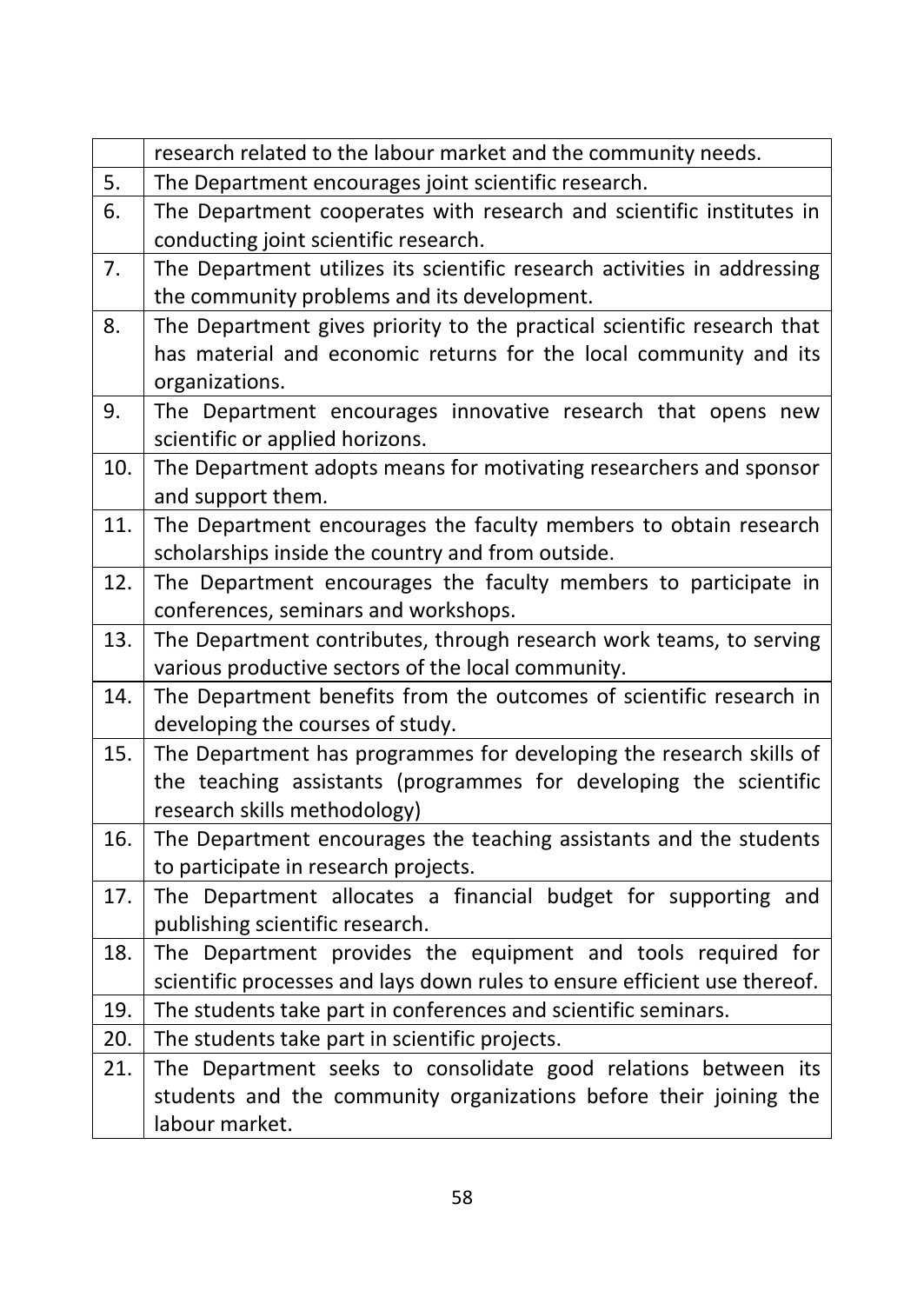| 22. | The Department seeks to hold scientific, cultural, developmental and    |
|-----|-------------------------------------------------------------------------|
|     | training seminars.                                                      |
| 23. | The Department offers consultancy to public and private organizations.  |
| 24. | The Department motivates the faculty members to take part in            |
|     | community service.                                                      |
| 25. | The Department is keen on the faculty members' participation in         |
|     | conferences, seminars and workshops.                                    |
| 26. | The Department regularly conducts surveys to explore the views of the   |
|     | organizations where department graduates are working to identify the    |
|     | graduates' efficiency.                                                  |
| 27. | The Department seeks to provide its specialized services to the various |
|     | community sectors.                                                      |

# **10. Quality Management and Improvement**

| 1.  | The college has a quality assurance unit.                           |
|-----|---------------------------------------------------------------------|
| 2.  | The Department has specialized guides for the quality of academic   |
|     | programmes under which it applies mechanisms of operation.          |
| 3.  | Department periodically conducts self-evaluation for its<br>The l   |
|     | specialized programmes.                                             |
| 4.  | The Department has a close relationship with the programme          |
|     | accreditation authorities.                                          |
| 5.  | The Department has a system for self and external evaluation.       |
| 6.  | There are activated mechanisms for continued improvement and        |
|     | development of the teaching process.                                |
| 7.  | There are active mechanisms for evaluating the faculty members'     |
|     | performance.                                                        |
| 8.  | There are mechanisms for continued development of the faculty       |
|     | members and the support staff.                                      |
| 9.  | There are clear mechanisms for acceptance of students at the        |
|     | specialization.                                                     |
| 10. | The mechanisms and procedures of quality<br>management and          |
|     | effectiveness are applied in quality improvement.                   |
| 11. | The Department documents all its data and procedures related to the |
|     | evaluation and improvement process.                                 |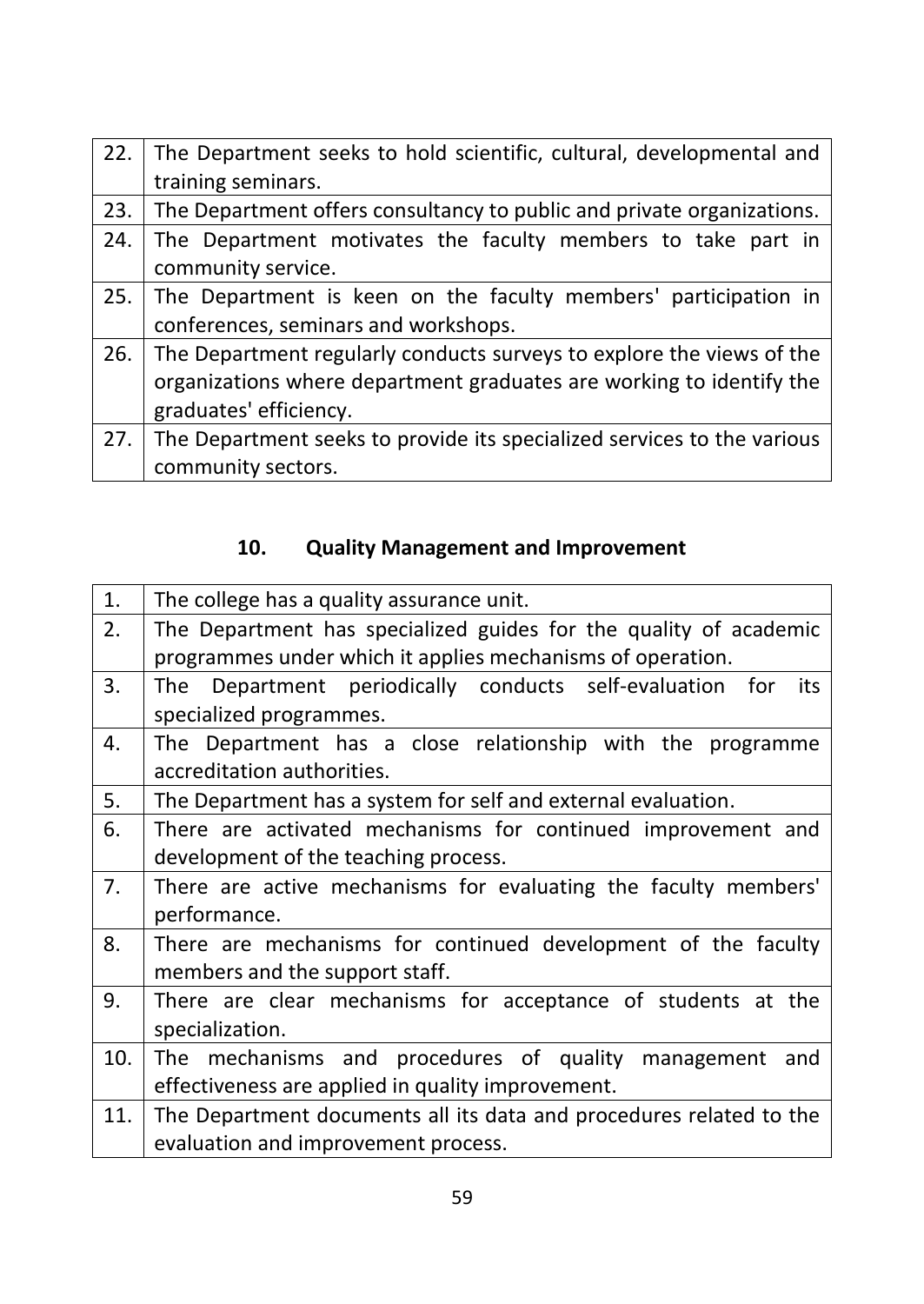|     | 12. The Department utilizes the outcomes of evaluation, development and |
|-----|-------------------------------------------------------------------------|
|     | improvement in accordance with a specific time plan.                    |
|     | 13. The academic programme underwent a performance evaluation by        |
|     | third parties.                                                          |
| 14. | The Department is concerned with the evaluation report outcomes         |
|     | and it utilizes them in formulating plans for improving and developing  |
|     | all fields of faculty (college) performance.                            |
| 15. | The Department provides material and moral support for conducting       |
|     | evaluation studies.                                                     |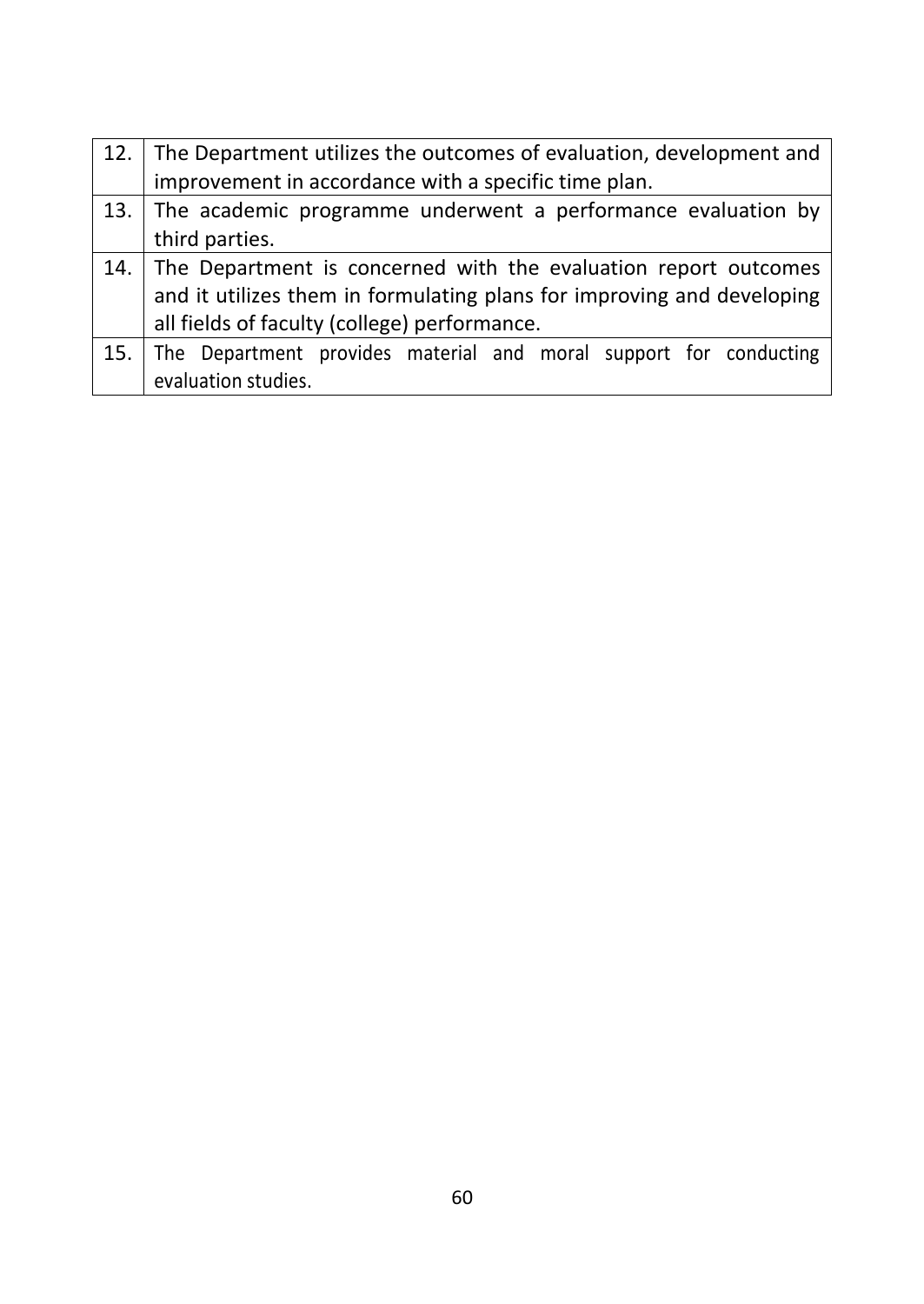# **Section Four**

# The Self Evaluation Report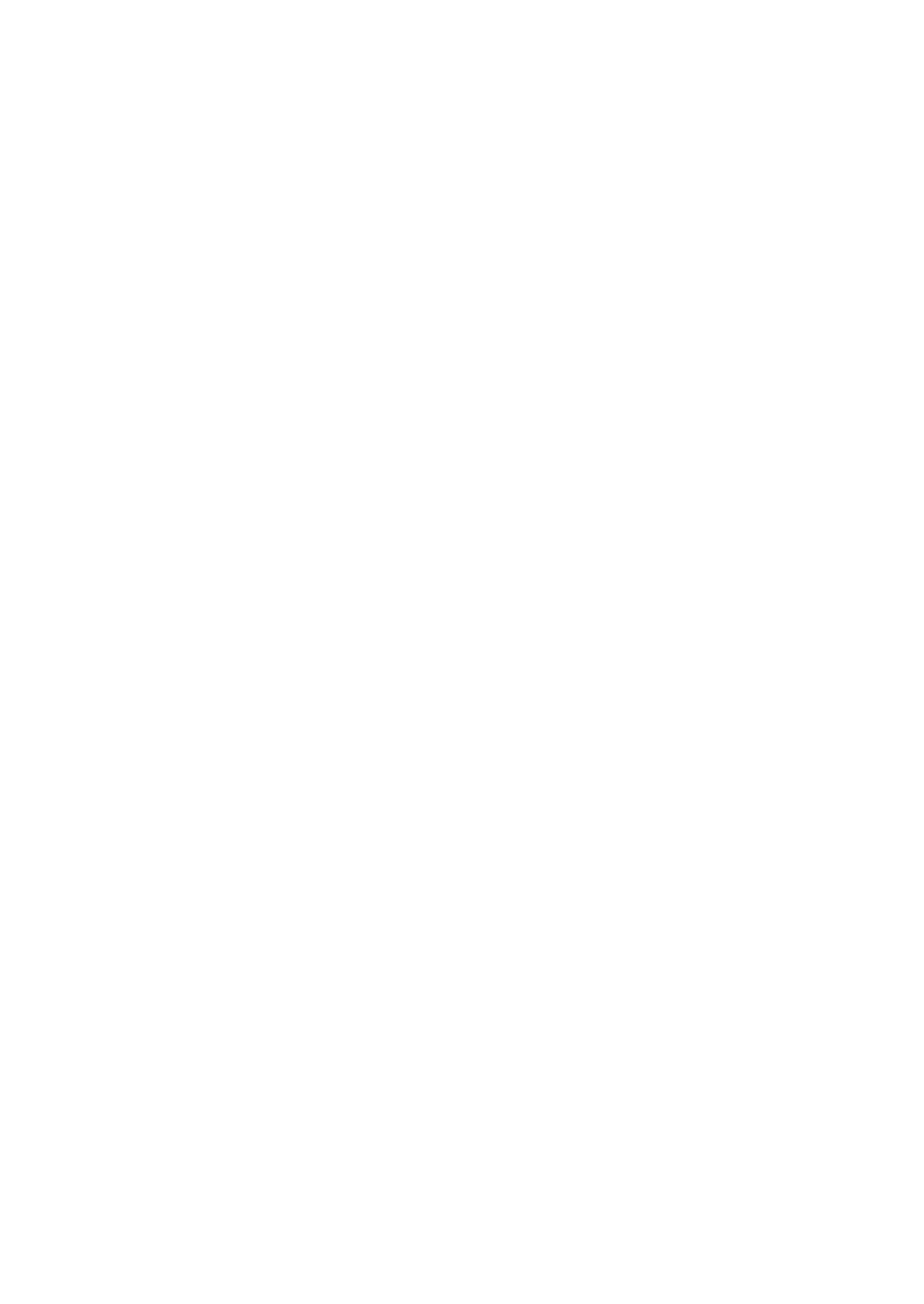The self-evaluation process is one of the most important procedures that are taken within the review and evaluation process of an academic programme. It is the first step in this series of actions and it means that the educational institute itself evaluates its academic programme on the basis of the approved quality domains, and then it prepares "the self-evaluation report of the academic programme" which includes a detailed analysis of each of the quality domains. While the self-evaluation report is a document of the institute, it is the basic referential document on which the external evaluation team depends during its visit to the institute, as it provides a general framework for evaluating the academic programme's quality in accordance with scientific and objective principles.

The self-evaluation report includes a discussion of each of the aspects of the academic levels and the aspects of the quality of education opportunities for the strengths and weaknesses of the academic programme. This is aimed to show the current strengths of the academic programme, how it is being dealt with and the solutions envisaged for rectification, in addition to any weaknesses that were discovered in prior programme evaluation stages, the mechanism adopted for handling it to overcome it, as well as the aspects of the academic programme that are in need for improvement. It is to be noted that the main purpose of the evaluation process is improvement, development and upgrading. This cannot be achieved unless the selfevaluation process is carried out in an objective manner, its outcomes are reflected on the university plans for enhancing the strengths and rectifying weaknesses, utilization of the available chances for development, close follow up made by the leadership of the educational institute and maintaining a team spirit in work.

When preparing the report, due care should be exercised for maintaining transparency and accuracy and avoiding rhetorical narration, relying mainly on analysis and drawing conclusions based on facts together with providing supporting evidence and proofs. In conducting its work, the external review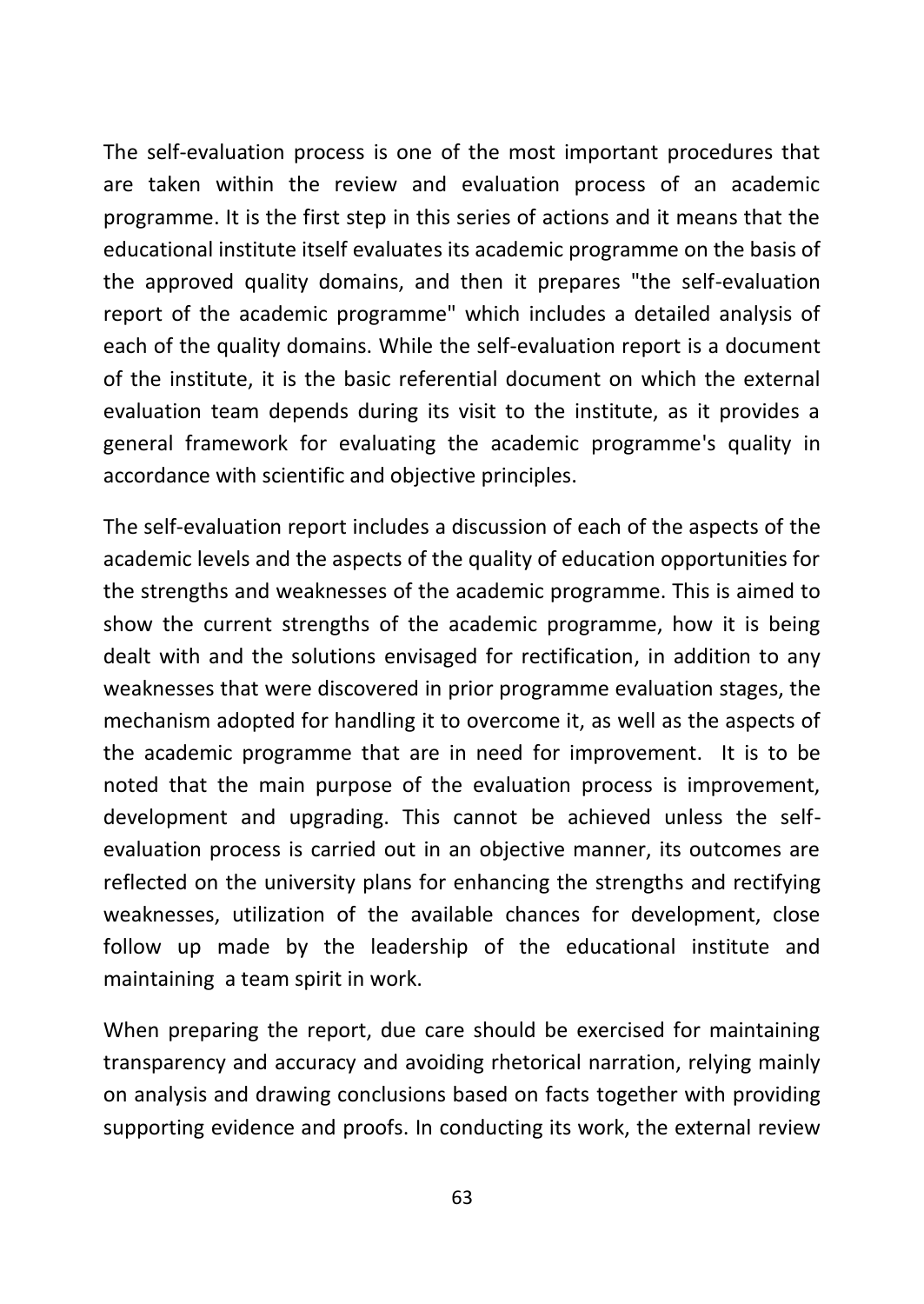and evaluation team will rely mainly on this report. Care should also be given to accuracy of the report data, as the review and evaluation team will check its validity during its field visit when they will review the evidence and citations mentioned in the report. Any incorrect data would reflect negatively on the outcome of the evaluation.

The self-evaluation report should include the following information as a minimum:

# **I. Introduction**

It is a brief overview on the university, the faculty and the department offering the academic programme to be evaluated, as the review and evaluation team will evaluate the coherence and harmony of the academic programme objectives with the mission and objectives of the university and faculty, in addition to the extent of achievement of these objectives.

#### **The information to be presented should include:**

#### **a. An overview about the university**

One paragraph demonstrating the establishment of the university and its faculties, departments, academic programmes, number of students and the members of its teaching and administrative staff

#### **b. The university mission**

One paragraph presenting the university goals, vision and mission

#### **c. An overview about the faculty**

One paragraph demonstrating the establishment of the faculty and its departments, academic programmes, number of students and the members of its teaching and support staff, in addition to any other information of relevance to the evaluation process such as the last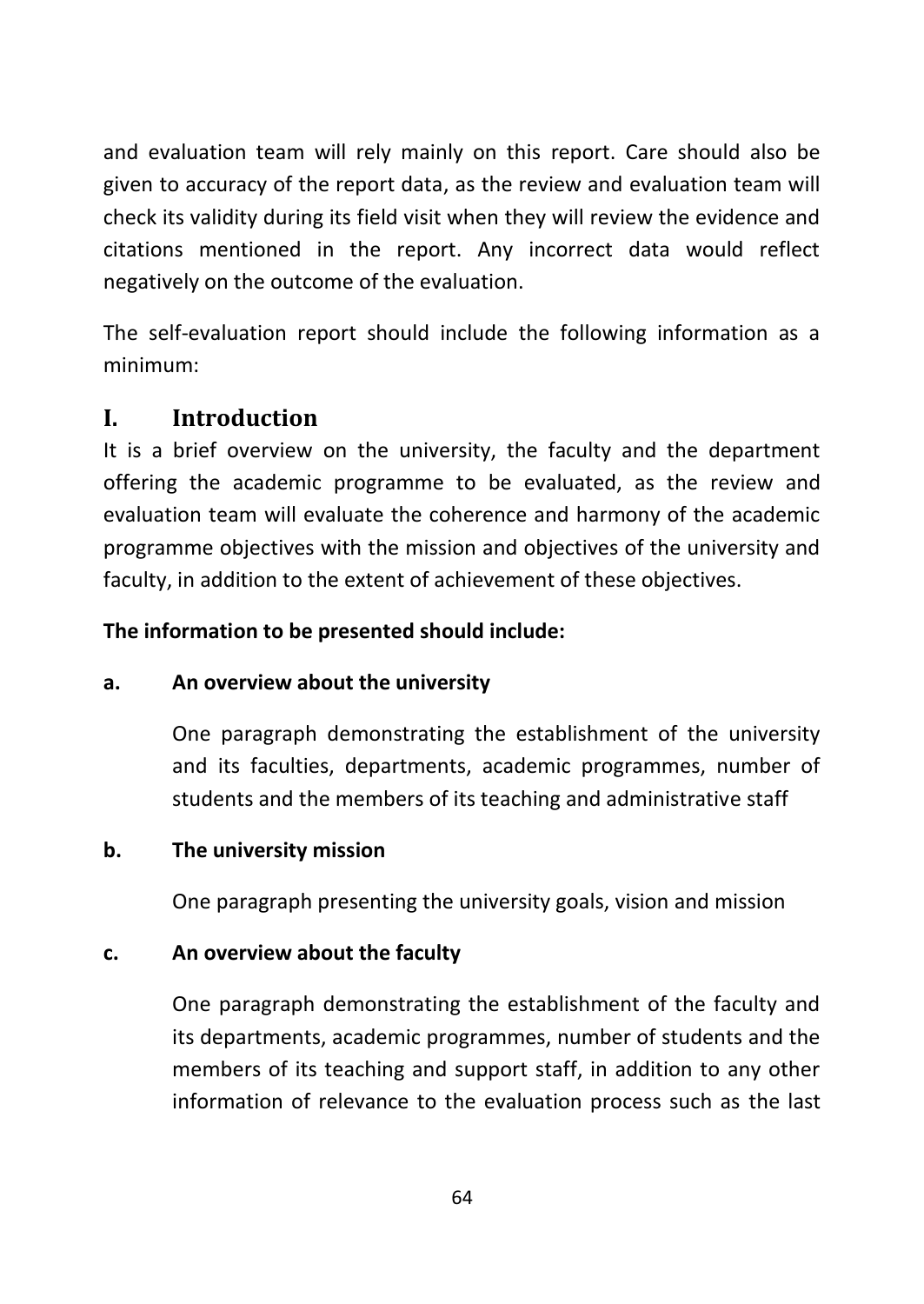evaluation of the academic programme and the party that conducted such evaluation.

# **II. Evaluation of the Academic Programme**

The academic programme evaluation process is carried out in accordance with the domains shown in Table 1. Each of those domains will be individually evaluated on the basis of the indicators denoting thereto. The evaluation of a domain handles five major sections, namely:

1. A description of the procedures and activities carried out by the department offering the academic programme for achieving the domain aspects

2. The strong points seen by the party offering the academic programme in the domain

3. The weaknesses seen by the party offering the academic programme in the domain

4. The means and procedures that the department may carry out to improve the domain aspects

5. A reference to the citations and evidence to the procedures and activities carried out by the department

#### **III. The Report Appendices**

The self-evaluation report should be attached to a set of basic documents in the form of detailed appendices illustrative of the content of the report, such as:

#### **a. The Academic Programme Specifications Document**

The report should include a clear and detailed presentation of the specifications of the academic programme. The information that should be presented includes the following as a minimum: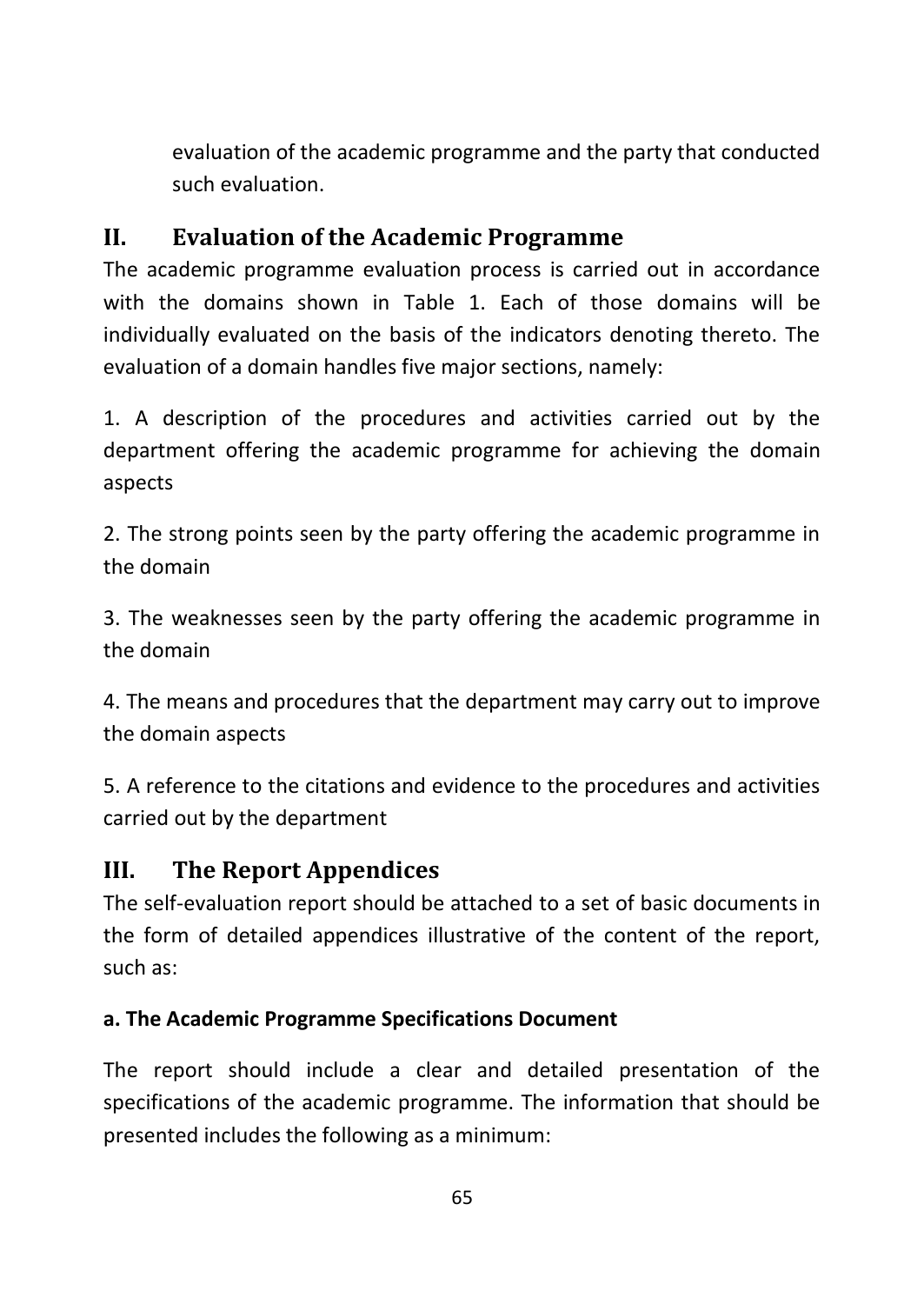● The learning outcomes related to the academic programme with respect to knowledge and understanding, the mental and cognitive skills, the skills related to the academic programme and the specialization to be evaluated, the general skills that a student is supposed to acquire and a demonstration of the relationship of the courses of study with these outputs and the teaching and evaluation methods applied

The teaching and learning methods that enable the student to acquire the learning output, in addition to the measuring methods to identify the progress of the students

The curriculum structure and the interrelations between the courses of study, thus showing all the required courses of study, the number of the required credit hours for each of them and the type of the requirement (university requirement, faculty requirement, free requirement) for the various study levels (first year, second year, third year, fourth year)

#### **b. Information on the students and the teaching and supporting staff**

The report should include detailed information on the students and the teaching and supporting staff. The information that should be presented includes the following as a minimum:

● The students acceptance mechanism

The minimum and maximum grades and the numbers of the students accepted in the last five years for all the academic programmes offered by the department, including the programme to be evaluated

● A table of the progress of the students over the last five years showing the number of students accepted in each year and their progress at each stage (level) of study (first year, second year, third year, fourth year). By progress we mean their number after passing the present stage.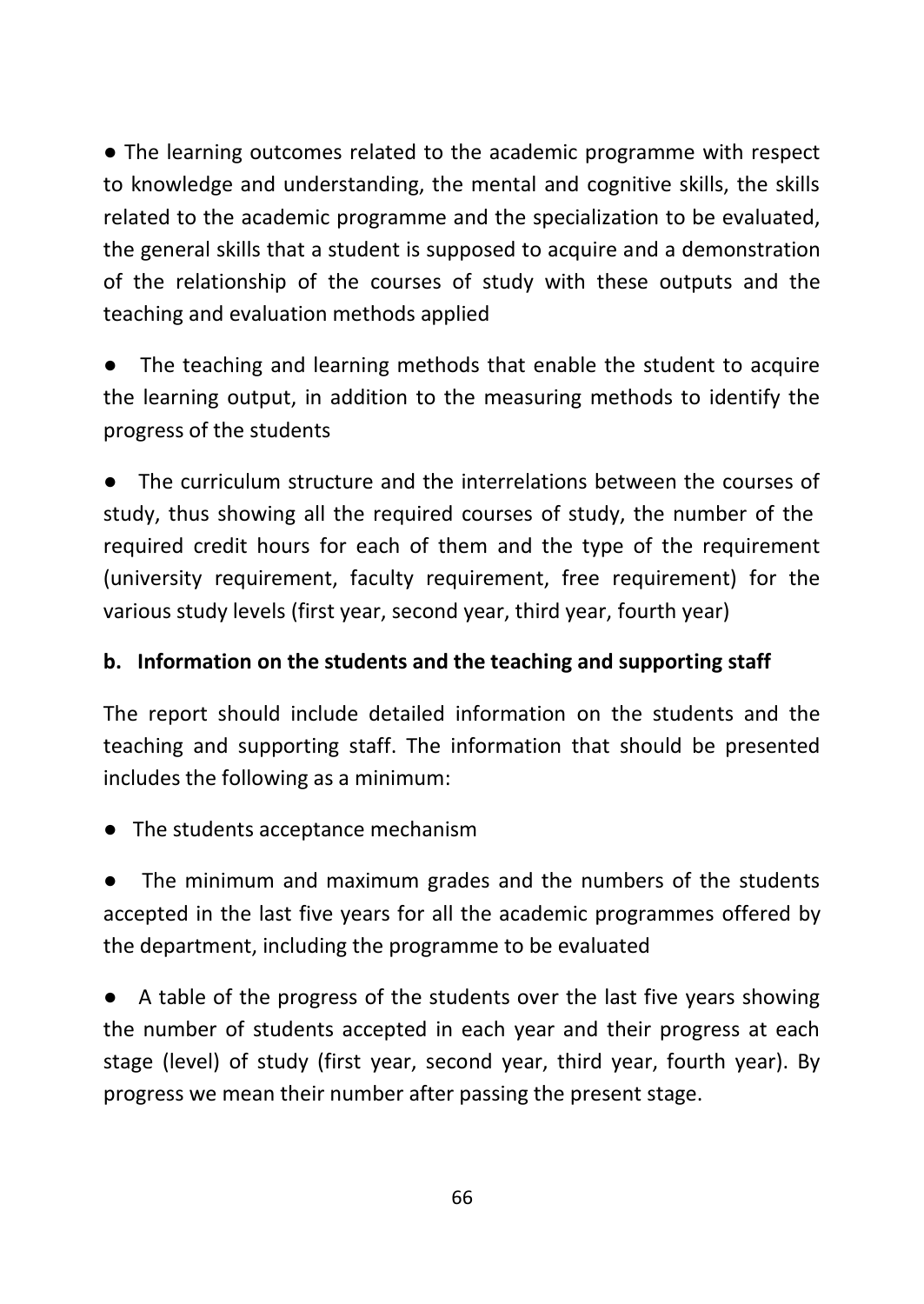A table of details on the faculty members and their academic qualifications showing the name, the academic rank, the highest scientific degree obtained together with the place and date of obtaining thereof, the general specialization, the minor specialization, the research fields, the teaching load and the year of joining the department

A table containing information on the supporting staff and their qualification, their names, highest scientific degree obtained, place of obtaining the qualification and date thereof and the date on which the faculty staff joined the Department.

#### **c. The Learning Resources**

The report should include an indexed table giving the detailed information that has been prepared for the perusal of the external review team about the supplies of the academic programme, the classrooms, books and periodicals, the internet infrastructure and so on.

#### **d. The Supporting Documents Table**

The report should include an indexed table of the supporting documents that have been prepared for the perusal of the external review team during their field visit. Those documents may include the minutes of the department meetings, minutes of meetings of the department committees, the local evaluators' reports, the external evaluators' reports, the external examiners' reports, outcomes of questionnaires, feedback from students, accreditation reports, the study plan of the academic programme and the mechanism of updating thereof, a sample of students' examinations after being scored, a sample of the students' works such as reports, homework and the like, a sample of the plans of the courses of study, employers' reports (on graduates), reports about any scientific activities of the department which offers the academic programme, student guide, information brochures about the department and specialization, the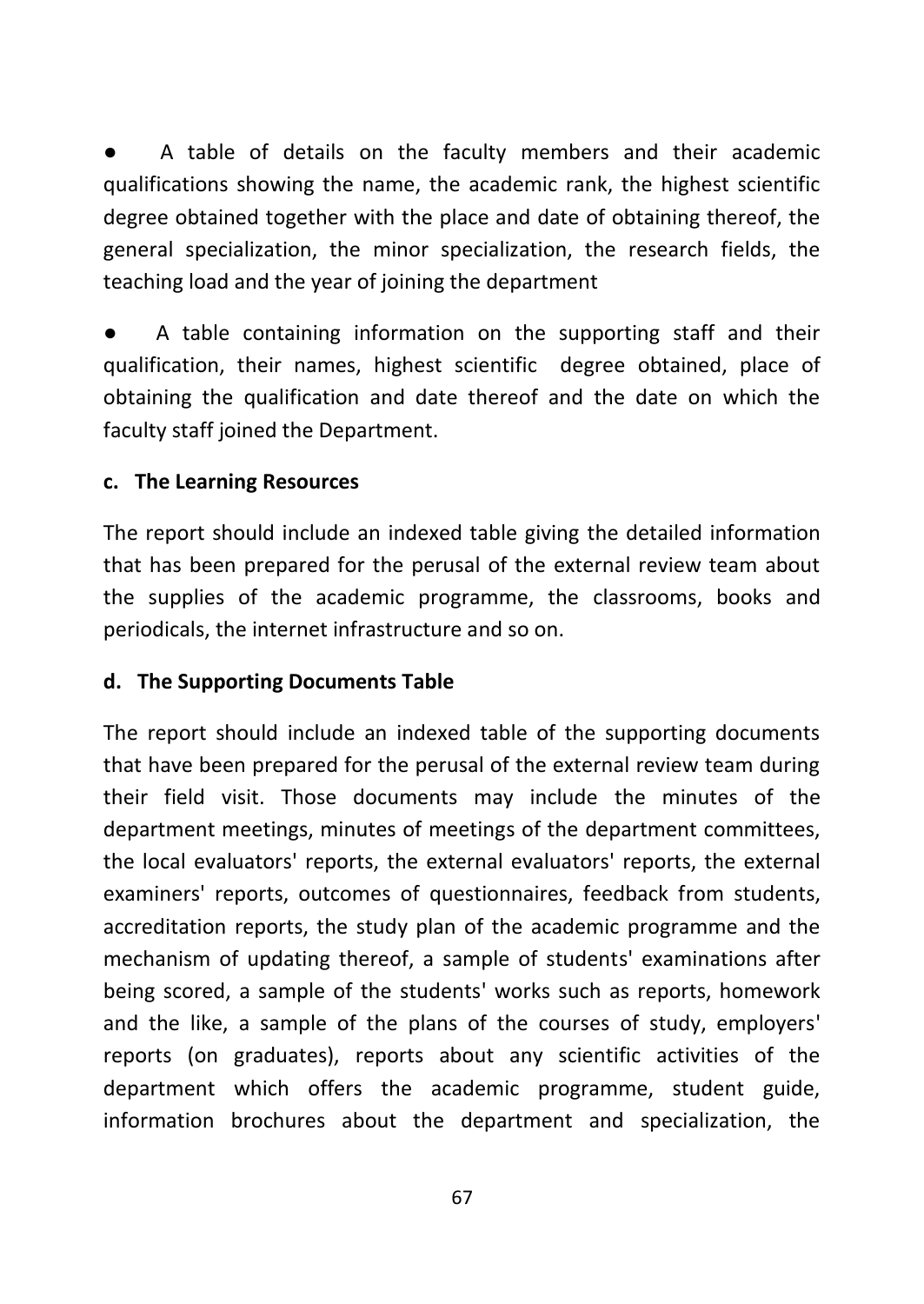counseling mechanism, any relevant documents, the score accreditation mechanism, etc.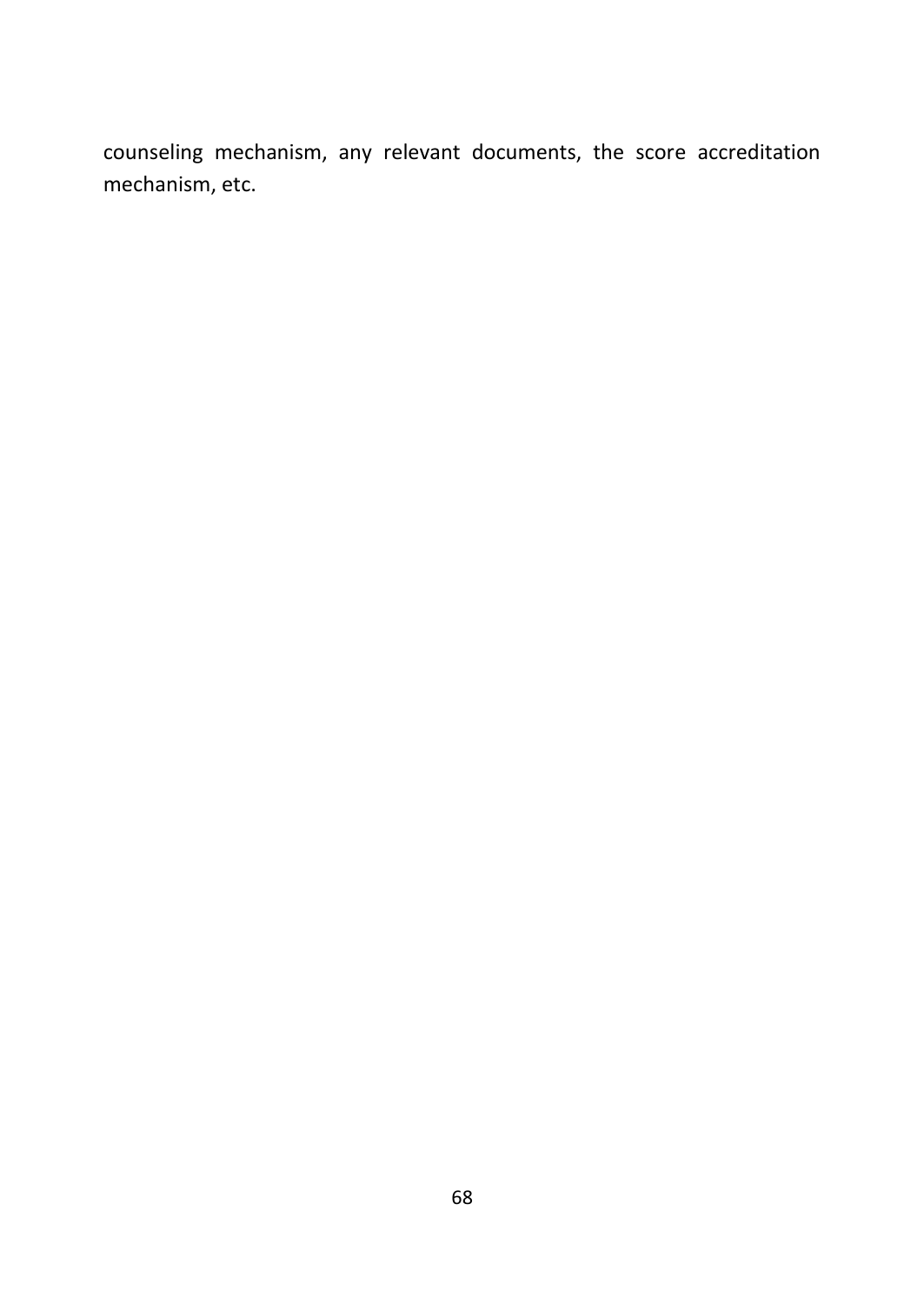# **Section Five**

# Appendices and References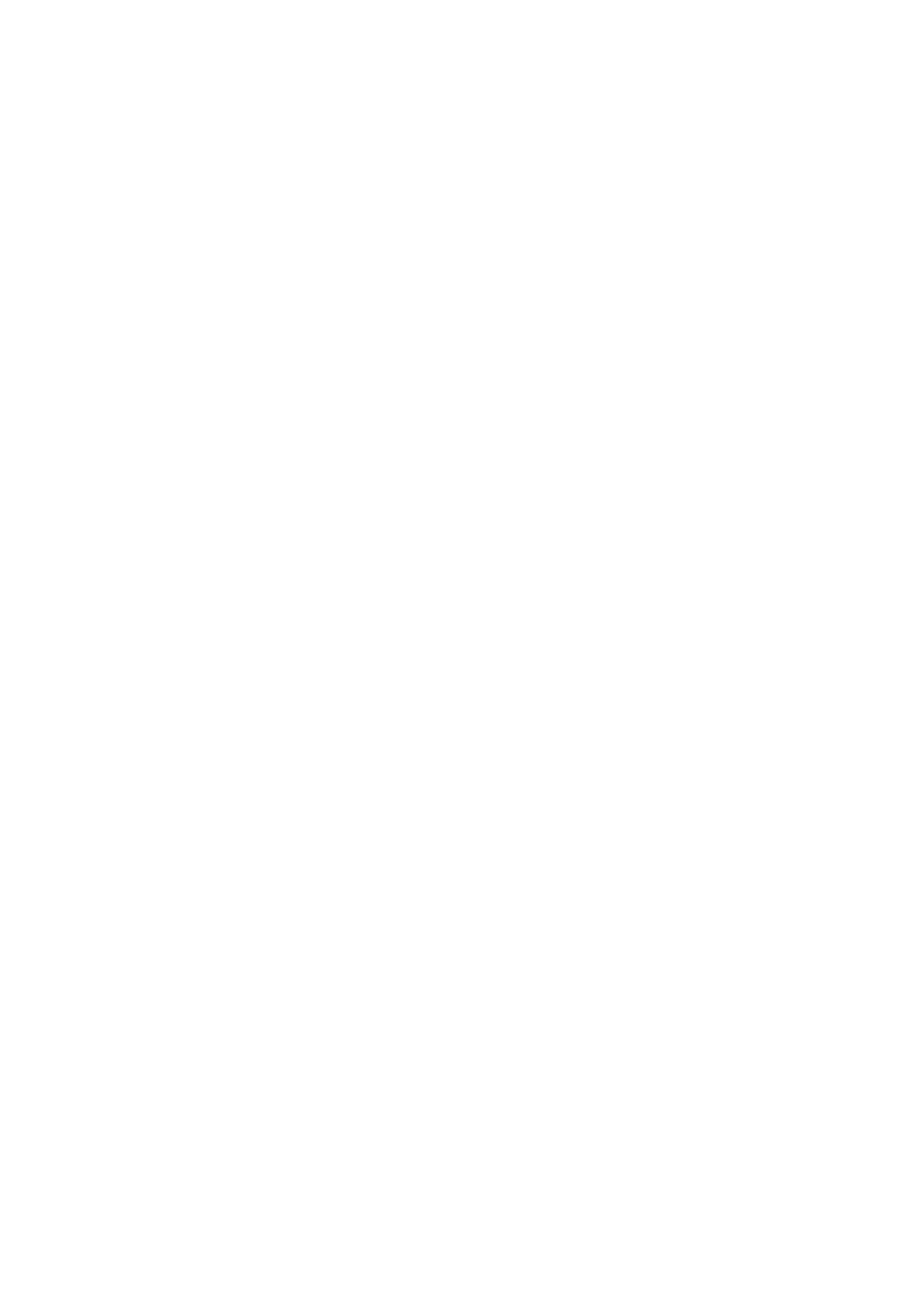# **I. Appendices**

# **Appendix (1): Concepts and Terminology**

# **• Quality**

Quality is correspondence with certain requirements or specifications, and it was defined by the American National Standards Institute as a set of features and characteristics of the product, or service that makes it able to meet certain requirements.

# **• Quality Control**

It is a system that achieves desired levels in the product by examining samples of it. It is also known as "the supervision of the production processes to give out a commodity at the lowest cost but of the quality required in accordance with substantive quality production standards." It is the basic step that precedes quality assurance.

#### **• Quality Assurance**

It is the fulfillment of quality for all the practical educational elements of the curriculum, facilities, students and faculty members and various activities associated with the educational process, in accordance with specific criteria.

#### **• Evaluation**

Analysis of the performance of educational institutes and programmes, measuring the quality of performance level and identification of possible deficiencies and what is needed to avoid them in order to achieve the desired level of quality.

#### **• Qualitative Evaluation**

In qualitative evaluation, various tools and methods are used, including discussions, interviews, observations and examination of records, works,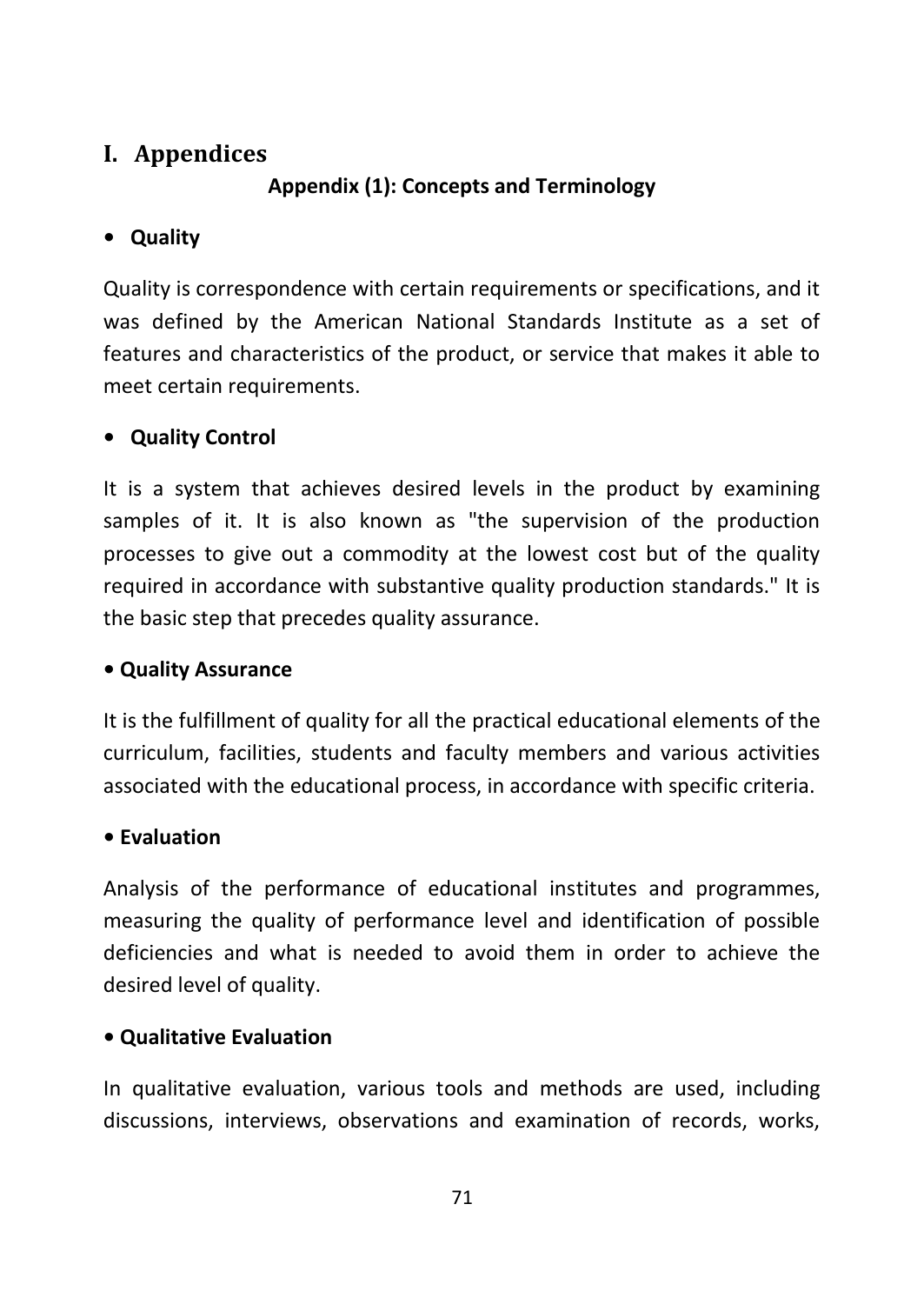study cases, measurements, questionnaires and the like. In light of the information, data and evidence accumulating with the members of the evaluation team, this team summarizes the conclusions and judgments they have reached through the responses to written measuring expressions that show the quality of the institute's performance. Focus is made here on the quality of inputs, processes and outputs. When making a judgment, the evaluator must use his experience and various standards and tools.

#### **• Quantitative Evaluation**

The evaluation team members focus on formulating judgments in numerical form. This quantitative evaluation allows for careful consideration of the institute's performance elements individually quantity wise, thus focusing on the quality of inputs, processes and outputs.

The integration of qualitative and quantitative evaluations, following the established standards and the use of evidence, tools and group discussions, illustrate the final judgments about the institute in terms of the quality of its performance and the possibility of its obtaining a certificate of quality assurance and accreditation.

#### **• Academic Programme**

It is a set of mechanisms for achieving a collection of cognitions, skills and emotional conditions offered by the university inside and outside its campus to achieve the desired learning outcomes of the academic programme within a limited period of time.

#### **• Curriculum**

A distinct and organized group of courses of study that lead to granting the academic degree associated with this programme (Bachelor's, Diploma, Masters, etc.).

#### **• Programme Specifications**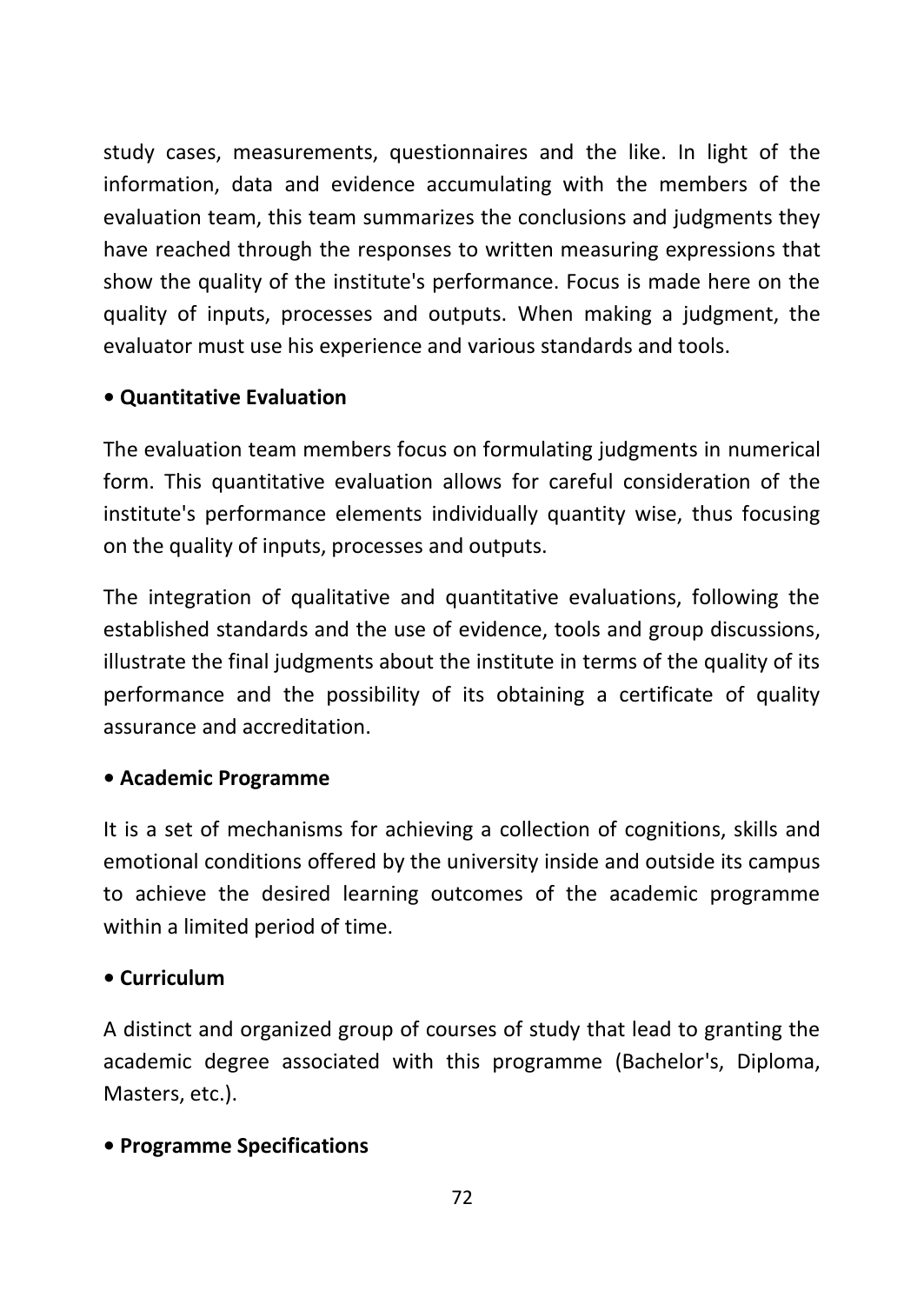Identification of the details of the programme design with all purposes, general goals, structure and content of its various constituent parts (packages / modules / courses / etc.), the intended learning outputs, teaching and learning methods and the evaluation and weight of each of the evaluation components.

### **• Graduate Specifications**

A set of attributes that a graduate must have including the information, concepts and skills he acquires. These attributes qualify the graduate for work, future learning and academic research at an appropriate level in the field of his specialization.

## **• Intended Learning Outcomes (ILOs)**

### **1. Knowledge and Understanding**

The essential information and concepts that a student must have acquired upon completion of the academic programme for the purpose of graduation

#### **2. Cognitive Skills**

The skills acquired by graduates to complete the academic programme, such as the ability to debate, to exercise inferential, critical, and creative thinking, and to identify and solve problems

#### **3. Practical Skills**

The ability to use a course of study in professional applications that must be acquired by the student upon his completion of the academic programme

#### **4. General Skills**

These are the skills to be achieved by graduates that allow them to upgrade their performance while practicing their professions or help them change their trends in accordance with the requirements of the labour market.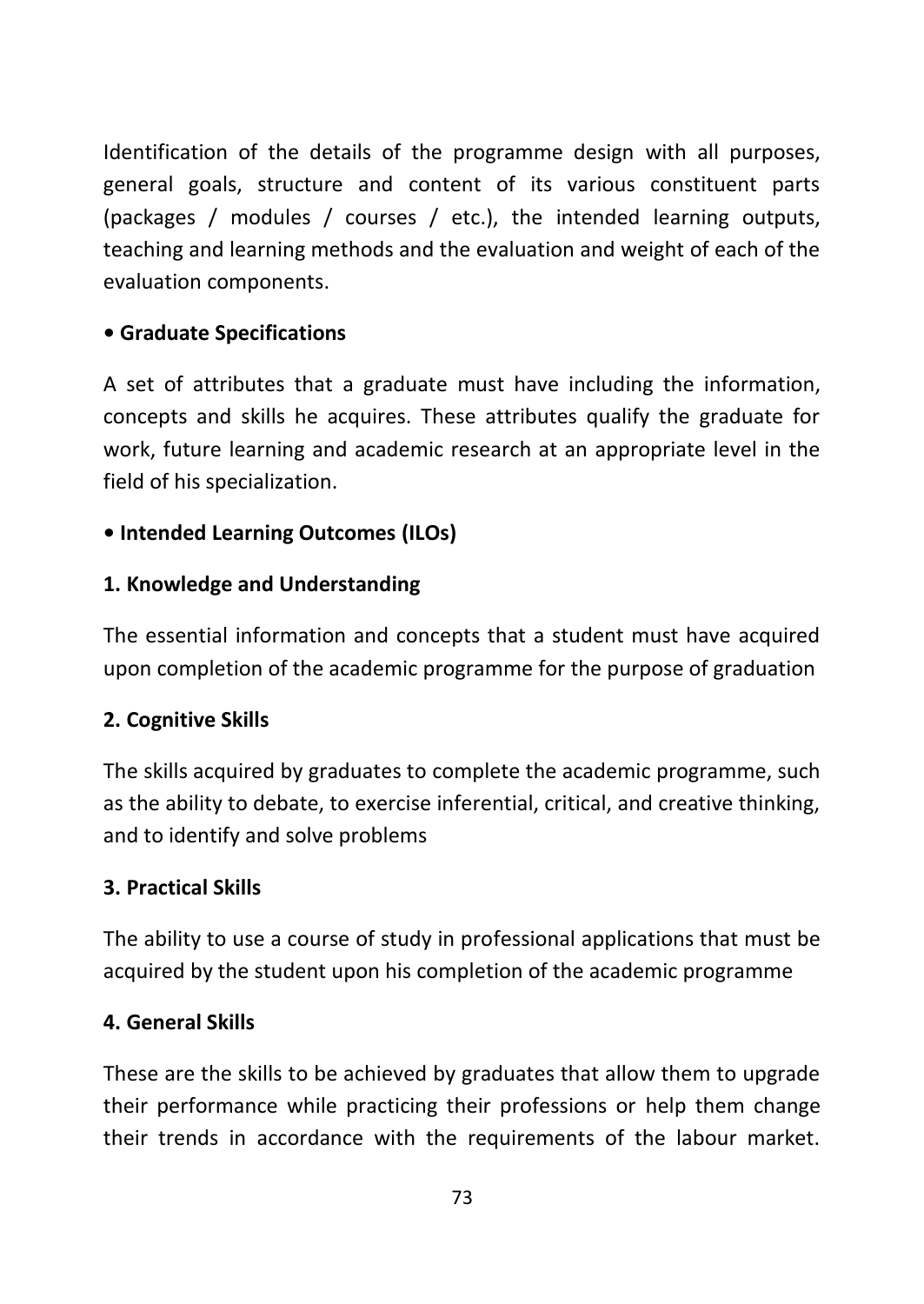These skills include four main groups: the foreign language, the use of information technology, communication with others and management. The educational institute determines the minimum limit of each of these skills that must be met during the study, according to the institute's mission.

## **• Academic Qualifications**

These are granted upon completion of the student of a programme of study, such as a certificate, a diploma or a bachelor's degree.

### **• Performance Indicators**

These are qualitative and quantitative measures used to track performance over time for inferring the fulfillment of the performance levels agreed upon. These are considered screening points that monitor the progress towards achieving the standards.

#### **• Accreditation**

A set of procedures and processes carried out by the accreditation body in order to ensure that the institute has achieved the conditions and specifications of quality adopted by evaluation bodies, that its programmes are consistent with the declared and approved standards and that it has existing systems to ensure the quality and continuous improvement of its academic activities in accordance with the stated controls published by the body. It is an assurance to the Arab universities that the steps taken to improve quality have been successful, and an empowerment to them to get a distinct character and a unique identity.

#### **• Institutional Accreditation**

It is the accreditation of the institute as a whole according to specific criteria about the adequacy of the facilities and resources. This includes employees of the institute, providing academic and student support services, curricula, student achievement levels, faculty members and other components of the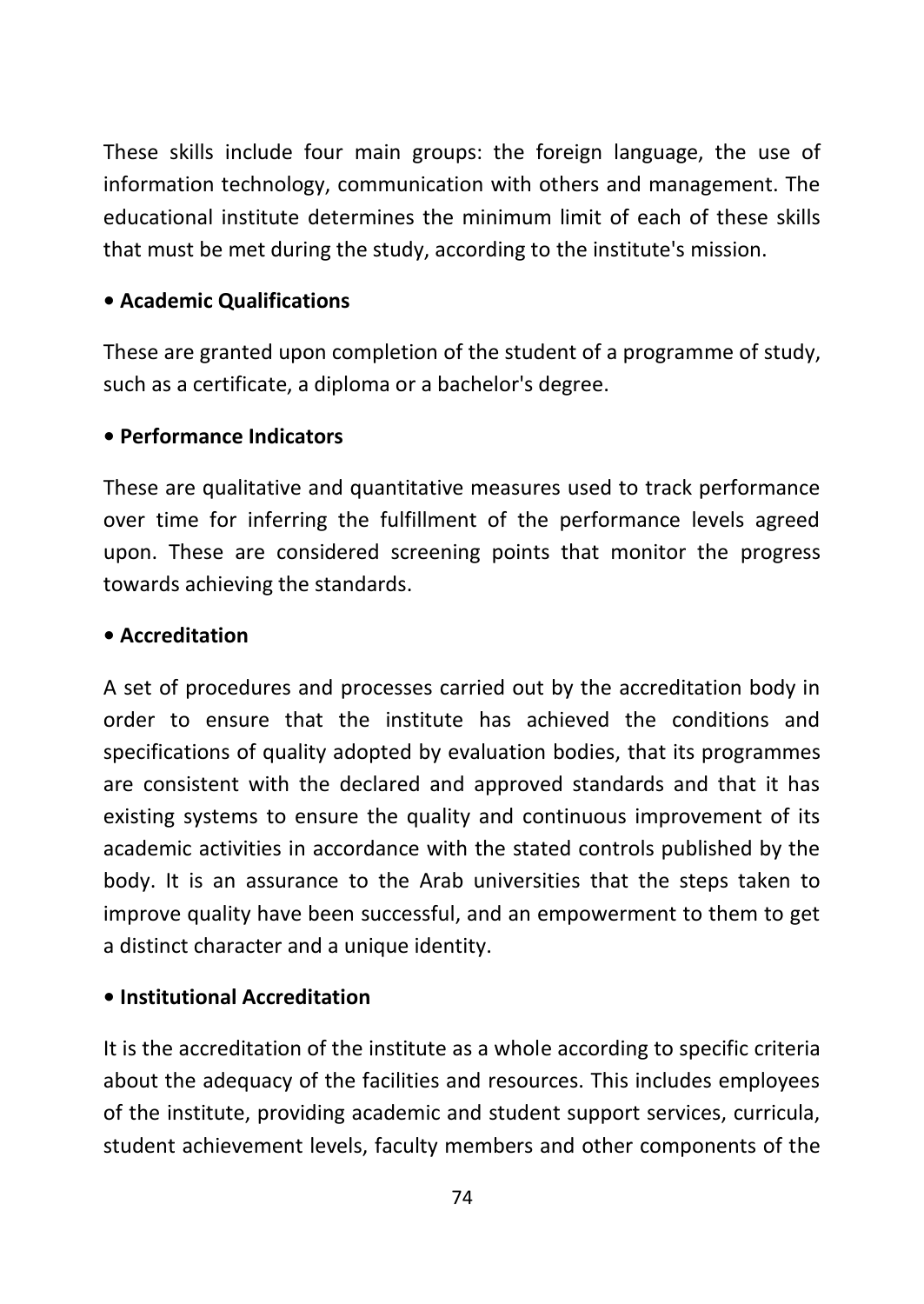educational institute. This accreditation is usually carried out by an accreditation body on the basis of specific standards. Then, as a result, it is decided that the institute has met the minimum standards and becomes, consequently, accredited for a specific period of time.

### **• Programme Accreditation**

This is an evaluation of an academic programme at an educational institute, verification of its quality and of its appropriateness for the level of the degree granted in accordance with specified international standards.

### **• Professional Accreditation**

An integrated system of measures aimed at ensuring the quality of the preparation of the individual, the quality of the individual's performance and the individual's continuous professional development through passing certain study programmes, such as: law, education, medicine and the like, at a level that helps him satisfy the requirements of licenses and the renewal of occupational licenses.

## **• Standard**

A standard is something taken as a basis for comparison and assessment. In this context, it means the specifications required for good and acceptable university education, namely: quality assurance, increasing effectiveness and ability to compete at the global educational arena. A standard is a benchmark which can be used as a guide when evaluating the performance of a university in a certain Arab country by comparing it to the standard levels desired. Standards may be in the form of levels set by a third party, or levels of achievement at another institute selected for comparison purposes.

**• Input**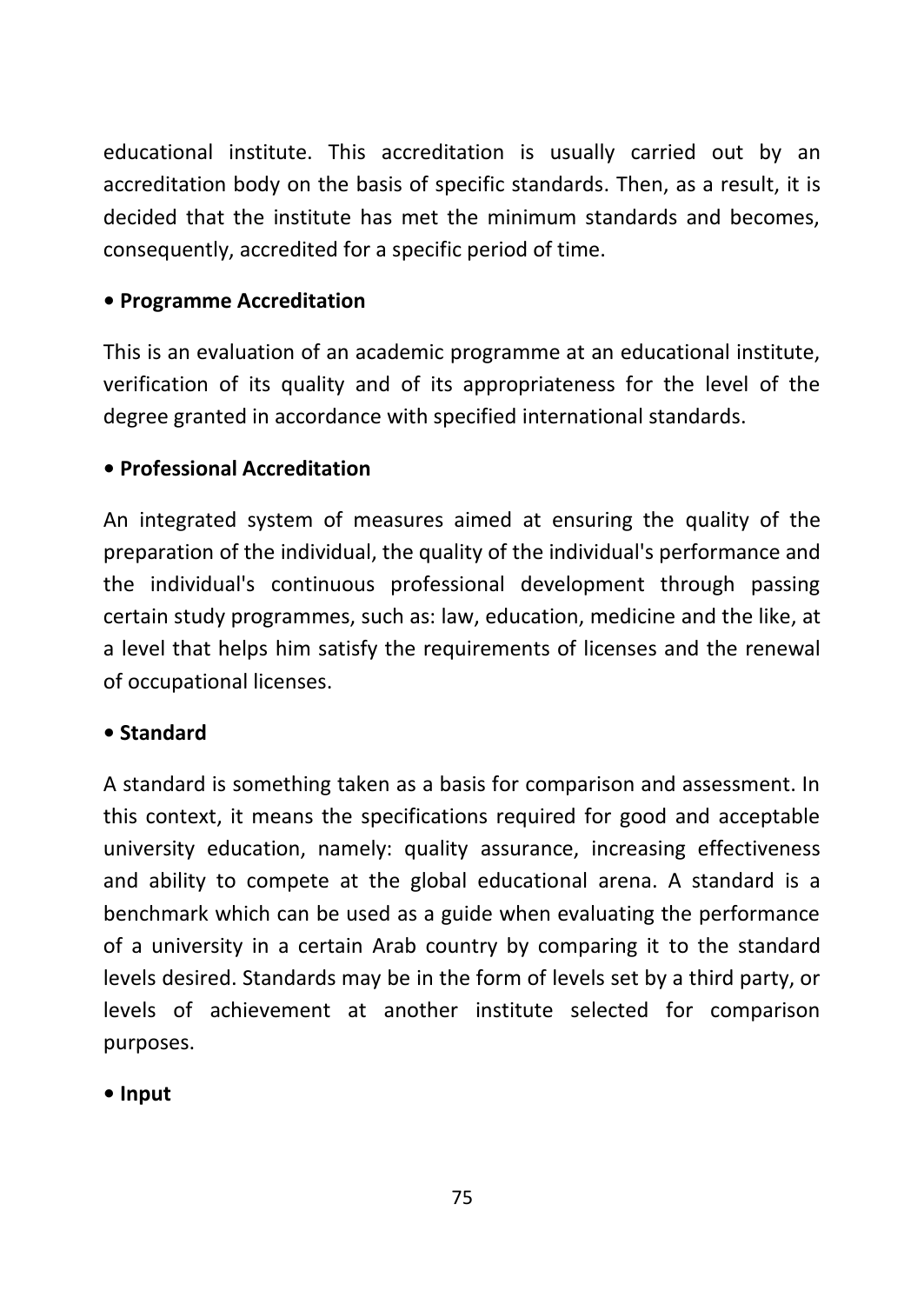The overall size of the resources allocated for a particular purpose and used for running a certain system. This includes human, material, financial, technical, time and information.

### **• Processes**

A series of interconnected activities and communications designed to achieve a specific goal. A process takes one or more of the specified inputs and converts it to specific outputs. The process may include the roles, responsibilities, tools and mechanisms of administrative control necessary for delivering the outputs in a reliable manner. The process involves the identification of policies, specifications, guidelines, activities and work instructions should circumstances so warrant.

### **• Output**

The productive aspects of the system which are governed by structural relations between the variables of the system and the values of the output variables

#### **• Procedures**

A set of rules required for the implementation of the work, or a set of written instructions that describe the steps agreed upon for accomplishing a specific work or a series of works.

## **• Institute**

It means every governmental or non-governmental institute offering regular programmes of study the duration of which is not less than three years after obtaining the secondary certificate of education or its equivalent, and aims to grant a degree. The same is true also for scientific research centres and institutes.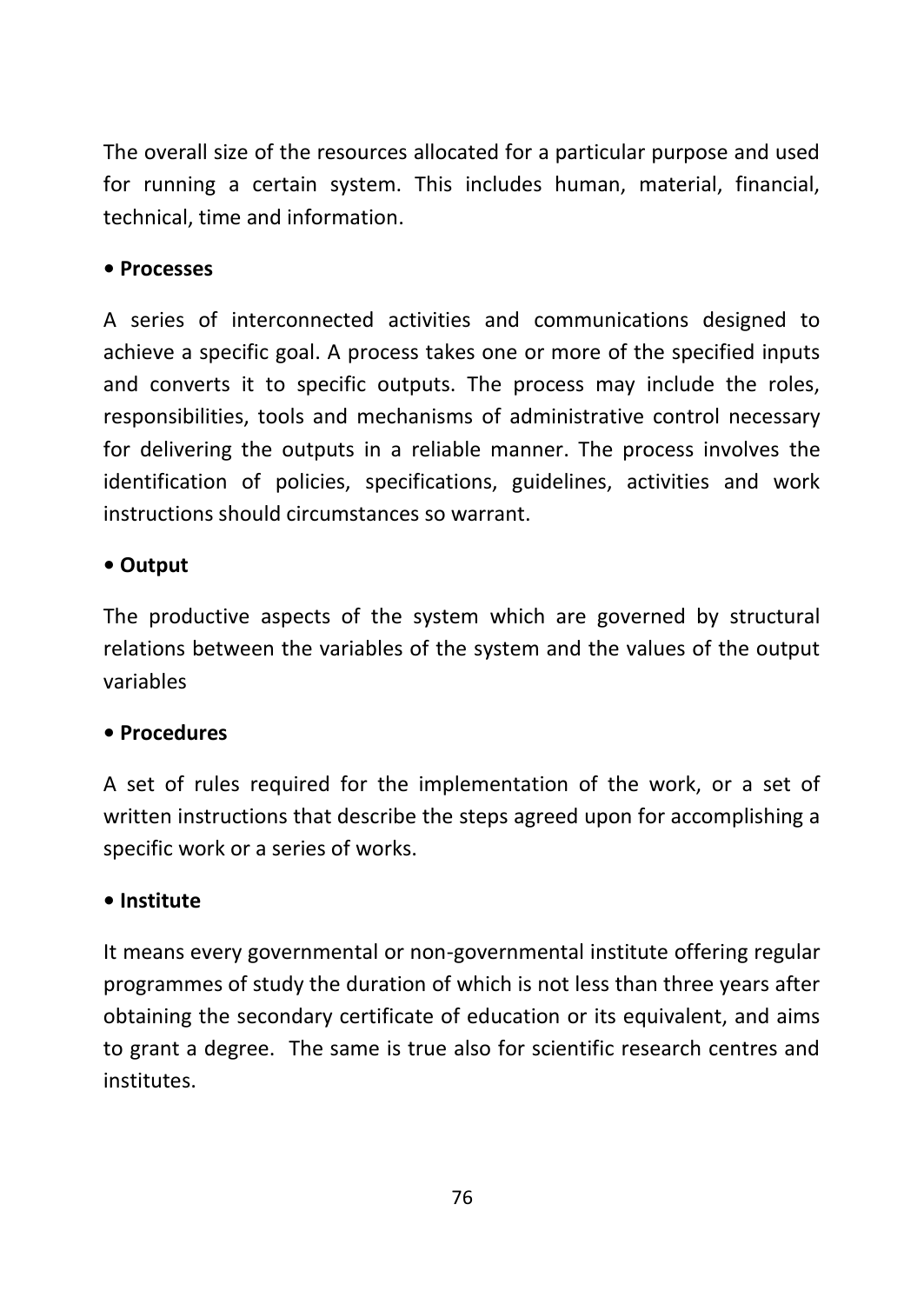## **• Vision**

Vision is the mental visualization of the future situation of the institute. Therefore, it determines the position it envisages it will occupy in the educational field, whether at the local or global level or in comparison with other corresponding institutes, as well as its future plans.

## **• Mission**

The mission is the functions the institute seeks to carry out. Its distinctive features should be carefully defined and should indicate the institute's role in satisfying the needs of the community it serves, the characteristics of the student it accepts, the specifications of the graduate it trains, the cultural and moral framework within which it moves and its priorities of interest.

### **• Goal**

The goal is the target, the purpose or the intent. The general goals of the institute are the ultimate purposes it seeks to achieve in its graduates. These goals are the final outcome of the overall educational activities through which students pass since joining the institute until they are graduated there from. They are also followed up after graduation.

#### **• Teaching and Learning Methods**

These are the means or methods used by teachers to help students achieve the targeted educational outcomes of the courses of study. Examples of these means and methods include: information analysis and reaching a decision, self-learning, enabling students to acquire practical skills and to carry out experiments and analyzing results and reaching specific conclusions.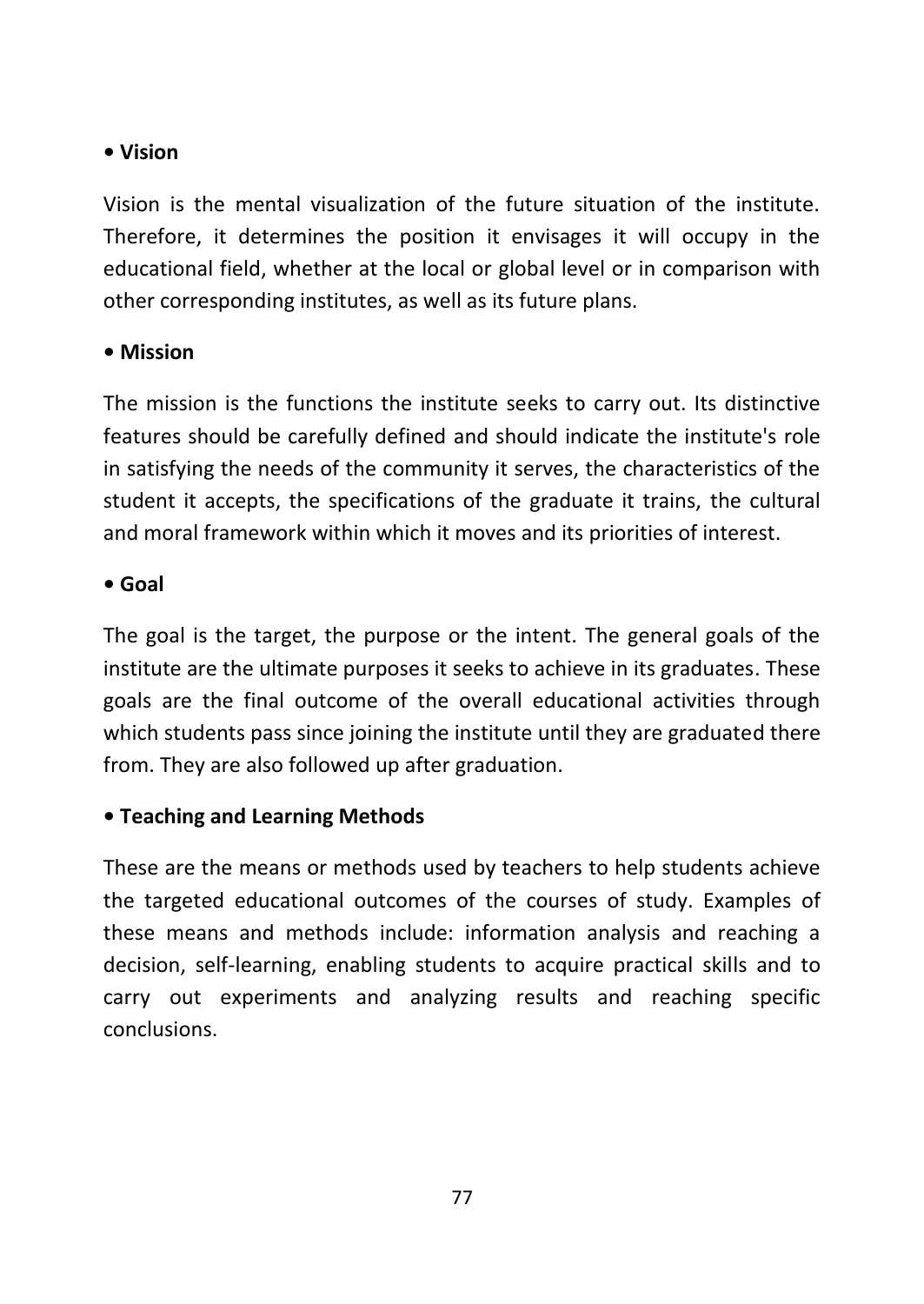| No. | <b>Field of Specialization</b>    | <b>Institute or Body</b>                                                                                                                                                                                                                                                                                           |
|-----|-----------------------------------|--------------------------------------------------------------------------------------------------------------------------------------------------------------------------------------------------------------------------------------------------------------------------------------------------------------------|
| 1.  | Education                         | • The National Council for Accreditation of Teacher<br>Education (NCATE).<br>www.ncate.org<br>• National Council of Teachers of Mathematics<br>(NCTM)<br>www.nctm.org<br>• Teacher Education Accreditation Council (TEAC)<br>www.teac.org<br>• The Office for Standards in Education (Ofsted)<br>www.ofsted.gov.uk |
| 2.  | Libraries and<br>Information      | • The Chartered Institute of Library and Information<br>Professionals (CILIP).<br>www.cilip.org.uk<br>· International Federation of Library Associations<br>and Institutes (IFLA)<br>www.ifla.org<br>• American Library Association (ALA)<br>www.ala.org                                                           |
| 3.  | Engineering                       | • Accreditation<br>Board<br>for<br>Engineering<br>and<br>Technology (ABET)<br>www.abet.org<br>• American Society of Civil Engineers (ASCE)<br>www.asce.org<br>• The Institute of Engineering and Technology (IET)<br>www.theiet.org                                                                                |
| 4.  | <b>Business</b><br>Administration | • The Association to Advance Collegiate Schools of<br>Business (AACSB).<br>www.aacsb.edu                                                                                                                                                                                                                           |
| 5.  | Accounting                        | of Certified Public<br>• The American<br>Institute<br>Accountants (AICPA)<br>www.aicpa.org<br>• The American Accounting Association (AAA)<br>www.aaahq.org                                                                                                                                                         |
| 6.  | Architectural<br>Engineering      | • National Architectural Accrediting Board (NAAB)<br>www.naab.org                                                                                                                                                                                                                                                  |
| 7.  | Pharmacy                          | · Accreditation Council for Pharmacy Education<br>(ACPE)<br>www.acpe-accredit.org                                                                                                                                                                                                                                  |
| 8.  | Chemistry                         | • American Chemical Society (ACS)                                                                                                                                                                                                                                                                                  |

# **Appendix (2): Global Institutes and Bodies in the Field of Specialization**

 www.acs.org 9. Agriculture and <br>• National Agricultural Education Accreditation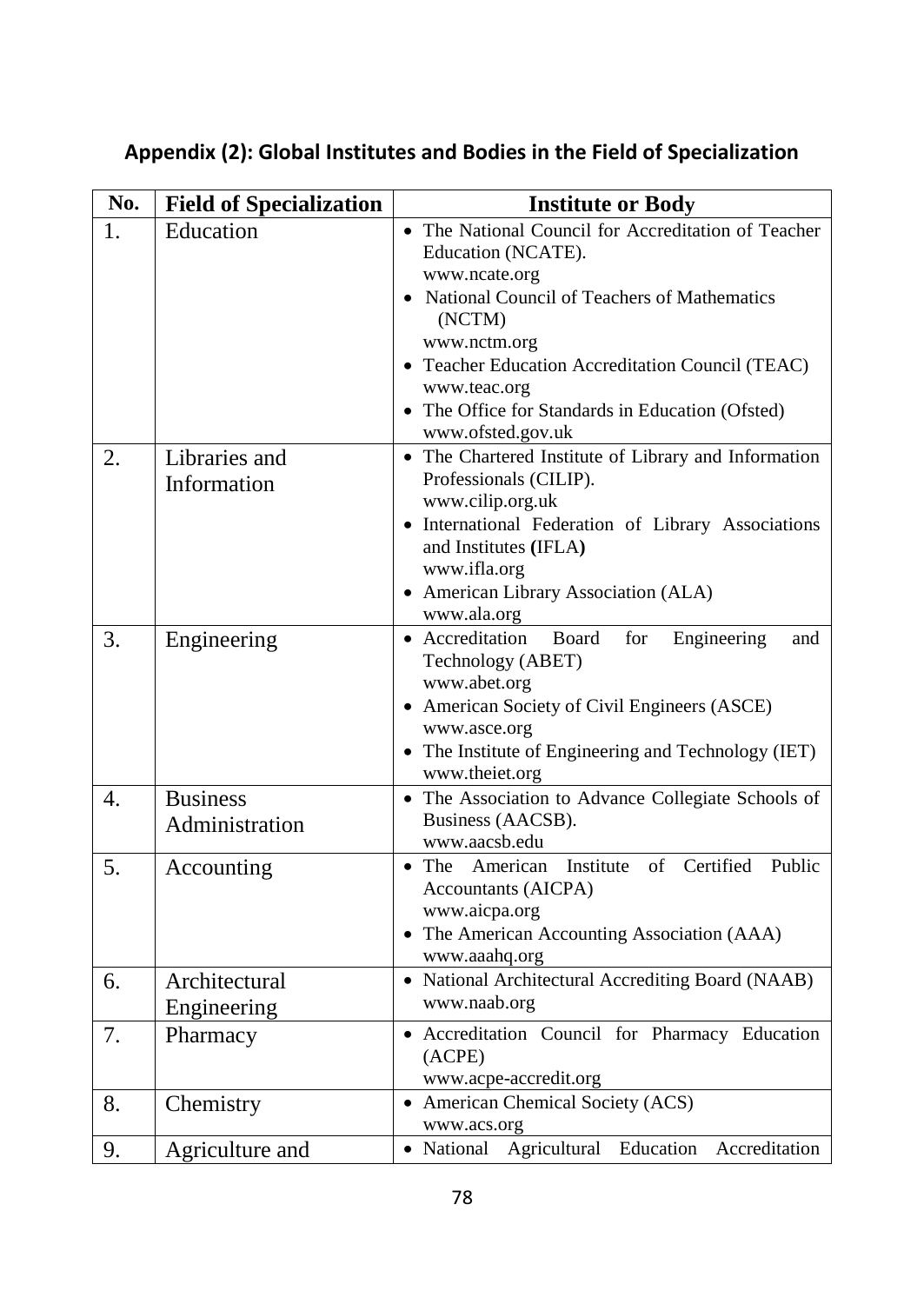|     | Nutrition                     | Council (NAEAC)                                               |
|-----|-------------------------------|---------------------------------------------------------------|
|     |                               | www.naeac.org                                                 |
|     |                               | • National Recreation and Park Association (NRPA)             |
|     |                               | www.nrpa.org                                                  |
|     |                               | • The Agricultural Institute of Canada(AIC)                   |
|     |                               | www.aic.ca                                                    |
| 10. | Nutritional education         | • Academy of Nutrition and Dietetics<br>www.eatright.org      |
| 11. |                               |                                                               |
|     | <b>Physical Education</b>     | • Physical Education Teacher Preparation (NASPE)              |
|     |                               | www.aahperd.org                                               |
| 12. | <b>Athletic Training</b>      | • The Commission on Accreditation of Athletic                 |
|     |                               | Training Education (CAATE)                                    |
|     |                               | www.caate.net                                                 |
| 13. | Dance and Ballet              | • National Association of Schools of Dance (NASD)             |
|     |                               | www.nasd.arts-accredit.org                                    |
| 14. | Foreign Languages             | • The American Council on the Teaching of Foreign             |
|     |                               | Languages (ACTFL)                                             |
|     |                               | www.actfl.org                                                 |
| 15. | Computing                     | Engineering<br>• Accreditation<br>Board<br>for<br>and         |
|     |                               | Technology (ABET)                                             |
|     |                               | www.abet.org                                                  |
|     |                               | • Computer Sciences Accreditation Board(CSAB)<br>www.csab.org |
|     |                               | • Computing Accreditation Commission (CAC)                    |
|     |                               | www.abet.org/cac-membership                                   |
|     |                               | • The Association for Computing Machinery (ACM)               |
|     |                               | www.acm.org                                                   |
| 16. | Engineering and               | • Accreditation<br>Board<br>for<br>Engineering<br>and         |
|     | Technology                    | Technology (ABET)                                             |
|     |                               | www.abet.org                                                  |
| 17. | <b>Computer And</b>           | of<br>Electrical<br>Electronics<br>• The Institute<br>and     |
|     | information                   | Engineers (IEEE)                                              |
|     | Technology                    | www.ieee.org                                                  |
|     |                               | • The Association for Computing Machinery (ACM)               |
|     |                               | www.acm.org                                                   |
| 18. | <b>Electrical Engineering</b> | • IEEE The Institute of Electrical and Electronics            |
|     |                               | Engineers (IEEE)                                              |
|     |                               | www.ieee.org                                                  |
| 19. | Medicine                      | • The Liaison Committee on Medical Education                  |
|     |                               | (LCME)                                                        |
|     |                               | www.lcme.org                                                  |
|     |                               | • The Association of American Medical Faculties               |
|     |                               | (AAMC)                                                        |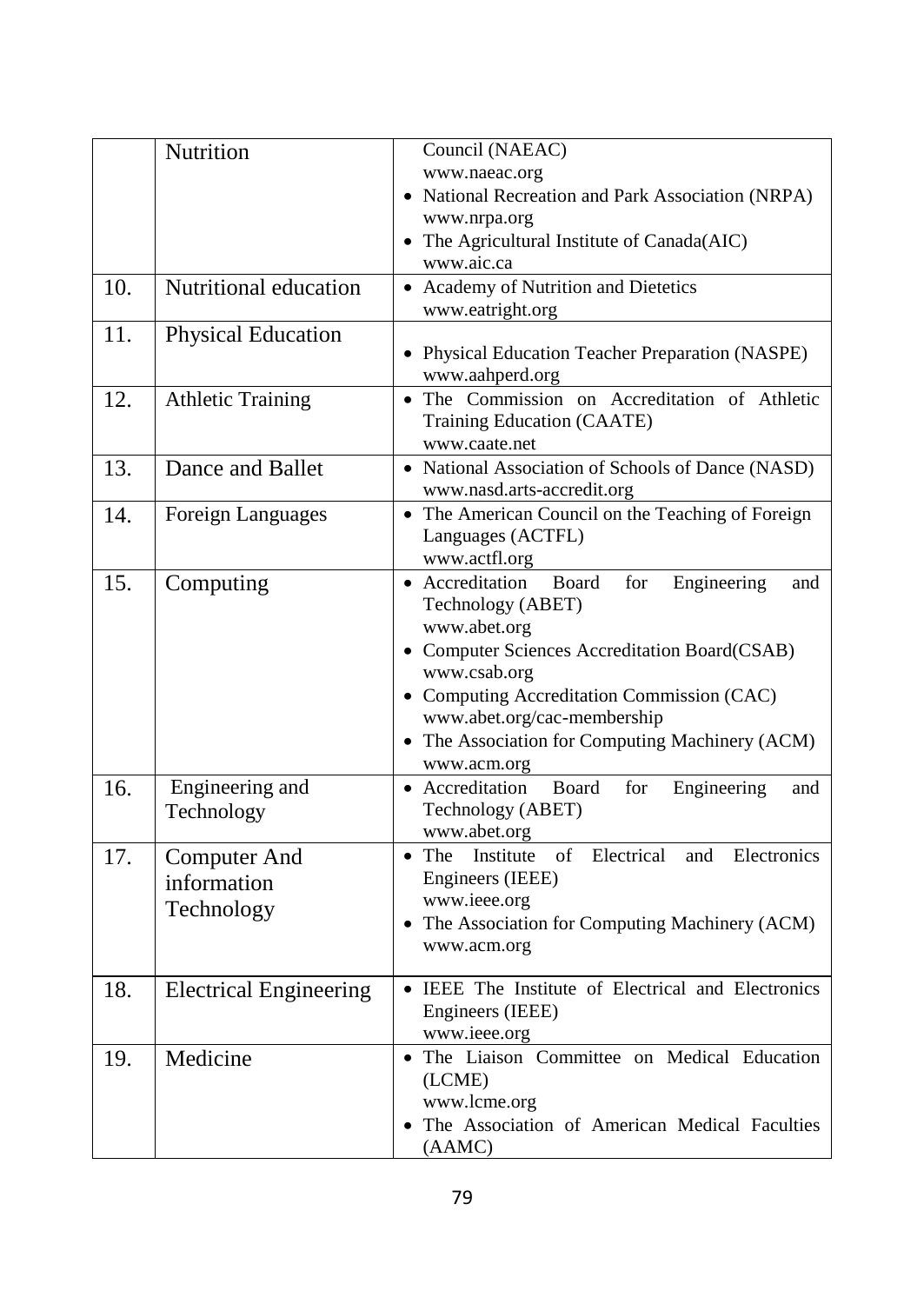|     |                                                          | www.aamc.org<br>• The American Medical Association- Continuing<br>Medical Education (AMA-CME)<br>www.ama-assn.org<br>• The World Health Organization (WHO)<br>www.who.int        |
|-----|----------------------------------------------------------|----------------------------------------------------------------------------------------------------------------------------------------------------------------------------------|
| 20. | Nursing                                                  | Nursing<br>• National<br>for<br>League<br>Accrediting<br>Commission (NLNAC)<br>www.acenursing.org<br>· Commission on Collegiate Nursing Education<br>(CCNE)<br>www.aacn.nche.edu |
| 21. | <b>Social Studies</b>                                    | • The National Council for the Social Studies<br>(NCSS)<br>www.historians.org                                                                                                    |
| 22. | Clinical<br>Laboratory<br>Sciences                       | · The National Accrediting Agency for Clinical<br>Laboratory Sciences (NAACLS)<br>www.naacls.org                                                                                 |
| 23. | <b>School Health</b>                                     | · Commission on Accreditation of Allied Health<br><b>Education Programs (CAAHEP)</b><br>www.caahep.org                                                                           |
| 24. | Protection and<br><b>Environmental Health</b><br>Science | Health<br>· National Environmental<br>Science<br>and<br>Protection Accreditation Council(EHAC)<br>www.ehacoffice.org                                                             |
| 25. | <b>Social Work</b>                                       | • Council on Social Work Education (CSWE)<br>www.cswe.org                                                                                                                        |
| 26. | The English Language                                     | • National Council for Teacher Education (NCTE)<br>• www.ncte.org                                                                                                                |
| 27. | <b>Health Education</b>                                  | · Commission on Accreditation of Allied Health<br><b>Education Programs (CAAHEP)</b><br>www.caahep.org                                                                           |
| 28. | Educational Guidance                                     | • Council for Accreditation of Counseling<br>and<br>Related Educational Programs (CACREP)<br>www.cacrep.org<br>• American Psychological Association (APA)<br>www.apa.org         |
| 29. | The Law                                                  | • American Bar Association (ABA)<br>www.americanbar.org                                                                                                                          |
| 30. | The Media                                                | • Accrediting Council on Education in Journalism<br>and Mass Communications (ACEJMC)<br>www2.ku.edu/~acejmc                                                                      |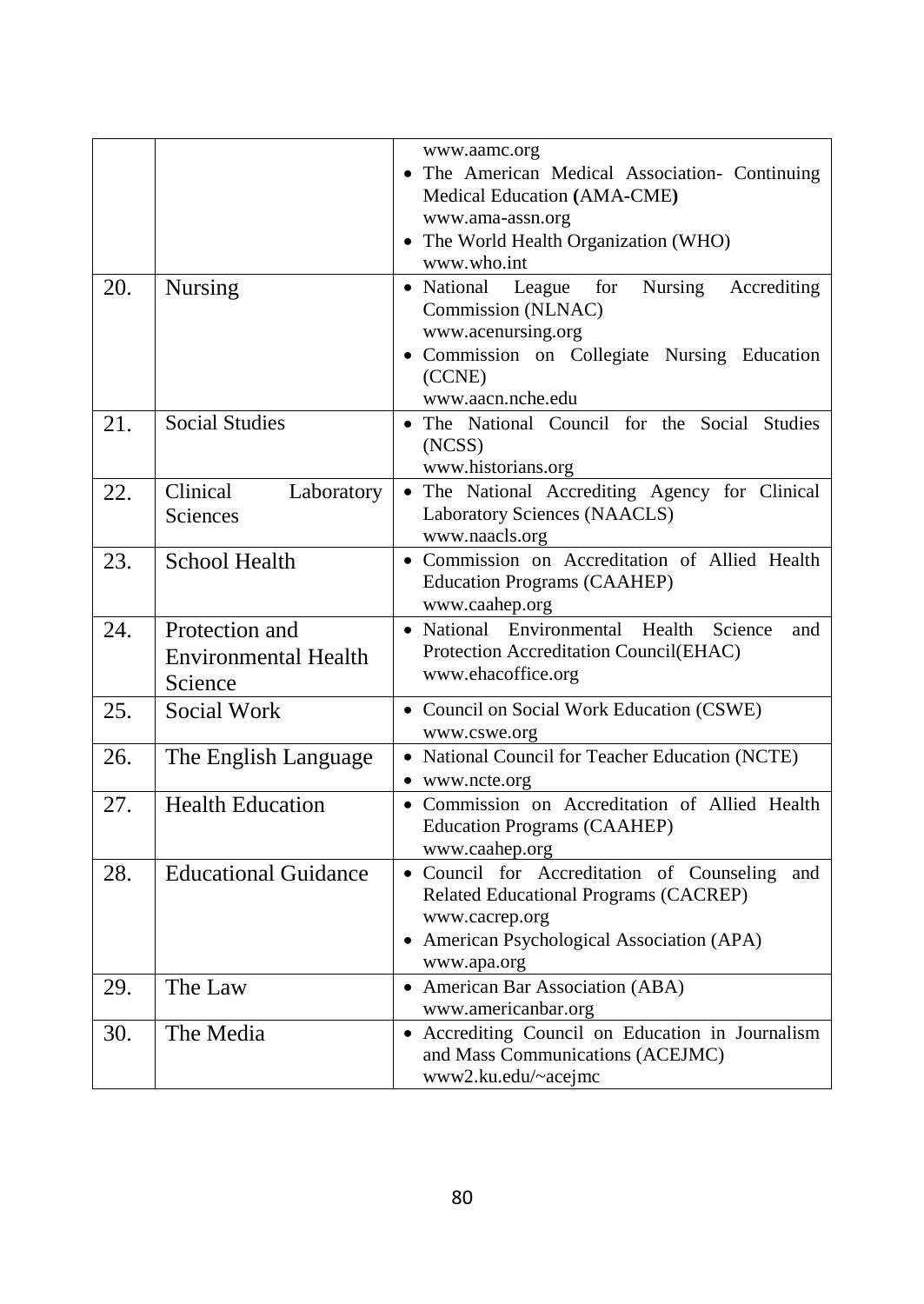# **II) References**

- Association of Arab Universities, Secretariat-general, Quality and Accreditation of Arab Universities Assurance Manual, Quality Assurance and Accreditation Council of Arab Universities, Jordan 2008
- Association of Arab Universities, the Secretariat-general, the Quality Metrics and Quantitative Indicators Manual for Quality Assurance and Accreditation of the Arab Universities members of the Association, the Quality and Accreditation Council of Arab Universities, Jordan 2008
- The National Commission for the Quality and Accreditation of Higher Education Institutes, programme Accreditation Standards, Palestine 2009
- The National Commission for Accreditation and Evaluation, Programme Accreditation Standards, Saudi Arabia 2009
- Academic Accreditation Commission, Licensing and Accreditation Standards, the United Arab Emirates, 2011
- Accrediting Council on Education in Journalism and Mass Communication (ACEJMC), ACEJMC Accreditation Standards, http://www2.ku.edu/~acejmc/PROGRAM/STANDARDS.SHTML, last visited, November 2013.
- NCATE/NCTM, Program for Initial Preparation of Mathematics Teachers, http://www.nctm.org/standards/content.aspx?id=2978, last visited, November 2013.
- American Association of Faculties for Teacher Education (AACTE), http://aacte.org/, last visited, November 2013.
- National Council for Accreditation of Teacher Education (NCATE), www.ncate.org, last visited, November 2013.